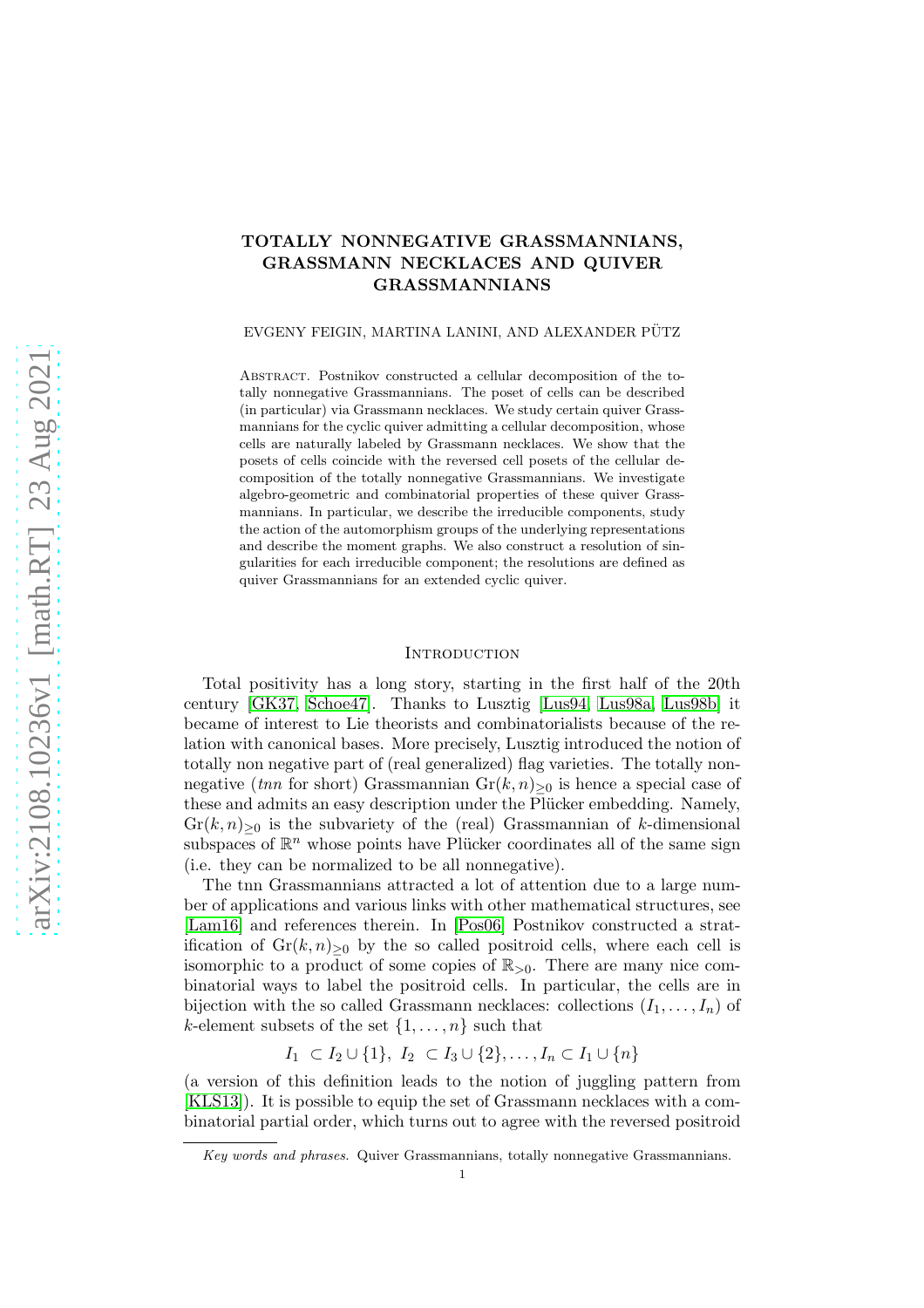cell closure relation (see e.g. [\[W05\]](#page-32-5)). The same poset pops up in the study of the positroid varieties [\[Lus98a,](#page-32-2) [KLS13,](#page-31-2) [KLS14\]](#page-31-3). These varieties stratify complex Grassmannians and one can use the tools of algebraic geometry for their study. We note that the positroid varieties are no longer affine cells; Postnikov's positroid cells are obtained by intersecting positroid varieties with the tnn Grassmannians.

The notion of Grassmann necklaces has a natural linear algebra analog. Namely, let us consider an *n*-dimensional complex vector space  $W$  with a fixed basis and the projections pr<sub>i</sub> along the basis vectors of W. Let  $X(k, n)$ be the variety of collections of k-dimensional subspaces  $V_1, \ldots, V_n$  of W such that

<span id="page-1-0"></span>
$$
\mathrm{pr}_1 V_1 \subset V_2, \ \mathrm{pr}_2 V_2 \subset V_3, \dots, \mathrm{pr}_n V_n \subset V_1
$$

(this variety is denoted by Jugg in [\[Kn08\]](#page-31-4)). Our key observation is that  $X(k, n)$  is isomorphic to a quiver Grassmannian for the (equioriented) cyclic quiver  $\Delta_n$  on n vertices (Proposition [3.1\)](#page-8-0). More precisely, there exists a  $\Delta_n$ module  $U_{[n]}$  such that

(0.1) 
$$
X(k,n) \cong \mathrm{Gr}_{(k,\ldots,k)}(U_{[n]}).
$$

In 1992, motivated by the study of quiver representations, Schofield introduced quiver Grassmannians [\[Scho92\]](#page-32-6). Since then, they have been widely investigated, also in relation with positivity phenomena in cluster algebra theory, see the survey [\[CI20\]](#page-31-5) for an account of all progress achieved on quiver Grassmannian in these decades. It is shown in [\[Re13\]](#page-32-7) that every complex projective variety can be realized as a quiver Grassmannian. Finding a suitable quiver Grassmannian realization, as in our case, is hence desirable, as one can exploit all developed quiver techniques on top of the classical algebro-geometric tools. In particular, using  $(0.1)$  we prove the following:

<span id="page-1-1"></span>**Theorem 1.**  $X(k, n)$  admits a cellular decomposition, the cells are labeled by the Grassmann necklaces and the poset of cells is isomorphic to the reversed poset of the tnn Grassmannian cells.

In other words, the (complex) topology of  $X(k, n)$  is very close to the (real) topology of the tnn Grassmannian. The realization [\(0.1\)](#page-1-0) allows to use the action of the automorphism group  $\mathrm{Aut}_{\Delta_n}(U_{[n]})$  for the study of the topological properties of  $X(k, n)$ . We prove:

**Theorem 2.** The cells from Theorem [1](#page-1-1) coincide with the  $\text{Aut}_{\Delta_n}(U_{[n]})$  orbits.  $X(k,n)$  is equipped with an  $(n+1)$ -dimensional torus action, which preserves the cellular decomposition. The corresponding moment graph has a combinatorial description in terms of Grassmann necklaces.

Finally, let us list the main algebro-geometric properties of our quiver Grassmannians.

**Theorem 3.**  $X(k,n)$  has  $\binom{n}{k}$  $\binom{n}{k}$  irreducible components, each of them of dimension  $k(n - k)$ . Each irreducible component of  $X(k, n)$  is desingularized by an explicitely given quiver Grassmannian for an extended cyclic quiver  $\Delta_n$ .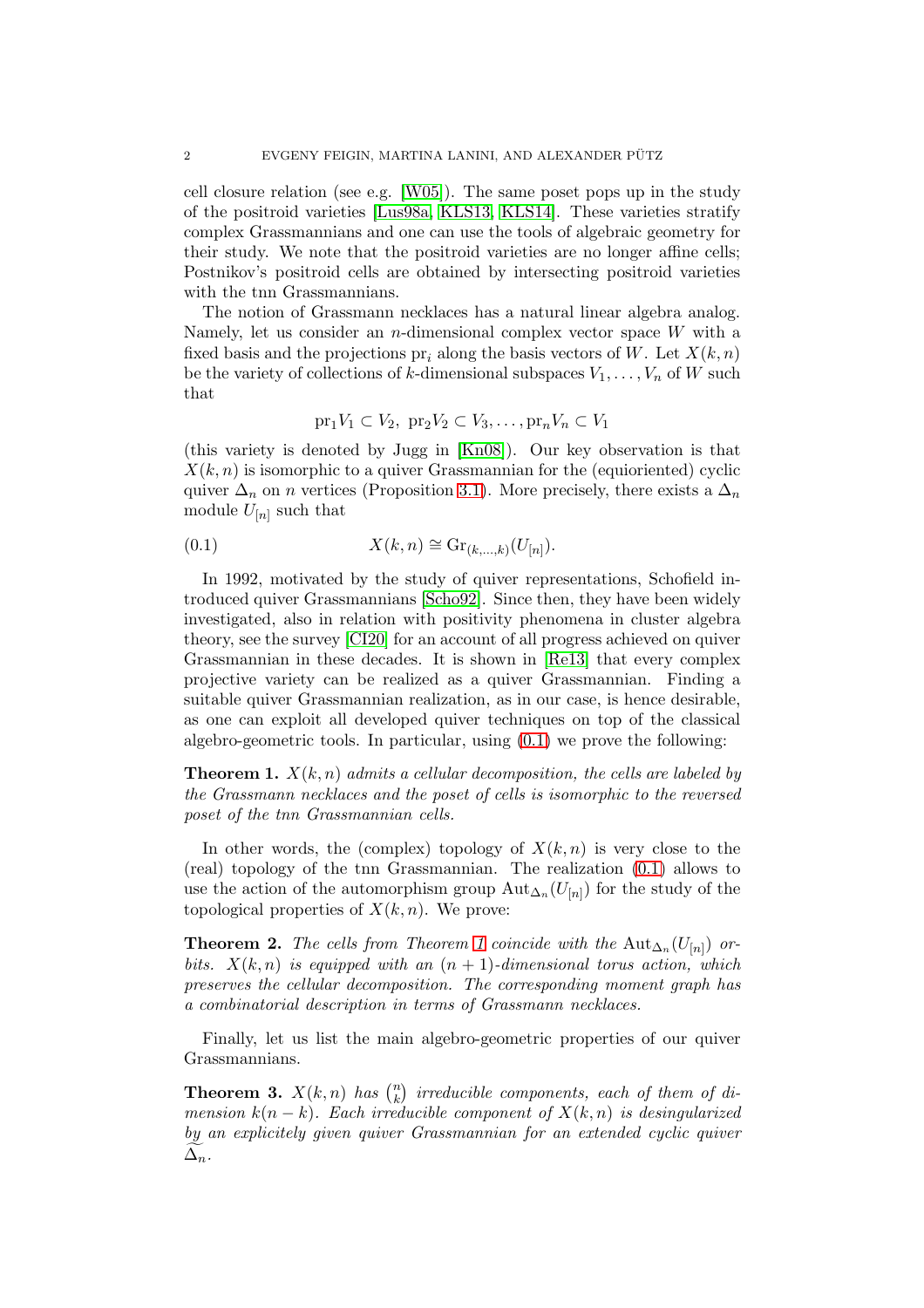Structure of the paper. In Section 1 and 2 we collect background material on tnn Grassmannians/Grassmann necklaces and quiver Grassmannians, respectively. Our main object  $X(k, n)$  is introduced in Section 3, where we describe the key isomorphism [\(0.1\)](#page-1-0) and construct the cellular decomposition, as well as the irreducible components. In Section 4 we deal with several tori acting on  $X(k, n)$ , and in the following section we focus on one of them and give its moment graph. The Poincar´e polynomial is determined in Section 6. Section 7 is about resolutions of singularities of the irreducible components. Finally, the two appendices are about linear degenerations and the  $k = 1$ case, respectively.

Acknowledgements. E.F. was partially supported by the grant RSF 19- 11-00056. The study has been partially funded within the framework of the HSE University Basic Research Program. M.L. acknowledges the PRIN2017 CUP E8419000480006, as well as the MIUR Excellence Department Project awarded to the Department of Mathematics, University of Rome Tor Vergata, CUP E83C18000100006.

### 1. Totally nonnegative Grassmannians and positroids

In this section we briefly recall basic facts on the totally nonnegative Grassmannians following [\[Lam16\]](#page-31-1). We discuss their geometry and combinatorics. In particular, we recall the definition of the Grassmann necklaces and juggling patterns, which provide a bridge to the theory of quiver Grassmannians.

1.1. Totally nonnegative Grassmannians. The totally nonnegative (tnn for short) Grassmannian  $\text{Gr}(k,n)_{\geq 0}$  is the subset of the real Grassmann variety  $\mathrm{Gr}(k,n)$  represented by the subspaces whose Plücker coordinates have all the same sign. Postnikov [\[Pos06\]](#page-32-4) defined a cellular decomposition of  $\text{Gr}(k,n)_{\geq 0}$  as follows. For  $L \in \text{Gr}(k,n)$  and a k-element subset  $I \subset [n] = \{1, \ldots, n\}$  let  $X_I(L)$  be the *I*-th Plücker coordinate of *L*. We define

$$
\mathcal{M}(L) = \left\{ I \subset \binom{[n]}{k} : X_I(L) \neq 0 \right\}.
$$

Then  $\mathcal{M}(L)$  is a matroid attached to L. If  $L \in \mathrm{Gr}(k,n)_{\geq 0}$ , then the matroid  $\mathcal{M}(L)$  is called a positroid.

The importance of this notion is explained by the following theorem due to Postnikov [\[Pos06\]](#page-32-4).

**Theorem 1.1.** Let  $\mathcal{P}(k,n)$  be the set of positroids. For  $\mathcal{M} \in \mathcal{P}(k,n)$  we denote by  $\Pi(\mathcal{M}) \subset \mathrm{Gr}(k,n)_{\geq 0}$  the set of subspaces L such that  $\mathcal{M}(L) = \mathcal{M}$ . Then each stratum  $\Pi(\mathcal{M})$ ,  $\mathcal{M} \in \mathcal{P}(k,n)$  is a cell  $\mathbb{R}_{>0}^s$  (s depends on the positroid M).

Hence one gets a cellular decomposition of the tnn Grassmannian labeled by the positroids. It is thus natural to ask how to label the positroids  $\mathcal{P}(k, n)$ and how to compute the dimension of the cell  $\Pi(\mathcal{M})$  for  $\mathcal{M} \in \mathcal{P}(k,n)$ .

Remark 1.2. The cellular decomposition for totally nonnegative part of the flag varieties  $G/P$  can be found in [\[Lus94,](#page-32-1) [Rie99,](#page-32-8) [Rie06\]](#page-32-9). Postnikov's positroid decomposition agrees with the general construction.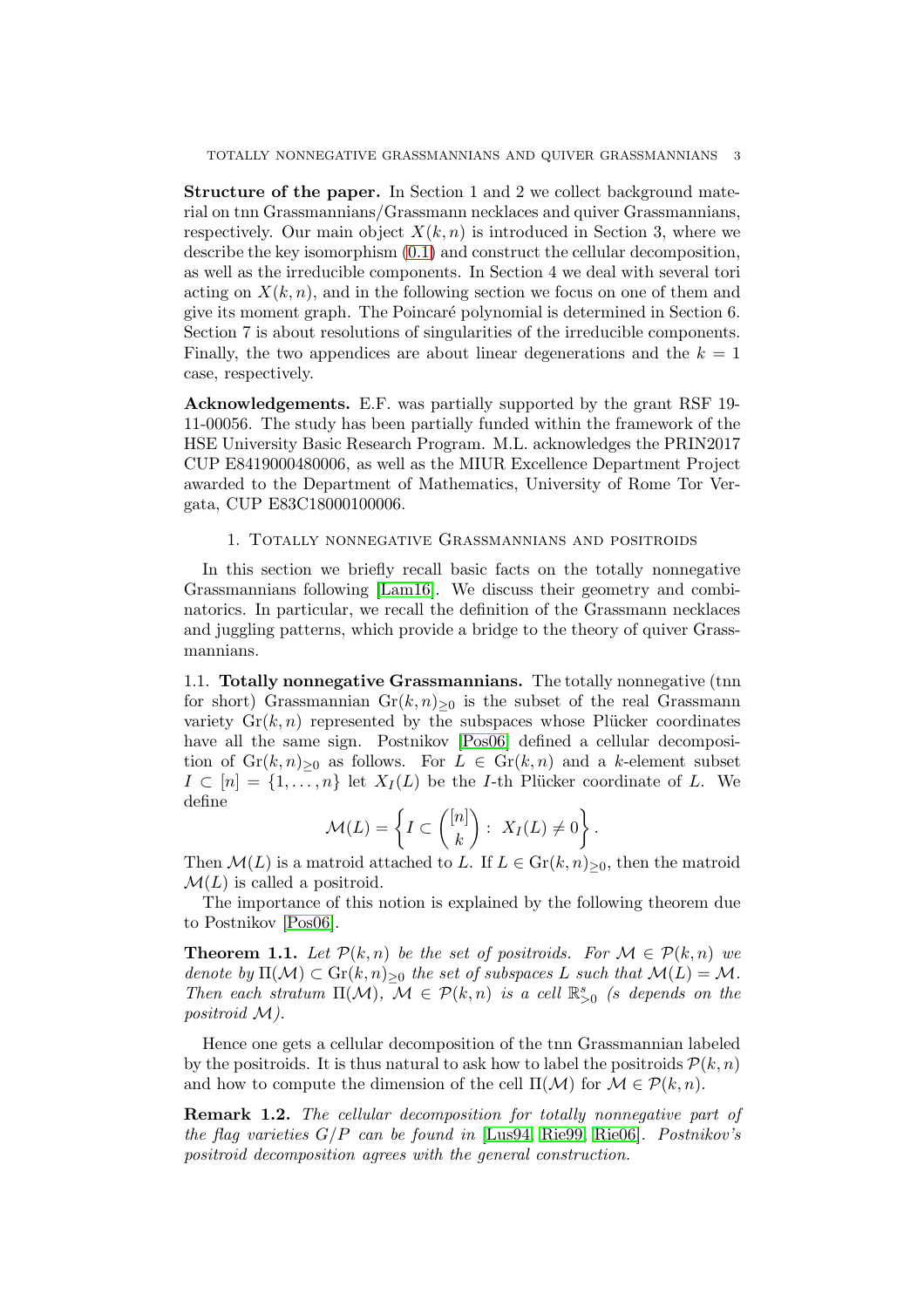**Remark 1.3.** It is important that we consider only the matroids corresponding to the points of the tnn Grassmannians. The strata corresponding to the general matroids have much less transparent structure, see [\[GGMS87\]](#page-31-6) and the discussion in the introduction of [\[KLS13\]](#page-31-2).

<span id="page-3-2"></span>1.2. Grassmann necklaces. There are several ways to parametrize the elements of  $\mathcal{P}(k, n)$ . The one providing the bridge between the theory of tnn Grassmannians and quiver Grassmannians for (equioriented) cyclic quivers is the following one (see [\[Pos06\]](#page-32-4)).

<span id="page-3-0"></span>**Definition 1.4.** A  $(k, n)$  Grassmann necklace is a collections  $I_1, \ldots, I_n$  of subsets of [n] such that  $|I_a| = k$  for all a and  $I_a \subset I_{a+1} \cup \{a\}$  for all  $a = 1, \ldots, n$ . The set of  $(k, n)$  Grassmann necklaces is denoted by  $\mathcal{GN}_{k,n}$ .

We note that for  $a = n$  the last condition is understood as  $I_n \subset I_1 \cup \{n\}.$ In other words, the condition on the sets  $I_a$  can be written as  $i \in I_a \setminus \{a\}$ implies  $i \in I_{a+1}$  (which works for  $a = n$  as well). There is a slightly different version of Definition [1.4](#page-3-0) (see e.g. [\[KLS13\]](#page-31-2)). Namely, given a collection  $(I_a)_{a \in [n]} \in \mathcal{GN}_{k,n}$  we define  $J_a = \{i - a : i \in I_a\}$ , where  $i - a$  is understood as an element of [n], which is equal to  $a - n$  modulo n. The resulting collections  $(J_a)_{a\in[n]}$  are called juggling patterns in [\[KLS13\]](#page-31-2) (modulo the overall change  $j \to n+1-j$  of the elements of  $J_a$ ). Clearly, one can put forward the following definition.

<span id="page-3-1"></span>**Definition 1.5.** A collection  $(J_a)_{a=1}^n$ ,  $J_a \in \binom{[n]}{k}$  ${n \brack k}$  is called a juggling pattern if  $j \in J_a \setminus \{n\}$  implies  $j + 1 \in J_{a+1}$ .

**Remark 1.6.** In Theorem [3.11](#page-11-0) we show that Grassmann necklaces and juggling patterns naturally parametrize the torus fixed points in a certain quiver Grassmannian for the cyclic quiver. The two combinatorial Definitions [1.4](#page-3-0) and [1.5](#page-3-1) correspond to two natural choices of basis in the representation space of the quiver (cf. Definition 3.4).

The set of  $(k, n)$  Grassmann necklaces can be equipped with a partial order. For two elements  $I, J \in \binom{[n]}{k}$  ${k \choose k}$  such that  $I = (i_1 < \cdots < i_k), J = (j_1 <$  $\cdots < j_k$ ) we write  $I \leq J$  if  $i_u \leq j_u$  for all  $u \in [k]$ . Now for a number  $a \in [n]$ we consider the rotated order

<span id="page-3-3"></span>(1.1) 
$$
a <_a a + 1 <_a \cdots <_a n <_a 1 <_a \cdots <_a a - 1
$$

on the set [n]. This order induces the order  $\lt_a$  on the set  $\binom{[n]}{k}$  $\binom{n}{k}$ . Now for two  $(k, n)$  Grassmann necklaces  $\mathcal{I} = (I_1, \ldots, I_n)$  and  $\mathcal{J} = (J_1, \ldots, J_n)$  we write  $\mathcal{I} \leq \mathcal{J}$  if  $I_a \leq_a J_a$  for all  $a \in [n]$ .

<span id="page-3-4"></span>**Example 1.7.** Let  $k = 1$  and  $n = 3$ . Given a Grassmann necklace  $(I_1 =$  ${i_1}, I_2 = {i_2}, I_3 = {i_3}$   $\in \mathcal{GN}_{1,3}$ , we represent such an element by  $i_1 i_2 i_3$ . In this case the Hasse diagram of the poset  $(\mathcal{GN}_{1,3}, \leq)$  is the following: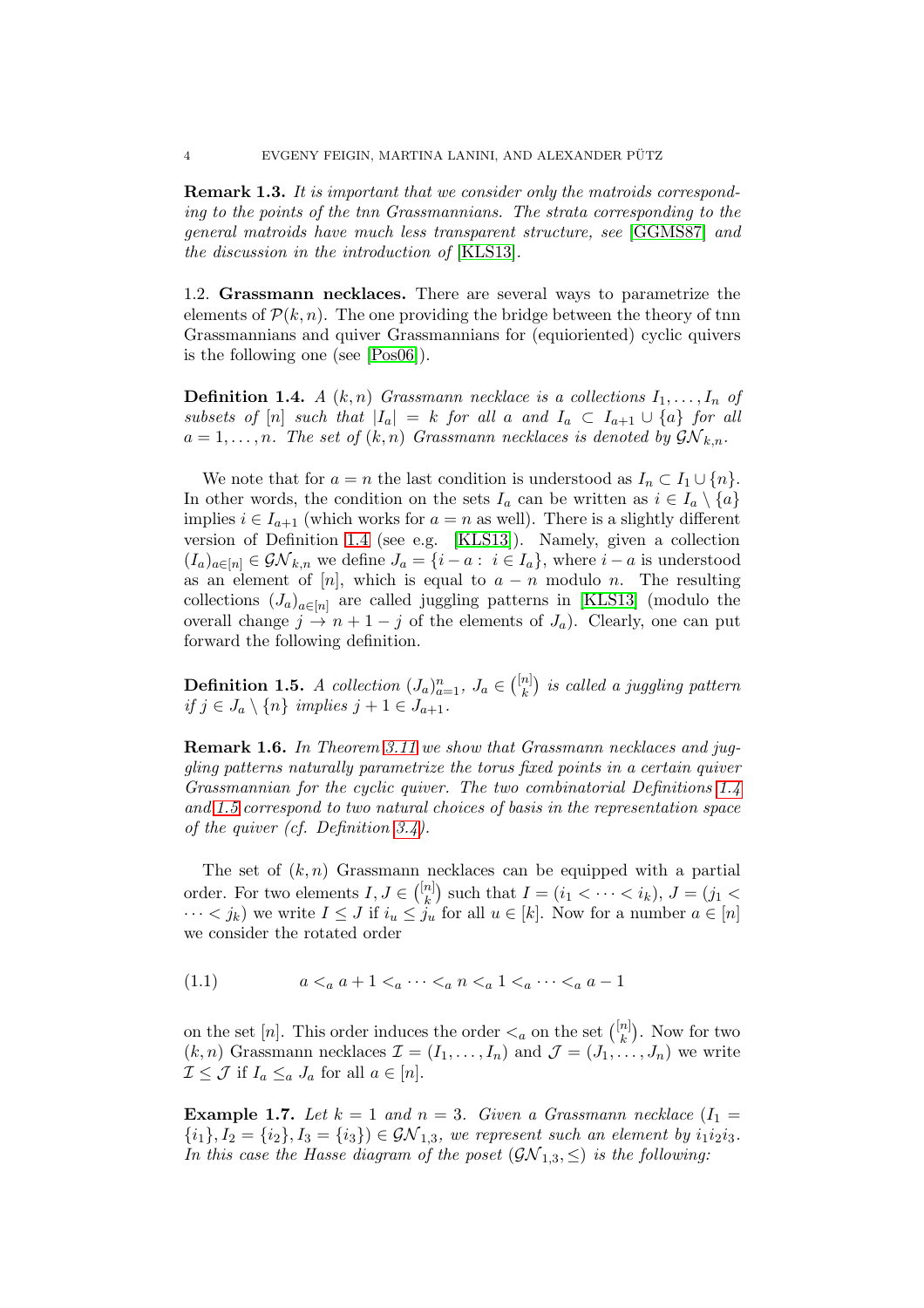

Given a positroid  $\mathcal{M} \in \mathcal{P}(k,n)$  we define the corresponding Grassmann necklace  $\mathcal{I}(\mathcal{M})$  by the formula

$$
\mathcal{I}(\mathcal{M})_a = \min a \{ J \in \mathcal{M} \},
$$

where  $\min_a$  is the minimum with respect to the order  $\leq_a$ .

**Proposition 1.8.** [\[Lam16,](#page-31-1) Theorem 7.12] The map  $\mathcal{M} \mapsto \mathcal{I}(\mathcal{M})$  is an order reversing bijection between the set of  $(k, n)$  positroids and the set of  $(k, n)$ Grassmann necklaces.

<span id="page-4-0"></span>1.3. Bounded affine permutations. We recall here briefly the definition of bounded affine permutations and their relation with Grassmann necklaces. More details can be found in [\[KLS13,](#page-31-2) §3] and [\[Lam16,](#page-31-1) §6].

Recall that each stratum  $\Pi(\mathcal{M})$  is a cell  $\mathbb{R}_{>0}^d$ . In order to give a formula for the dimension  $d$  of the cell, we use one more parametrization via the bounded affine permutations. A  $(k, n)$  affine permutation (not yet bounded) is a bijection  $f : \mathbb{Z} \to \mathbb{Z}$  satisfying the following properties:

- $f(i + n) = f(i) + n$  for all  $i \in \mathbb{Z}$ ,
- $\sum_{i=1}^{n} (f(i) i) = kn$ .

In particular, there is a distinguished  $(k, n)$  affine permutation  $id_k$  given by  $id_k(i) = i + k$ . The length of an affine permutation is defined as

$$
l(f) = |\{(i, j) \in [n] \times \mathbb{Z} : i < j \text{ and } f(i) > f(j)\}|.
$$

We note that the set of  $(0, n)$  affine permutations is a group isomorphic to the affine Weyl group  $W_n$  of type  $A_{n-}^{(1)}$  $_{n-1}^{(1)}$ . For general  $k = 1, \ldots, n$  the group  $W_n$  acts freely and transitively on the set of  $(k, n)$  affine permutations; the action of the permutation  $s_i = (i, i + 1) \in W_n$ , for  $i = 0, \ldots, n - 1$  permutes the values  $f(i + rn)$  and  $f(i + rn + 1)$  for all  $r \in \mathbb{Z}$ . This allows to identify the set of  $(k, n)$  affine permutations with  $W_n$  by sending  $w \in W_n$  to  $w \cdot id_k$ . We thus obtain an order  $\leq$  on the set of  $(k, n)$  affine permutations coming from the Bruhat order on  $W_n$ . For example, the unique minimal element is  $id_k$ .

A  $(k, n)$  bounded affine permutation is a  $(k, n)$  affine permutation subject to the extra condition

$$
i \le f(i) \le i + n
$$
 for all  $i \in \mathbb{Z}$ .

We denote the set of  $(k, n)$  bounded affine permutations by  $\mathcal{B}_{k,n}$ .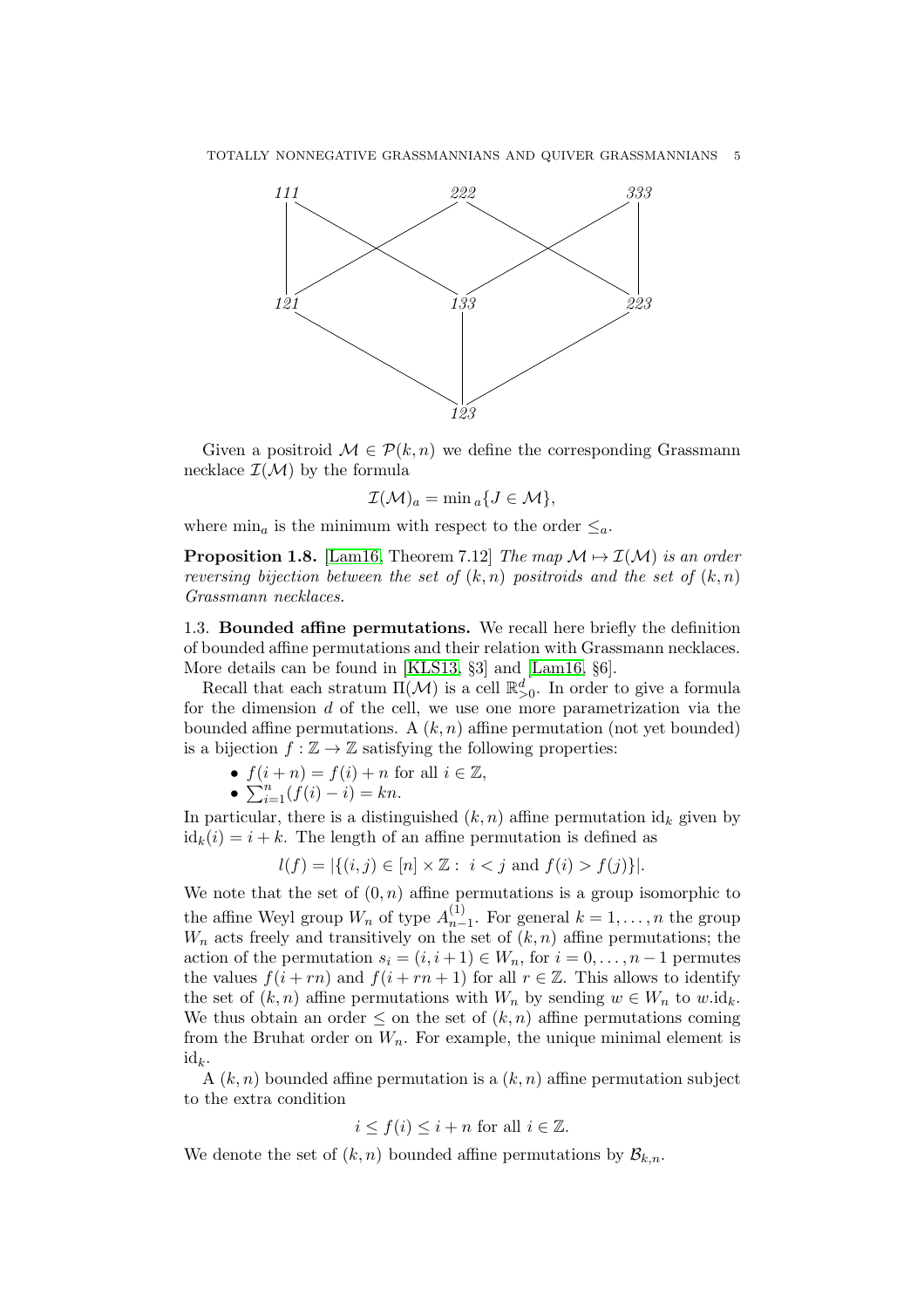**Example 1.9.** The Grassmann necklace corresponding to  $id_k$  is the one defined by

$$
I_a = (a, a + 1, \dots, a + k - 1) \qquad (a \in [n]).
$$

It is shown in [\[KLS13\]](#page-31-2) that  $\mathcal{B}_{k,n}$  is a lower order ideal in the set of  $(k, n)$ affine permutations (unbounded). For  $f, g \in \mathcal{B}_{k,n}$  we write  $f \leq g$  for the induced order. The Grassmann necklace  $\mathcal{I}(f) = (I_1, \ldots, I_n)$  for  $f \in \mathcal{B}_{k,n}$  is defined by the formula

$$
I_a = \{ f(b) : b < a \text{ and } f(b) \ge a \} \mod n.
$$

By [\[Lam16,](#page-31-1) Theorem 6.2], this defines an order preserving bijection between the set  $\mathcal{B}_{k,n}$  and the set of  $(k,n)$  Grassmann necklaces.

In the opposite direction, given a Grassmann necklace  $\mathcal I$  we define the bounded affine permutation  $f = f(\mathcal{I})$  as follows: if  $a \notin I_a$ , then  $f(a) = a$ . If  $a \in I_a$ , then  $I_{a+1} = I_a \setminus \{a\} \cup \{b\}$ . We define  $f(a) = c$ , where  $b \equiv c \mod n$ and  $a < c \leq a + n$ .

<span id="page-5-0"></span>**Remark 1.10.** Let  $\mathcal{M}(f)$  be the positroid defined by  $f \in \mathcal{B}_{k,n}$ , that is the one obtained from  $\mathcal{I}(f)$  as explained in §[1.2.](#page-3-2) Then (see e.g. [\[Lam16\]](#page-31-1))

- dim  $\Pi_{\mathcal{M}(f)} = k(n-k) l(f)$ ,
- the closure of the cell  $\Pi_{\mathcal{M}(f)}$  contains  $\Pi_{\mathcal{M}(g)}$  if and only if  $f \geq g$ .

Remark 1.11. There is a complex version of the cellular decomposition of the tnn Grassmannians. Namely, one can define the stratification of the complex Grassmann varieties into the positroid varieties [\[KLS13\]](#page-31-2). The latter ones are not isomorphic to affine cells in general, but they are irreducible complex projective algebraic varieties with many nice properties.

### 2. Quiver Grassmannians for cyclic quivers

In this short section we recall some definitions and results concerning quiver Grassmannians and discuss the equiorented cycle case. Later, we will relate certain quiver Grassmannians for the cycle to totally non-negative Grassmannians.

2.1. Quivers and Representations. A finite quiver  $Q$  consists of a finite set of vertices  $Q_0$  and a finite set of arrows  $Q_1$ . Each  $\alpha \in Q_1$  has a unique source and target  $i, j \in Q_0$  and we write  $(\alpha : i \to j)$ . A finite dimensional Q representation M is a pair of tuples  $(M^{(i)})_{i \in Q_0}$  and  $(M_\alpha)_{\alpha \in Q_1}$ , where each  $M^{(i)}$  is a finite dimensional C-vector space and each  $M_{\alpha}$  is a linear map from  $M^{(i)}$  to  $M^{(j)}$ . The notion of a subrepresentation will be fundamental to us: a tuple of finite dimensional  $\mathbb{C}\text{-vector spaces } N = (N^{(i)})_{i \in Q_0}$  is a subrepresentation of  $M = ((M^{(i)})_{i \in Q_0}, (M_\alpha)_{\alpha \in Q_1})$  if  $N^{(i)} \subset M^{(i)}$  for all  $i \in Q_0$  and  $M_\alpha N^{(i)} \subset N^{(j)}$  for all  $\alpha : i \to j \in Q_1$ .

On the other hand, it might be useful to define a subrepresentation as a subobject in the appropriate quiver representation category. For this we need the notion of Q morphism: a morphism from the Q representation M to the Q representation N is a tuple of linear maps  $\varphi = (\varphi_i)_{i \in Q_0} \in$  $\prod_{i\in Q_0} \text{Hom}_{\mathbb{C}}(M^{(i)}, N^{(i)})$  such that: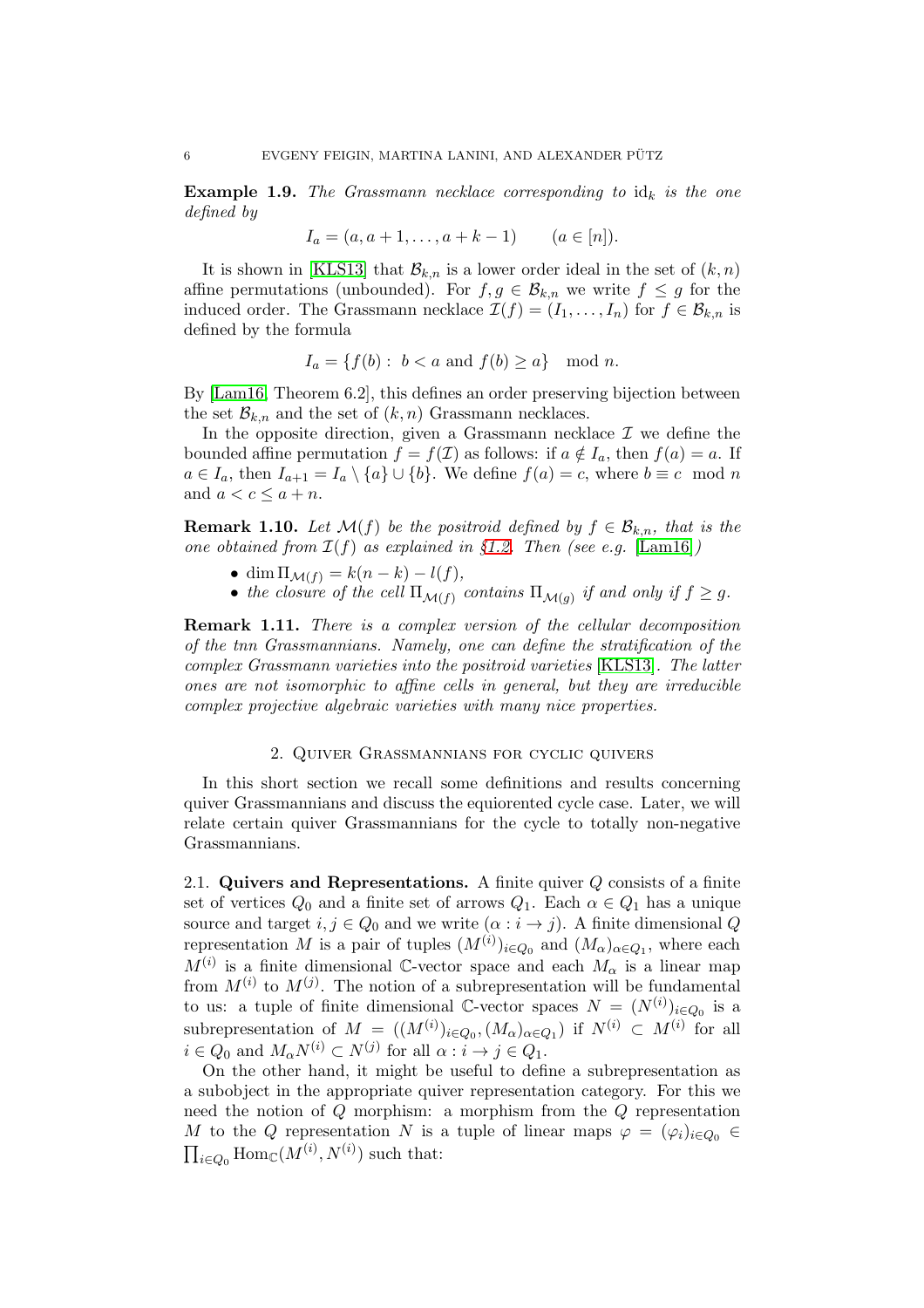

By  $\text{Hom}_Q(M, N)$  we denote the set of all Q morphisms from M to N. The category of finite-dimensional  $Q$  representations over  $\mathbb C$  is denoted by rep<sub>C</sub>(Q). Now  $N \in \text{rep}_\mathbb{C}(Q)$  is a subrepresentation of  $M \in \text{rep}_\mathbb{C}(Q)$  if  $\text{Hom}_Q(N, M)$  contains a Q monomorphism, i.e. N is a subobject of M. The dimension vector of  $M \in \text{rep}_{\mathbb{C}}(Q)$  is

$$
\mathbf{d} := \left(\dim_{\mathbb{C}} M^{(i)}\right)_{i \in Q_0} \in \mathbb{Z}_{\geq 0}^{Q_0}.
$$

**Definition 2.1.** For  $M \in \text{rep}_{\mathbb{C}}(Q)$  and  $e \in \mathbb{Z}^{Q_0}$ , the quiver Grassmannian  $Gr_{\mathbf{e}}(M)$  is the variety of all subrepresentations of M whose dimension vector equals e.

2.2. The path algebra of a quiver. A path  $p$  in a quiver  $Q$  is a concatenation of consecutive arrows. We define the source of a path as the source of its first arrow and its target is the target of the last arrow. The path algebra  $\mathbb{C}Q$  has all paths in Q as basis and the multiplication  $*$  of two paths p and p' is defined via concatenation: If the target of p is the source of  $p'$ , then  $p' * p := p' \circ p$ . Otherwise the product is zero.

Using paths in  $Q$  we can define a set of relations  $R$  on the objects of rep<sub> $\mathcal{C}(Q)$ </sub>. Let  $I \subset \mathbb{C}Q$  be the ideal generated by the relations in R. Then there is an equivalence of categories between  $\text{rep}_{\mathcal{C}}(Q, I)$ , i.e. representations satisfying the relatations in  $I$  (called bounded quiver representations) and  $\text{mod}_{\mathbb{C}}(\mathbb{C}Q/I)$ , i.e. modules over the so called bounded path algebra [\[Sch14,](#page-32-10) Theorem 5.4].

The injective bounded representation  $I_k$  at the vertex  $k \in Q_0$  consists of the vector spaces  $V^{(j)}$  for  $j \in Q_0$  with a basis indexed by equivalence classes of paths (in  $\mathbb{C}Q/I$ ) from j to k. The linear map  $V_{\alpha}$  along the arrow  $(\alpha : i \to j) \in Q_1$  sends a basis element of  $V^{(i)}$  indexed by the equivalence class of a path p to a basis element of  $V^{(j)}$  which is indexed by an other equivalence class with representative  $p'$  such that  $p = \alpha \circ p'$ . A basis element of  $V^{(i)}$  is send to zero by the map along the arrow  $(\alpha : i \to j)$  if the paths in the equivalence class indexing this basis element do not factor through  $\alpha$ .

<span id="page-6-0"></span>2.3. The equioriented Cycle. Let  $\Delta_n$  denote the equioriented cycle on n vertices, where the orientation is chosen in such a way that  $1 \rightarrow 2$  is an arrow. Then the set of vertices and the set of arrows are both in bijection with  $\mathbb{Z}_n := \mathbb{Z}/n\mathbb{Z}$ . Unless specified differently, we consider all indices of vertices and arrows modulo *n*. Given a representation  $M \in \text{rep}_{\mathcal{C}}(\Delta_n)$ , we write  $M_{\alpha_i}$  for  $M_{i\to i+1}$  for any  $i \in \mathbb{Z}_n$ .

Every point  $M$  of the affine variety

$$
\mathrm{R}_{\mathbf{n}}(\Delta_n) := \bigoplus_{i \in \mathbb{Z}_n} \mathrm{Hom}_{\mathbb{C}}(\mathbb{C}^n, \mathbb{C}^n)
$$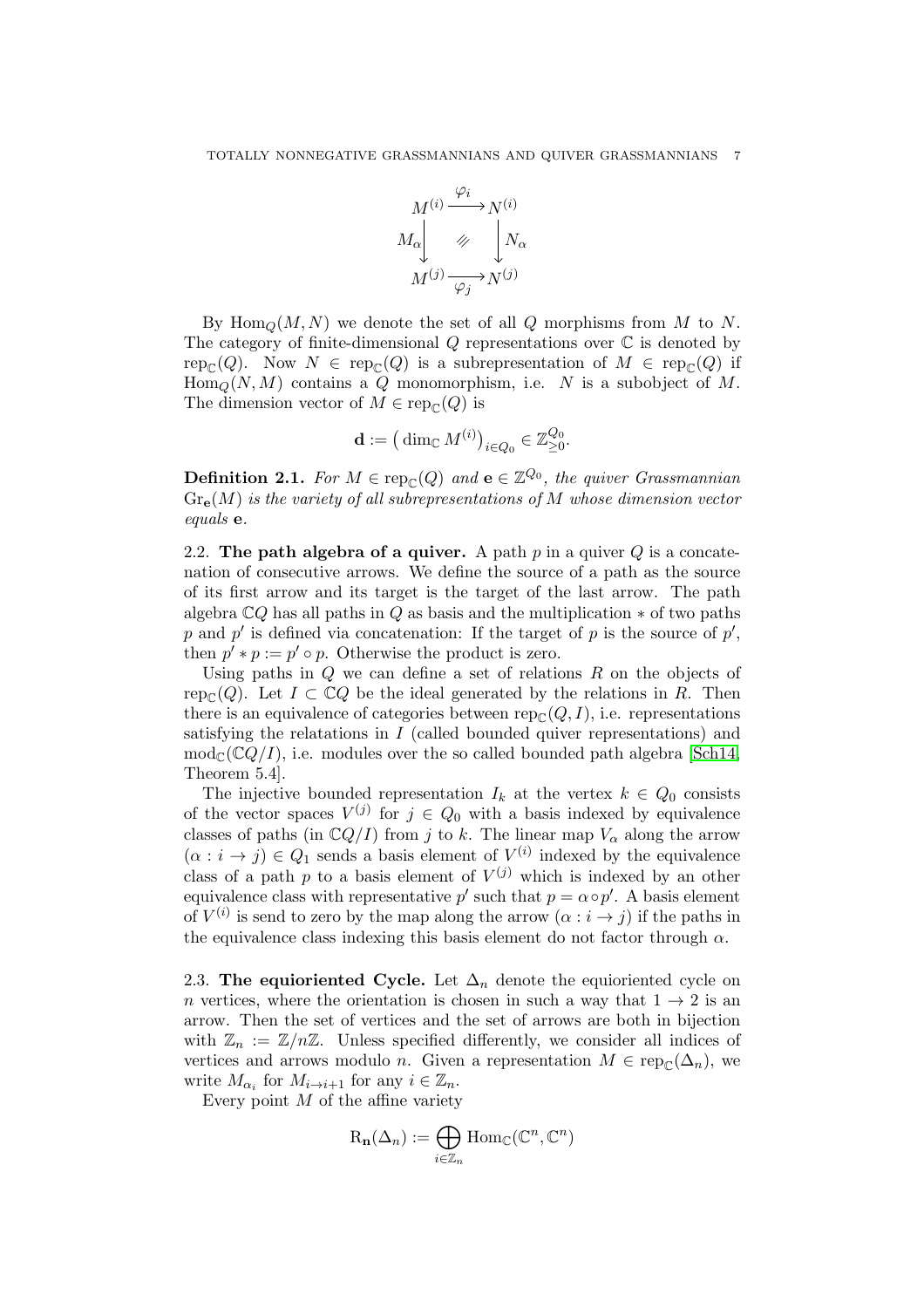parametrizes a  $\Delta_n$  representation and each  $g \in G_n := \prod_{i \in \mathbb{Z}_n} GL_n(\mathbb{C})$  acts on  $R_n(\Delta_n)$  via conjugation

$$
g.M := (g_{i+1}M_{\alpha_i}g_i^{-1})_{i \in \mathbb{Z}_n}.
$$

The automorphism group  $\text{Aut}_{\Delta_n}(M)$  of a  $\Delta_n$  representation  $M \in \text{R}_{n}(\Delta_n)$ is its stabilizer in  $G_n$ .

Let  $M$  be a  $Q$  representation. A basis of  $M$  is a basis  $B$  of the underlying vector space  $\bigoplus_{i \in Q_0} M^{(i)}$ . In the case of  $Q = \Delta_n$ , we will always pick bases B of M compatible with the  $\mathbb{Z}_n$ -grading on  $\bigoplus_{i\in\mathbb{Z}_n} M^{(i)}$ :  $B = \bigcup_{i\in\mathbb{Z}_n} B^{(i)}$ , where  $B^{(i)} = \{w_1^{(i)}\}$  $u_1^{(i)}, \ldots u_{d_i}^{(i)}$  $\begin{bmatrix} (i) \\ d_i \end{bmatrix}$  is a basis for  $M^{(i)}$ .

**Definition 2.2.** Let  $M \in \operatorname{rep}_{\mathbb{C}}(\Delta_n)$  and B be a basis of M. The coefficient quiver  $Q(M, B)$  consists of:

(QM0) the vertex set  $Q(M, B)_0 = B$ ,

(QM1) the set of arrows  $Q(M, B)_1$ , containing  $(\alpha : w_k^{(i)} \to w_\ell^{(i+1)})$  $\binom{(i+1)}{\ell}$  if and only if the coefficient of  $w_{\ell}^{(i+1)}$  $\binom{(i+1)}{\ell}$  in  $M_{\alpha_i}w_k^{(i)}$  $\binom{v}{k}$  is non-zero.

<span id="page-7-0"></span>Example 2.3. Let  $U(i; n)$  be the  $\Delta_n$  representation given by

$$
U(i; n)^{(j)} = \mathbb{C}, \qquad U(i; n)_{\alpha_j} = \begin{cases} \text{ id}_{\mathbb{C}} & \text{ if } j \neq i, \\ 0 & j = i. \end{cases}
$$

If we denote by  $w^{(j)}$  a generator of  $U(i; n)^{(j)}$  (that is, any non zero element), then the corresponding coefficient quiver is just an equioriented type  $A_n$  Dynkin quiver:

$$
w^{(i+1)} \to w^{(i+2)} \to \dots \to w^{(i-1)} \to w^{(i)}.
$$

Given a fixed basis B of  $M \in \operatorname{rep}_{\mathcal{C}}(\Delta_n)$ , a grading of M is simply a map  $wt: B \to \mathbb{Z}^B$ . This induces a  $\mathbb{C}^*$  action on the vector spaces of M, defined on the basis  $B$  as follows and then extended by linearity:

(2.1) 
$$
\lambda.b := \lambda^{\text{wt}(b)} \cdot b \qquad (b \in B, \lambda \in \mathbb{C}^*).
$$

With some additional assumptions about the grading (see [\[LP20,](#page-31-7) Section 5.1, the  $\mathbb{C}^*$  action extends to the quiver Grassmannian  $\text{Gr}_{\mathbf{e}}(M)$  with finitely many fixed points

<span id="page-7-1"></span>
$$
\{L_1,\ldots,L_m\}=: \mathrm{Gr}_\mathbf{e}(M)^{\mathbb{C}^*}
$$

indexed by appropriate subquivers of  $Q(M, B)$  (see [\[CI11,](#page-31-8) Proposition 1]). Moreover, the  $\mathbb{C}^*$  action induces an  $\alpha$ -partition of  $\text{Gr}_{\mathbf{e}}(M)$  into the attracting sets of the fixed points

$$
W_L:=\big\{U\in\mathrm{Gr}_{\mathbf{e}}(M):\lim_{\lambda\to 0}\lambda.U=L\big\},
$$

i.e. there exists a total order on the fixed point set such that  $\bigsqcup_{i=1}^{s} W_{L_i}$ is closed in  $\text{Gr}_{\mathbf{e}}(M)$  for all  $s \in [m]$ . To prove the existence of a cellular decomposition of the quiver Grassmannian it remains to show that all the  $W_L$ 's are isomorphic to affine spaces.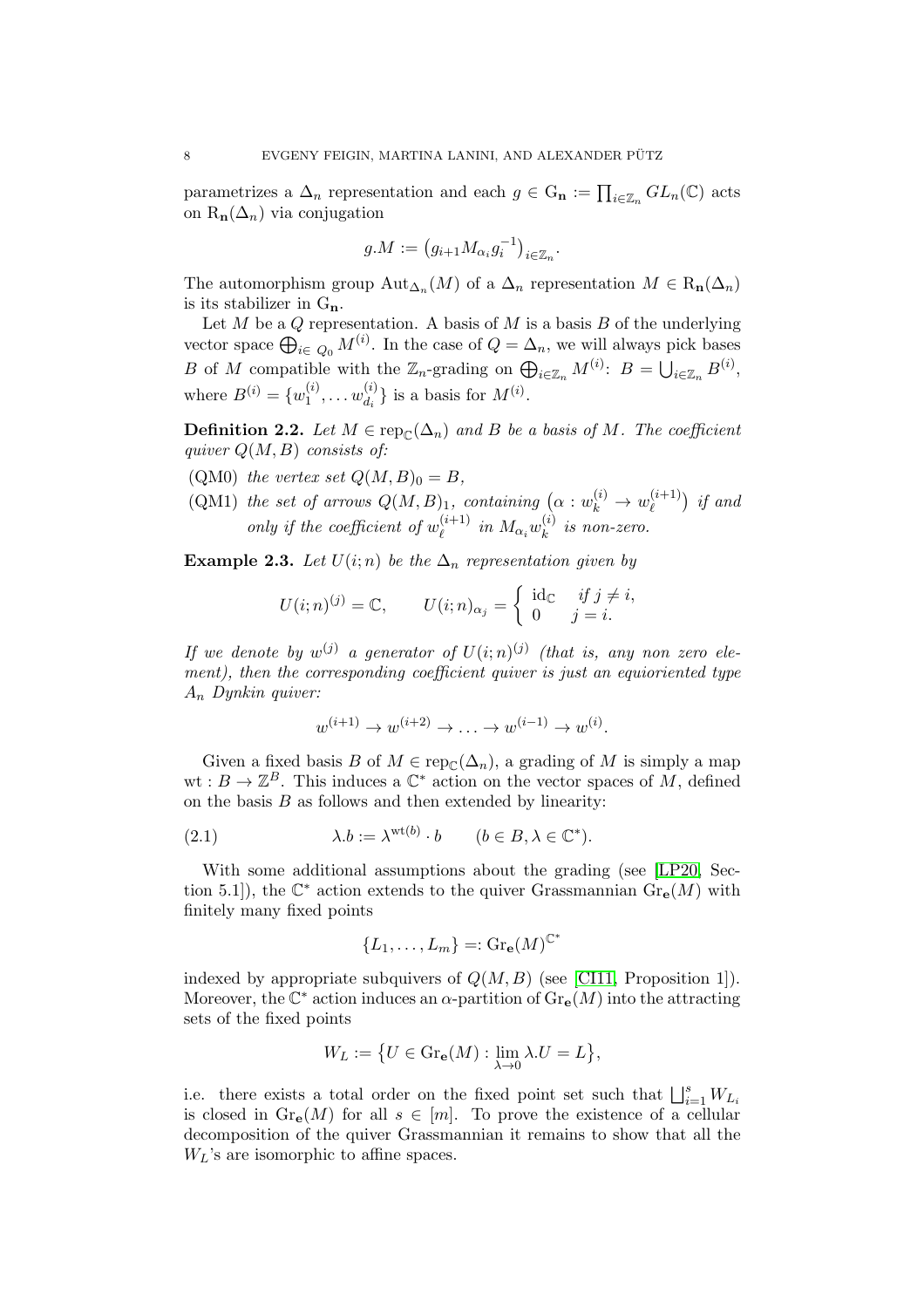### 3. The main object

<span id="page-8-2"></span>In this section, we identify  $X(k, n)$  from the introduction with a certain quiver Grassmannian and apply methods from representation theory of quivers to investigate its geometric properties.

For convenience, we start by recalling the definition of  $X(k, n)$ . Let W be an *n*-dimensional C-vector space and let  $(e_1, \ldots, e_n)$  be a basis, then

$$
X(k,n) = \left\{ (V_i) \in \prod_{i \in \mathbb{Z}_n} \mathrm{Gr}_k(W) \mid \mathrm{pr}_i V_i \subseteq V_{i+1} \right\},\
$$

where  $\mathrm{Gr}_k(W)$  denotes the usual Grassmann variety of k-dimensional subspaces of W, and the projection morphisms are defined as  $pr_i(e_j) = e_j$  for any  $j \neq i$  and  $\text{pr}_i(e_i) = 0$  for all  $i \in \mathbb{Z}_n$ .

Moreover, recall  $U(i; n)$  from Example [2.3,](#page-7-0) i.e. the  $\Delta_n$  representation which is one-dimensional over each vertex  $i \in \mathbb{Z}_n$  and the map along the arrow  $j \to j + 1$  is the identity for  $j \neq i$  and zero for  $i \to i + 1$ .

The following result tells us that the variety  $X(k, n)$  can be realized as a quiver Grassmannian for a very special  $\Delta_n$  representation. Namely, let

$$
U_{[n]} = \bigoplus_{i \in \mathbb{Z}_n} U(i;n).
$$

<span id="page-8-0"></span>**Proposition 3.1.** Let  $k, n \in \mathbb{N}$  with  $k < n$  and let  $\mathbf{k} = (k, \dots, k) \in \mathbb{Z}^n$ . Then

$$
X(k,n) \cong \mathrm{Gr}_{\mathbf{k}}(U_{[n]}).
$$

*Proof.* By definition,  $U(i; n)$  is isomorphic to the representation V with  $V^{(j)} = \mathbb{C}$  for all  $j \in \mathbb{Z}_n$  and  $V_{\alpha_j} = id_{\mathbb{C}}$  for all  $j \in \mathbb{Z}_n$  with  $j \neq i$  and  $V_{\alpha_i} = 0$ . Hence the vector spaces of  $U_{[n]}$  over the vertices of  $\Delta_n$  are all n dimensional and with a suitable order of the direct summands of  $U_{[n]}$  we obtain

$$
U_{[n]} \cong M := \Big( \big( M^{(i)} = \mathbb{C}^n \big)_{i \in \mathbb{Z}_n}, \big( M_{\alpha_i} = \mathrm{pr}_i \big)_{i \in \mathbb{Z}_n} \Big).
$$

where  ${\rm pr}_i$  sends the *i*-th basis vector of  $\mathbb{C}^n$  to zero and preserves the remaining. This implies  $\text{Gr}_{k}(U_{[n]}) \cong \text{Gr}_{k}(M)$  and the desired isomorphism follows from the definition of  $X(k, n)$ .

<span id="page-8-1"></span>**Remark 3.2.**  $U_{[n]}$  is a representation for the bounded quiver  $\Delta_n$  with the relation that all length n loops vanish. Let  $I$  be the ideal of the path algebra  $\mathbb{C}\Delta_n$  generated by all paths of length n, then we can view  $U_{[n]}$  as a module over the bounded path algebra  $\mathbb{C}\Delta_n/I$  (cf. [\[Pue20,](#page-32-11) § 2.2, Proposition 4.1]).

**Definition 3.3.** We call  $M \in \text{rep}_{\mathbb{C}}(\Delta_n)$  nilpotent if all concatenations of the maps of M along cyclic paths vanish beyond a certain length of the paths.

3.1. The Automorphism Group of  $U_{[n]}$ . The explicit realization of the group  $\text{Aut}_{\Delta_n}(U_{[n]})$  as subgroup of  $G_n$  depends on the basis of  $U_{[n]}$ .

There are two special bases which we use throughout this paper:

**Definition 3.4.** (i) The first basis is compatible with the choice made in the proof of Proposition [3.1:](#page-8-0) for any  $i \in \mathbb{Z}_n$  we set

$$
B^{(i)} = \left\{b_1^{(i)}, \ldots, b_n^{(i)}\right\}
$$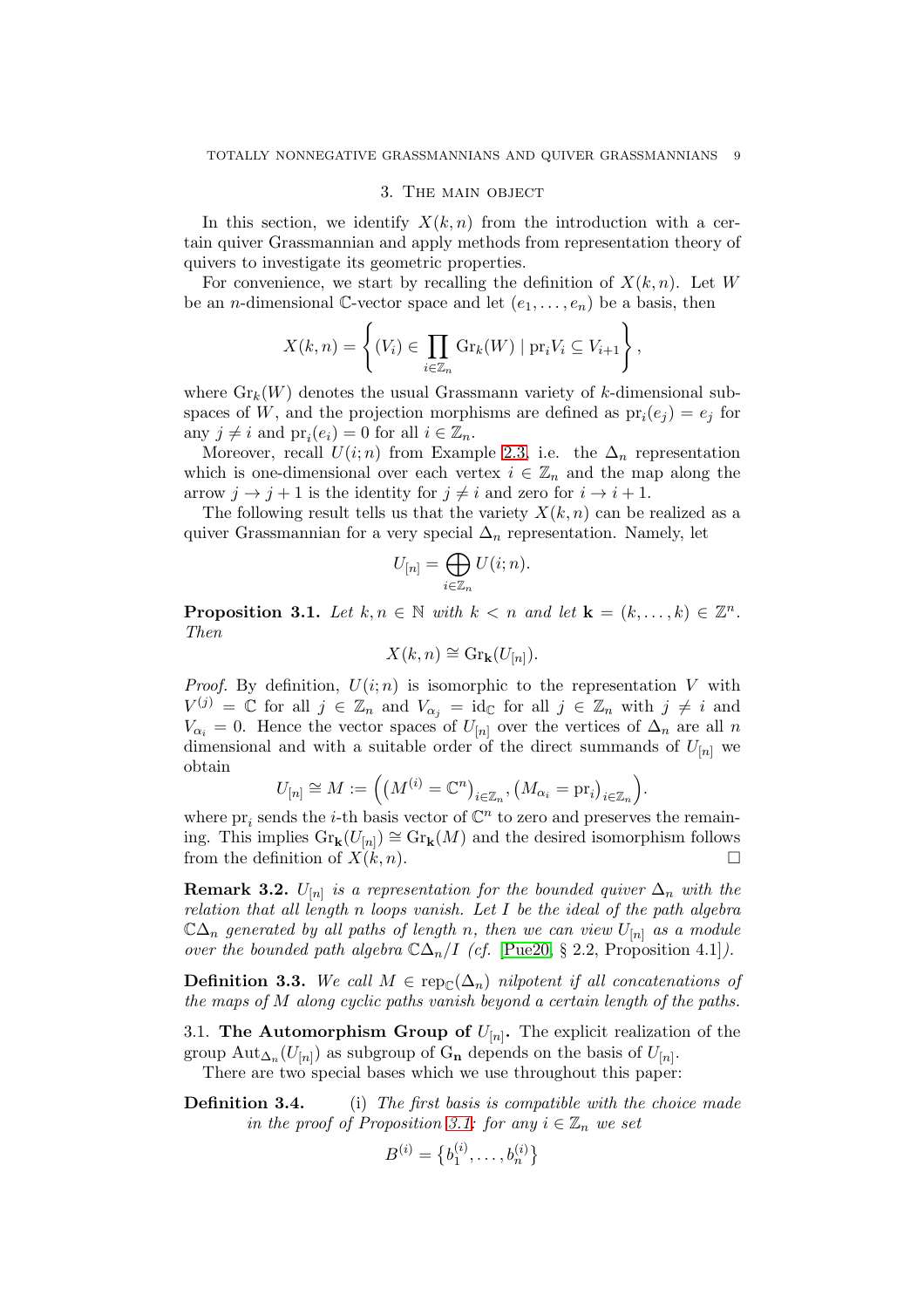so that 
$$
(U_{[n]})_{\alpha_i}(b_j^{(i)}) = \begin{cases} b_j^{(i+1)} & \text{if } j \neq i, \\ 0 & \text{if } j = i. \end{cases}
$$

We will borrow notation from Proposition [3.1](#page-8-0) and write  $pr_i$  for  $(U_{[n]})_{\alpha_i}$  with respect to the above basis. This basis will allow us to relate  $X(k, n)$  to Grassmann necklaces.

(ii) By rearranging the previous basis vectors<sup>[1](#page-9-0)</sup>, we get

$$
B^{(i)} = \{v_1^{(i)}, \dots, v_n^{(i)}\}
$$

and with respect to this basis we have

$$
(U_{[n]})_{\alpha_i}(v_j^{(i)}) = \begin{cases} v_{j+1}^{(i+1)} & \text{if } j \neq n, \\ 0 & \text{if } j = n. \end{cases}
$$

We denote this morphism by  $s_1$ . This basis will allow us to relate  $X(k, n)$  to juggling patterns. From now on we will work with this basis most of the time.

.

Observe that the choice of a basis corresponds to a certain realization of  $U_{[n]}$  as a point in  $\mathrm{R}_n(\Delta_n)$ .

**Remark 3.5.** The second realization of  $U_{[n]}$  from the definition above leads to the following realization of  $X(k,n)$  (juggling patterns style). Let  $W'$  be an n-dimensional  $\mathbb{C}\text{-vector space}$  and let  $(v_1,\ldots,v_n)$  be a basis of W', then

$$
X(k,n) = \left\{ (V_i) \in \prod_{i \in \mathbb{Z}_n} \mathrm{Gr}_k(W') \mid s_1(V_i) \subseteq V_{i+1} \right\},\
$$

where  $s_1(v_i) = v_{i+1}$  for any  $j \neq n$  and  $s_1(v_n) = 0$ .

If  $M \in \mathcal{R}_{n}(\Delta_{n})$ , then its endomorphism algebra  $\text{End}_{\Delta_{n}}(M)$  is defined as the set of matrix tuples  $E = (E_i)_{i \in \mathbb{Z}_n} \prod_{i \in \mathbb{Z}_n} M_n(\mathbb{C})$  such that

$$
E_{i+1}M_i = M_i E_i \quad \text{for all } i \in \mathbb{Z}_n.
$$

<span id="page-9-1"></span>**Proposition 3.6.** With respect to the basis  $\bigcup_{i\in\mathbb{Z}_n}\{v_1^{(i)}\}$  $\{ {i \choose 1}, \ldots, {v_n^{(i)}} \},$  the elements of the endomorphism algebra  $\text{End}_{\Delta_n}(U_{[n]})$  are exactly the matrix tuples  $E = (E_i)_{i \in \mathbb{Z}_n}$  with

$$
E_i = \begin{pmatrix} e_{1,1}^{(i)} & & & & \\ e_{2,1}^{(i)} & e_{1,1}^{(i-1)} & & & \\ \vdots & \vdots & \ddots & & \\ e_{n-1,1}^{(i)} & e_{n-2,1}^{(i-1)} & \dots & e_{1,1}^{(i-n+2)} \\ e_{n,1}^{(i)} & e_{n-1,1}^{(i-1)} & \dots & e_{2,1}^{(i-n-2)} & e_{1,1}^{(i-n+1)} \end{pmatrix}
$$

where  $e_{k,1}^{(i)} \in \mathbb{C}$  for all  $i \in \mathbb{Z}_n$ ,  $k \in [n]$ . In particular,  $\dim_{\mathbb{C}} \text{End}_{\Delta_n}(U_{[n]}) = n^2$ . *Proof.* By definition of  $\text{End}_{\Delta_n}(U_{[n]})$ , we have that  $(E_i)_{i\in\mathbb{Z}_n}$  if and only if  $E_{i+1}s_1 = s_1E_i$  for all  $i \in \mathbb{Z}_n$ ,

<span id="page-9-0"></span><sup>&</sup>lt;sup>1</sup>More precisely, we reorder any set  $\{b_1^{(i)}, \ldots b_n^{(i)}\}$  decreasingly with respect to the shifted total order  $\leq_i$  [\(1.1\)](#page-3-3)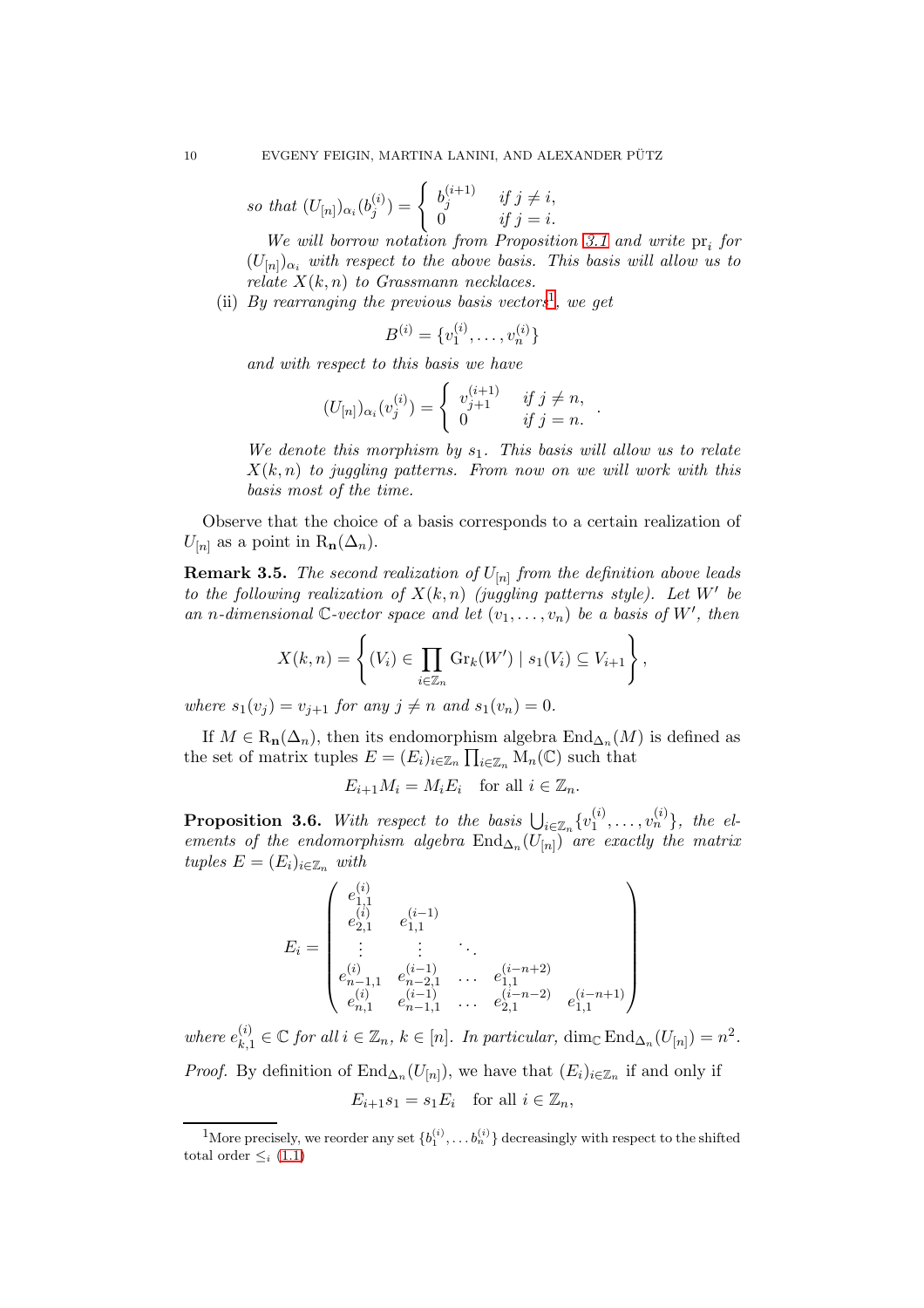that is

(3.1) 
$$
E_{i+1}s_1(v_l^{(i)}) = s_1E_i(v_l^{(i)}) \text{ for all } i, l \in \mathbb{Z}_n.
$$

Let us we write  $e_{k,l}^{(i)} := (E_i)_{k,l}$ , so that  $E_i(v_l^{(i)})$  $\binom{i}{l} = \sum_{k=1}^{n} e_{k,l}^{(i)} v_{k}^{(i)}$  $\binom{v}{k}$ . It is then easy to see that the equations [\(3.1\)](#page-10-0) are equivalent to

<span id="page-10-0"></span>
$$
e_{k,l}^{(i)} = e_{k+1,l+1}^{(i+1)}, \quad e_{k,n}^{(i)} = 0, \quad e_{n,l}^{(i)} = 0, \quad \text{for all } k, l \in [n-1].
$$

From the previous equations, it follows by induction on  $n - l$  that  $e_{k,l}^{(i)} = 0$ for any  $l > k$ , and by induction on l that  $e_{k,l}^{(i)} = e_{k+1,l+1}^{(i+1)}$ . This implies that the  $E_i$ 's are of the desired form.

 ${\bf Remark~3.7.} \ \ We \ obtain \ {\rm Aut}_{\Delta_n}(U_{[n]})\subset {\rm End}_{\Delta_n}(U_{[n]}) \ \ by \ the \ condition \ e_{1,1}^{(i)}$  $\binom{v}{1,1} \neq$ 0 for all  $i \in \mathbb{Z}_n$ , because  $E_{i+1}s_1 = s_1E_i$  is equivalent to  $s_1 = E_{i+1}s_1E_i^{-1}$  if the matrices  $E_i$  are invertible.

**Remark 3.8.** We will see in  $\S_4$  $\S_4$  that the automorphism group of  $X(k, n)$  is larger than the automorphism group of  $U_{[n]}.$ 

3.2. Geometric Properties of the Main Object. We prove here, by applying quiver representation theory results, geometric properties of  $X(k, n)$ .

<span id="page-10-1"></span>Theorem 3.9. Let  $k, n \in \mathbb{N}$  with  $k < n$  then:

- (i)  $X(k, n)$  has  $\binom{n}{k}$  $\binom{n}{k}$  irreducible components;
	- (ii)  $X(k,n)$  is equidimensional of dimension  $k(n-k)$ .

*Proof.* By [\[Pue20,](#page-32-11) Lemma 4.10], the irreducible components of  $X(k, n)$  are parametrized by the set

$$
\left\{ p = (p_i)_{i \in \mathbb{Z}_n} \in \prod_{i \in \mathbb{Z}_n} \{0, 1\} \ : \ \sum_{i \in \mathbb{Z}_n} p_i = k \right\}
$$

and they are all of dimension  $k(n - k)$ . The above set is in bijection with  $\binom{[n]}{k}$  $\mathbb{R}^{n}$ , i.e. the set containing all k-element subsets of  $[n] := \{1, \ldots, n\}.$ 

**Example 3.10.** Let  $k = 1$  and  $n = 3$ . Observe that in this case

$$
X(1,3) \simeq X := \left\{ \left( \begin{bmatrix} a_i \\ b_i \\ c_i \end{bmatrix} \right) \in \prod_{i \in \mathbb{Z}_3} \mathbb{P}^2 \mid \text{pr}_i \begin{pmatrix} a_i \\ b_i \\ c_i \end{pmatrix} \in \mathbb{C} \begin{pmatrix} a_{i+1} \\ b_{i+1} \\ c_{i+1} \end{pmatrix}, i \in \mathbb{Z}_3 \right\}
$$

The three irreducible components are

$$
X_i = \left\{ \left( \begin{bmatrix} a_i \\ b_i \\ c_i \end{bmatrix} \right) \in X \mid \begin{bmatrix} a_i \\ b_i \\ c_i \end{bmatrix} = [b_i^{(i)}] \right\} \qquad (i \in \mathbb{Z}_3)
$$

where  $[b_i^{(i)}]$  $\binom{[i]}{i}$ , according to Definition 3.4(1), denotes the class of the *i*-th standard basis vector of  $\mathbb{C}^3$ . For example,

$$
X_1 = \left\{ \left( \begin{bmatrix} 1 \\ 0 \\ 0 \end{bmatrix}, \begin{bmatrix} a_2 \\ b_2 \\ c_2 \end{bmatrix}, \begin{bmatrix} a_3 \\ 0 \\ c_3 \end{bmatrix} \right) \in \prod_{i \in \mathbb{Z}_3} \mathbb{P}^2 \mid a_2c_3 - a_3c_2 = 0 \right\}.
$$

We see immediately that  $X_1$  is a projective variety of dimension 2.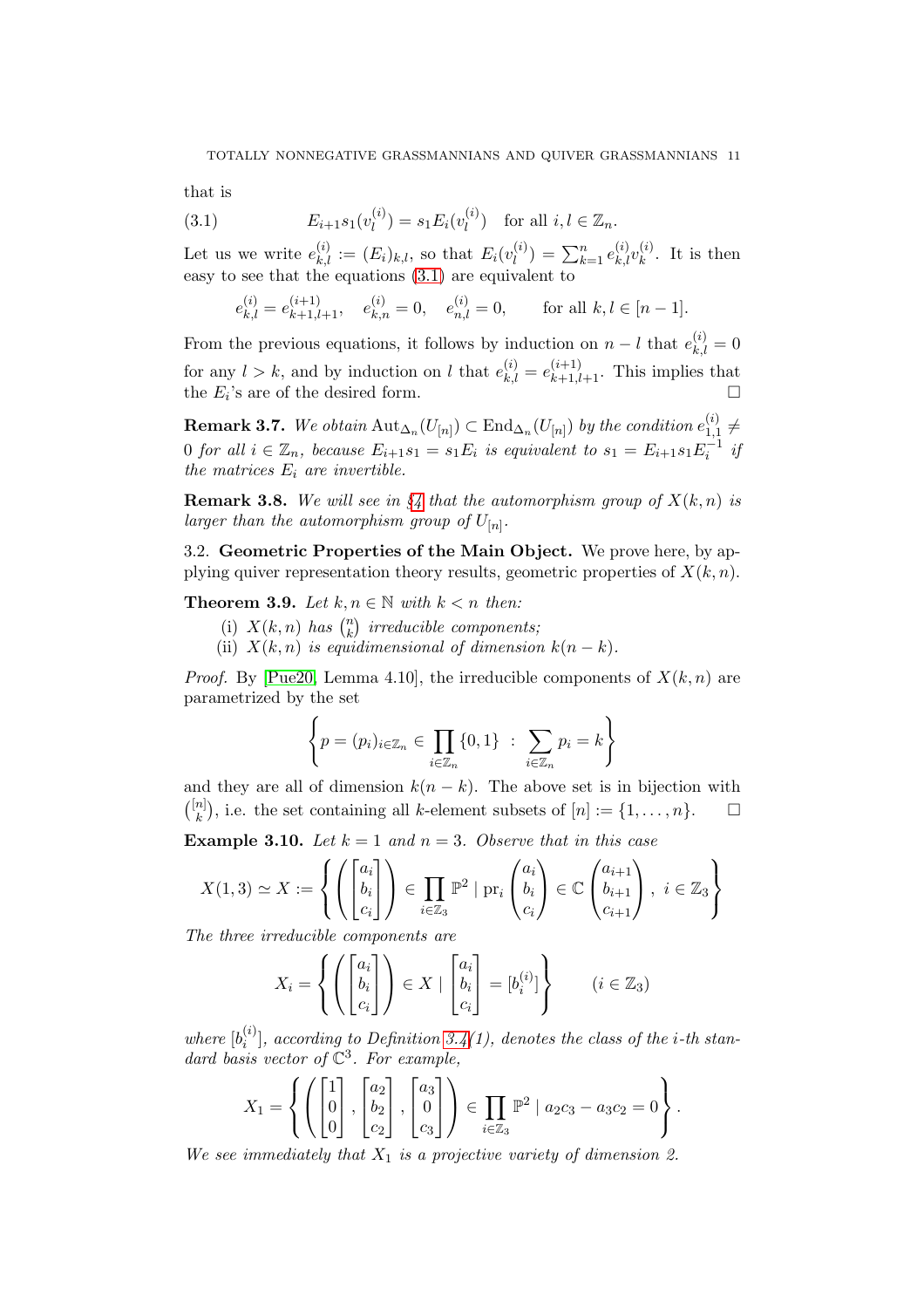<span id="page-11-0"></span>**Theorem 3.11.** For  $k, n \in \mathbb{N}$  with  $k < n$  the following holds:

- (i)  $X(k, n)$  admits a cellular decomposition;
- (ii) The cells are naturally labeled by the  $(k, n)$  Grassmann necklaces.

*Proof.* Let  $B = \bigcup_{i \in \mathbb{Z}_n} B^{(i)}$  be the first basis of  $U_{[n]}$  from Definition 3.4. We fix the weight function  $\mathrm{wt}(b_i^{(i)})$  $j^{(i)}$  := j for all  $i \in \mathbb{Z}_n$  and all  $j \in [n]$ . Hence by [\[CI11,](#page-31-8) Proposition 1], the  $\mathbb{C}^*$  fixed points are parametrized by the elements of

$$
\left\{I=(I_j)_{j\in\mathbb{Z}_n}\in\prod_{i\in\mathbb{Z}_n}\binom{[n]}{k}\;:\;I_j\setminus\{j\}\subset I_{j+1}\;\text{for all}\;j\in\mathbb{Z}_n\right\}.
$$

This set coincides with the set  $\mathcal{GN}_{k,n}$  of Grassmannian necklaces.

With this  $\mathbb{C}^*$  action not all attracting sets of the fixed points are isomorphic to affine spaces. For this reason we switch to the second basis of  $U_{[n]}$ from Definition 3.4 but keep the same weight function. Observe that now the weight difference along each arrow of the coefficient quiver is one whereas it was zero for the first choice of a basis of  $U_{[n]}$ . Now by [\[CI11,](#page-31-8) Proposition 1], the fixed points of the induced  $\mathbb{C}^*$  action are exactly the juggling patterns as in Definition [1.5.](#page-3-1) Using the second basis of  $U_{[n]}$  and the  $\mathbb{C}^*$  action described above, the first part is a special case of  $[Pue20, Theorem 4.13]$ .

Remark 3.12. The two different bases from Definition 3.4 lead to the parametrization of the cells via  $(k, n)$  Grassmann necklaces and juggling patterns, respectively.

For a point  $U \in \mathrm{Gr}_k(M)$  the isomorphism class  $\mathcal{S}_U$  in the quiver Grassmannian is called stratum and is irreducible by [\[CFR12,](#page-31-9) Lemma 2.4].

<span id="page-11-2"></span>Remark 3.13. The closures of the top-dimensional strata are the irreducible components of  $X(k,n) = \text{Gr}_{k}(U_{[n]})$  and by [\[Pue20,](#page-32-11) Lemma 4.10] these strata have the representatives

$$
U_J = \bigoplus_{j \in J} U(j; n) \quad \text{for } J \in \binom{[n]}{k}.
$$

<span id="page-11-1"></span>**Proposition 3.14.** For all  $J \in \binom{[n]}{k}$  ${k \choose k},$  the irreducible component  $X_J(k,n) :=$  $\mathcal{S}_{U_J}$  of  $X(k,n)$  is isomorphic to the quiver Grassmannian  $\mathrm{Gr}_\mathbf{k}(M_J)$  where  $M_J := \mathrm{End}_{\Delta_n}(U_{[n]}) . U_J.$ 

*Proof.* We consider here the second basis  $\bigcup_{i \in \mathbb{Z}_n} \{v_1^{(i)}\}$  $\{i\atop 1},\ldots,v_n^{(i)}\}$  of  $U_{[n]}$  from Definition 3.4. The coefficient quiver of each  $M_J$  with respect to this basis is hence the full subquiver of  $Q(U_{[n]},B)$  on the vertices with indices greater or equal to the indices of  $U_J$  viewed as subsegments in  $Q(U_{[n]}, B)$ . This is a direct consequence of the structure of  $\text{End}_{\Delta_n}(U_{[n]})$  as described in Proposition [3.6.](#page-9-1) Each  $\text{Gr}_{k}(M_{J})$  admits a cellular decomposition by [\[Pue20,](#page-32-11) Theorem 4.13. Now we compute that all cells in  $\mathcal{S}_{U_J}$  are described by the same equations as the corresponding cells of  $\mathrm{Gr}_{k}(M_{J})$ . Hence with this explicit coordinate description the desired isomorphism is just the identity map.  $\Box$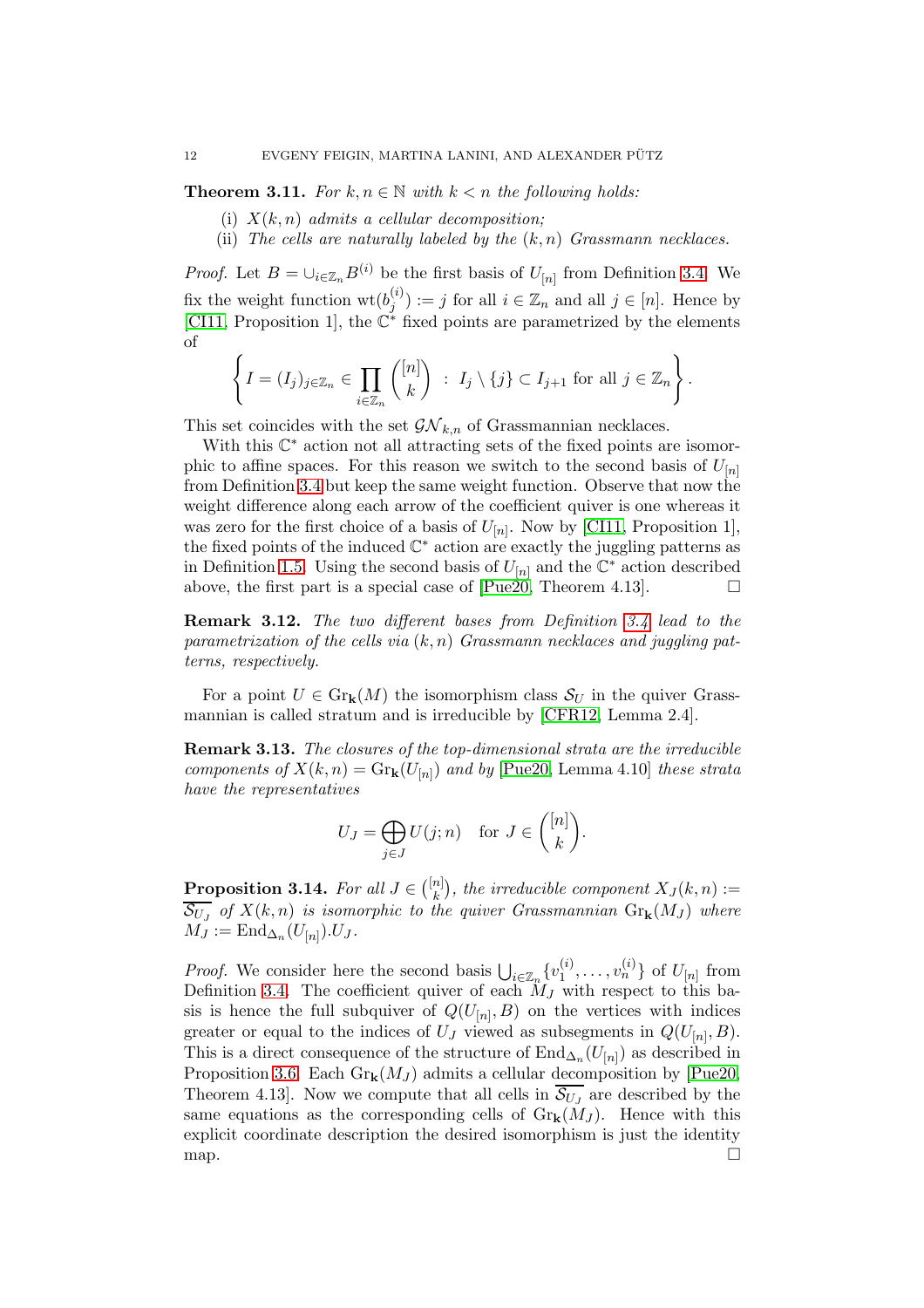<span id="page-12-2"></span>**Remark 3.15.** In general, the quiver Grassmannian  $X_j(k, n)$  is not smooth. For example consider the case  $n = 5$ ,  $k = 3$  and  $J = \{2, 4, 5\}$ . Then  $U_0 := \bigoplus_{i \in \mathbb{Z}_m} U(i;3)$  embeds into  $M_J$  and is of the right dimension but

dim<sub>C</sub> T<sub>U<sub>0</sub></sub>X<sub>J</sub>(3,5) = dim<sub>C</sub> Hom<sub> $\Delta_n$ </sub>(U<sub>0</sub>, N) = 8 > dim<sub>C</sub> X<sub>J</sub>(3,5) = 6, where  $N = U(1, 2) \oplus U(2, 2) \oplus U(3, 1) \oplus U(4, 2) \oplus U(5, 1)$ .

To prove that the tangent space is isomorphic to an appropriate hom space, as in the previous remark, one can adapt the proof of [\[CR08,](#page-31-10) Proposition 6] by Caldero and Reineke. In fact, their arguments generalize in the same way as presented in [\[Pue19,](#page-32-12) Proposition 2.5].

Remark 3.16. In general, the cellular decomposition as in Theorem [3.11](#page-11-0) is a refinement of the stratification based on [\[CFR12,](#page-31-9) Lemma 2.4]. It turns out that for the representation  $U_{[n]}$ , both decompositions coincide, as discussed below. In particular, we can assign to each irreducible component of  $X(k, n)$ a specific Grassmann necklace in  $\mathcal{GN}_{k,n}$ .

<span id="page-12-1"></span>**Theorem 3.17.** For  $k, n \in \mathbb{N}$  with  $k < n$  the following holds:

- (i) Two points of  $X(k, n)$  belong to the same cell if and only if they are isomorphic as  $\Delta_n$  modules.
- (ii) Each cell contains exactly one  $\mathbb{C}^*$  fixed point.
- (iii) A cell equals the  $\text{Aut}_{\Delta_n}(U_{[n]})$  orbit of the  $\mathbb{C}^*$  fixed point sitting in this cell.

*Proof.* By construction each cell contains exactly one  $\mathbb{C}^*$  fixed point. It follows from the parametrization of the  $\mathbb{C}^*$  fixed points as in the proof of Theorem [3.11](#page-11-0) that their corresponding coordinate subrepresentations of  $U_{[n]}$ are pairwise non-isomorphic. This implies that the cells are the same as the strata of the fixed points, since in general each stratum in a quiver Grassmannian for a nilpotent representation of  $\Delta_n$  decomposes into cells of isomorphic  $\mathbb{C}^*$  fixed points. As  $U_{[n]}$  is an injective bounded  $\Delta_n$  representation (see Remark [3.2\)](#page-8-1), we can prove analogous to [\[Re08,](#page-32-13) Lemma 6.3] that the Aut<sub>∆n</sub>( $U_{[n]}$ ) orbits are exactly the strata (see [\[Pue19,](#page-32-12) Lemma 2.28]).  $\Box$ 

Remark 3.18. We can prove an analogous version of Theorem [3.17](#page-12-1) for the quiver Grassmannians  $\text{Gr}_{k}(M_J)$  with  $M_J := \text{End}_{\Delta_n}(U_{[n]})$ . U<sub>J</sub>, which are isomorphic to the irreducible components of  $X(k, n)$  (cf. Proposition [3.14\)](#page-11-1). In particular, each cell is the  ${\rm Aut}_{\Delta_n}(M_J)$  orbit of the corresponding fixed point. Note that M<sub>J</sub> is not an injective bounded  $\Delta_n$  representation. Hence for the proof that strata are  ${\rm Aut}_{\Delta_n}(M_J)$  orbits it is required to explicitely extend any automorphism of  $U \in \mathrm{Gr}_k(M_J)$  to an automorphism of  $M_J$ . This can be done by exploiting that each indecomposable summand of  $M_J$  has multiplicity one, following an analogous procedure to [\[Pue19,](#page-32-12) Lemma 2.27].

### 4. TORUS ACTIONS

<span id="page-12-0"></span>Analogous to [\(2.1\)](#page-7-1), we can construct actions of tori on the vector spaces of  $M$ , using multiple weight functions. Once again, these actions extend to the quiver Grassmannians of  $M$  only under special assumptions. In this section we introduce several tori acting via weight tuples and explain whether their actions extend to  $X(k, n)$ .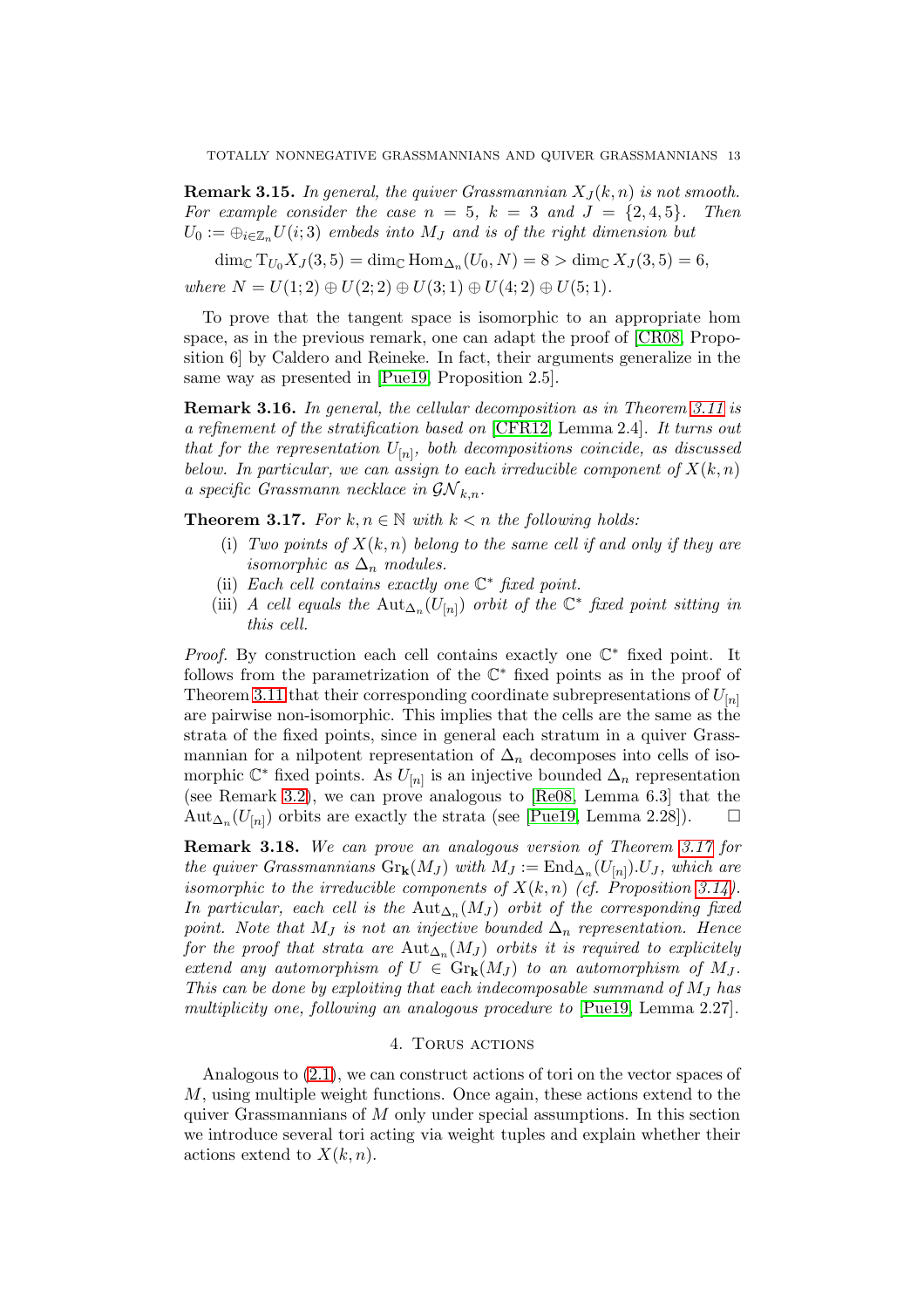**Remark 4.1.** The "obvious" torus of  $\text{Aut}_{\Delta_n}(U_{[n]})$  is only n-dimensional. Observe that this action extends to  $X(k, n)$  but has infinitely many onedimensional orbits in general, while we are interested in torus actions whose fixed point set and one-dimensional orbit set are finite.

Let M be a  $\Delta_n$  representation and let B be a basis of M. A weight tuple is a collection of integer valued vectors all of the same dimension:  ${\bf \{wt}(b) = (w_1(b), \ldots, w_r(b))\}_{b \in B}$ , where  ${\bf wt}(b) \in \mathbb{Z}^r$  for some r. Given a weight tuple, we can define an action of a rank r torus  $T \simeq (\mathbb{C}^*)^r$  on (the vector space)  $M$  by setting

$$
(\gamma_1,\ldots,\gamma_r).b=\gamma_1^{w_1(b)}\cdot\ldots\cdot\gamma_d^{w_r(b)}b \qquad (b\in B,(\gamma_1,\ldots,\gamma_r)\in T).
$$

All torus actions we deal with are obtained by weight tuples.

4.1. The largest Torus acting faithfully. The largest torus acting faithfully on the vector spaces of  $U_{[n]} = \bigoplus_{i \in \mathbb{Z}_n} U(i; n)$  is  $n^2$ -dimensional, since each vector space of  $U_{[n]}$  over  $i \in \mathbb{Z}_n$  is n-dimensional and we can act on each basis vector with a different parameter. But the maximal torus whose action extends to  $X(k, n)$  is much smaller:

**Lemma 4.2.** The action of  $T' := (\mathbb{C}^*)^r$  on  $X(k,n)$  with  $r \geq 2n$  factors through the faithful action of a rank  $2n$  torus on  $X(k, n)$ .

*Proof.* Assume that we have a weight tuple such that the corresponding  $T$ action extends to each quiver Grassmannian associated to  $U_{[n]}$ . Then this weight tuple has a fixed weight difference along each arrow of  $\Delta_n$ , i.e. if there are two arrows  $b_1 \rightarrow b'_1$  and  $b_2 \rightarrow b'_2$  in  $Q(U_{[n]}, B)$  with the same underlying arrow of  $\Delta_n$ , then

$$
\mathbf{wt}(b'_1) - \mathbf{wt}(b_1) = \mathbf{wt}(b'_2) - \mathbf{wt}(b_2)
$$

(see the proof of [\[LP20,](#page-31-7) Lemma 5.10]). The above property of the weight tuples is equivalent to the condition that the grading is constructible from the weights of the predecessor free points in  $Q(U_{[n]},B)$  and the weights of the edges of  $\Delta_n$ . For  $U_{[n]} = \bigoplus_{i \in \mathbb{Z}_n} U(i; n)$  and B being the standard basis for each copy of  $\mathbb{C}^n$ , the coefficient quiver  $Q(U_{[n]},B)$  has exactly n predecessor free points. This implies the claim since  $\Delta_n$  has n arrows. Hence we can choose at most  $2n$  independent parameters.

**Corollary 4.3.** There exists a faithful  $(\mathbb{C}^*)^{2n}$  action on  $X(k,n)$ .

This corollary can also be obtained using the connection of  $X(k, n)$  with the affine flag varieties, following Knutson-Lam-Speyer [\[Kn08\]](#page-31-4).

<span id="page-13-0"></span>4.2. Skeletal Torus Action. In [\[LP20\]](#page-31-7) we introduced an action of  $T =$  $(\mathbb{C}^*)^{n+1}$  on quiver Grassmannians for nilpotent representations of the equioriented cycle. We recall the action in the case of our distinguished quiver Grassmannian  $X(k, n)$ . First of all we enumerate the connected components (i.e. segments) of the coefficient quiver and hence denote by  $s_i$  the (unique) segment ending in  $j$ , that is corresponding to the indecomposable summand  $U(j; n)$ . We denote moreover by  $b_{j,p}$  the basis vector of  $U(j; n)$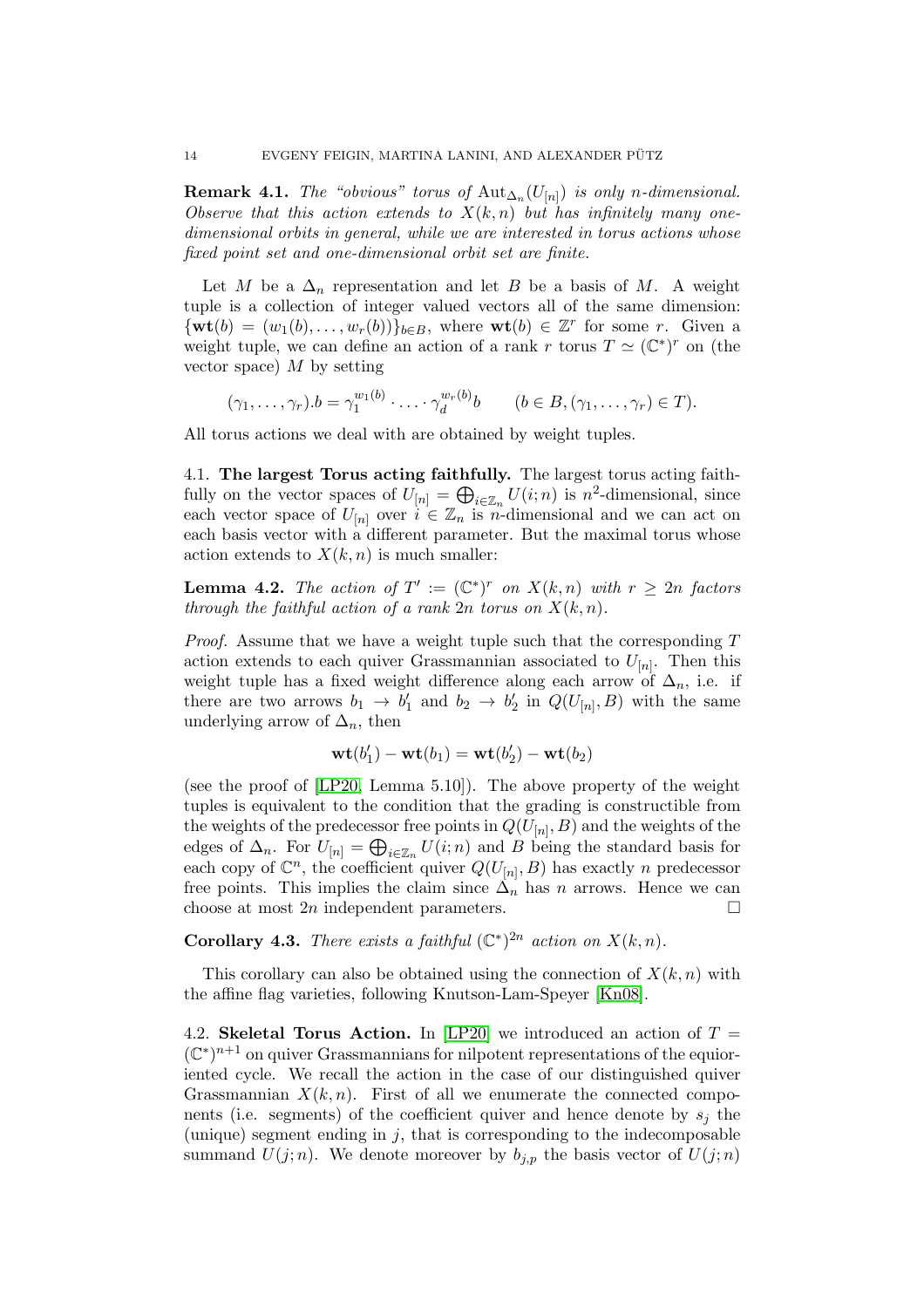corresponding to the p-th vertex of  $s_j$  (e.g., the starting point of  $s_j$  is denoted by  $b_{i,1}$ , while the end vertex is  $b_{i,n}$ ). We define a T action on the underlying vector space to  $M$  by setting

<span id="page-14-0"></span>(4.1)  $(\gamma_0, \gamma_1, \ldots, \gamma_n) . b_{j,p} = \gamma_0^p$ 0  $(\gamma_0, \gamma_1, \ldots, \gamma_n) \in T, \quad j, p \in [n]$ 

and then extending by linearity. By [\[LP20,](#page-31-7) Lemma 5.10] this induces an action on  $X(k, n)$ . From now on we deal with this torus action.

We recall here the definition of skeletality, which is necessary in next section in order to consider moment graphs.

**Definition 4.4.** Let  $T$  be a torus acting on a complex projective algebraic variety X. The  $T$ -action on X is said to be skeletal if the number of  $T$ -fixed points and one-dimensional T-orbits in X is finite.

We close this section with the following proposition.

<span id="page-14-1"></span>**Proposition 4.5.** For  $k, n \in \mathbb{N}$  with  $k < n$  the following holds:

- (i) The action of T on  $X(k, n)$  is skeletal.
- (ii) Each cell (from Theorem [3.17\)](#page-12-1) contains exactly one T fixed point.

*Proof.* T fixed points are the same as  $\mathbb{C}^*$  fixed points since  $T := (\mathbb{C}^*)^{n+1}$ acts on  $X(k, n)$  as in [\[LP20,](#page-31-7) Lemma 5.10]. The action is skeletal since the number of  $T$  fixed points is finite by [\[LP20,](#page-31-7) Theorem 5.12] and the number of one-dimensional T orbits is finite by [\[LP20,](#page-31-7) Proposition 6.3].  $\Box$ 

## 5. Moment Graph

5.1. The description. If a complex algebraic variety  $X$  is acted upon by a torus  $T$  via a skeletal action, one can consider the corresponding moment graph. This is usually an unoriented graph, but if  $X$  admits a  $T$ -stable cellular decomposition (as in our case) one can give the edges an orientation. More precisely:

**Definition 5.1.** Let  $T$  be an algebraic torus and let  $X$  be a complex projective algebraic T-variety. Assume that X admits a T-stable cellular decomposition where every cell has exactly one fixed point. If the action of T on  $X$  is skeletal, then the corresponding moment graph is given by

- the vertex set is the fixed point set:  $\mathcal{V} = X^T$ ;
- there is an edge  $x \rightarrow y$  if and only if x and y belong to the same one dimensional T orbit closure  $\overline{\mathcal{O}_{x\rightarrow y}}$  and y belong to the closure of the cell containing  $x$ ;
- the label of the edge  $x \to y$  is the character  $\alpha \in \text{Hom}(T, \mathbb{C}^*)$  the torus acts by on  $\mathcal{O}_{x\to y}$ .

The label of any edge is only well defined up to a sign, but since this does not play any role in the applications (e.g. computation of equivariant cohomology), we assume the labels to be fixed once and for all, and forget about this ambiguity.

We want to explicitly describe the moment graph corresponding to the torus action on  $X(k, n)$  from Section [4.2.](#page-13-0)

First of all, we need to relate the second basis of Definition 3.4 to the basis  ${b_{j,p}}_{j,p\in\mathbb{Z}_n}$  of  $U_{[n]}$  that we used to define the T action [\(4.1\)](#page-14-0). It is immediate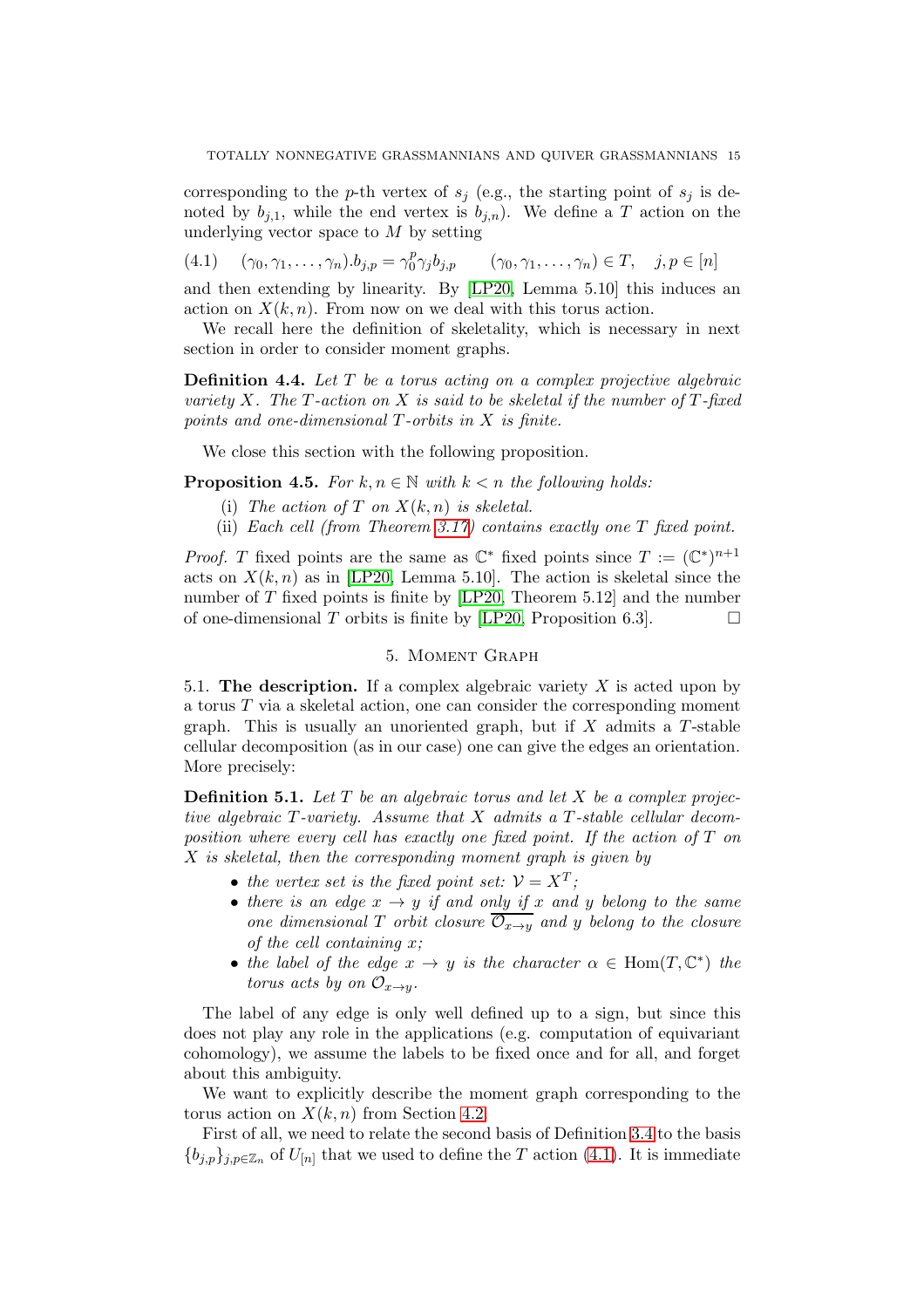to see (by induction on  $n - p$ ) that

$$
v_p^{(j+p)}=b_{j,p},\quad \text{for all } j,p\in \mathbb{Z}_n.
$$

For the rest of this section we consider  $B = \bigcup_{i \in \mathbb{Z}_n} \{v_1^{(i)}\}$  $\{i_1^{(i)}, \ldots, v_n^{(i)}\}$ . Thus a successor closed subquiver  $Q'$  of dimension  $(k, \ldots, k)$  of  $Q(U_{[n]}, B)$  is a full subquiver whose vertex set is  $Q'_0 = Q_0^{\prime(1)}$  $\lbrack\!\lbrack^{(1)}\bigr\rbrack\!\rbrack Q_0^{(2)}$  $\bigcup_0^{\prime (2)} \bigsqcup \ldots \bigsqcup Q_{0}^{\prime (n)}$  $Q_0^{\prime(n)}$ , with  $Q_0^{\prime(i)} =$  $\{v_{h_1}^{(i)}\}$  $\binom{i}{h_1}, \ldots, \binom{i}{h_k}$  ${a \choose h_k} = Q'_0 \cap B^{(i)}$  such that for any  $i \in [n]$ :

$$
Q'^{(i+1)}_0=\left\{\begin{array}{ll}\left\{v_{h_1+1}^{(i+1)},\ldots,v_{h_k+1}^{(i+1)}\right\}&\text{if }v_n^{(i)}\not\in Q'^{(i)}_0,\\ \left\{v_{h_j+1}^{(i+1)}\middle| v_{h_j}^{(i)}\in Q'^{(i)}_0, \ h_j\neq n\right\}\cup\left\{v_h^{(i+1)}\right\}\text{for some }h\in[n], \ \text{ otw.}\end{array}\right.
$$

By Theorem [3.11,](#page-11-0) Proposition [4.5](#page-14-1) and [\[CI11,](#page-31-8) Proposition 1], both Grassmann necklaces and successor closed subquivers of  $Q(U_{[n]},B)$  of dimension  $(k, k, \ldots, k)$  parametrize the T fixed point set. We write down here the explicit correspondence:

<span id="page-15-1"></span>(5.1) 
$$
\psi: SC_{\mathbf{k}}(U_{[n]}) \to \mathcal{GN}_{k,n} \qquad Q' \mapsto \left(\psi^{(a)}(Q'^{(a)}_0)\right)_{a \in [n]}
$$

where  $\psi^{(a)}(Q_0^{\prime\prime\,(a)})$  $\binom{n}{0} \in \binom{[n]}{k}$  $\binom{n}{k}$  is the image of  $Q_0^{\prime(a)}$  $\binom{a}{0}$  under the following map

$$
\psi^{(a)}: B^{(a)} \to [n] \quad v_h^{(a)} \mapsto a - h.
$$

It is easy to check that  $\psi$  is well defined and bijective.

Recall from §[1.2](#page-3-2) that for any  $a \in [n]$  there is a corresponding total order  $\leq_a$  on [n]. The corresponding partial order on  $\mathcal{GN}_{k,n}$  was denoted by  $\leq$ . For any  $a, x, y \in [n]$ , we define

$$
[x, y]_a = \{ z \in [n] \mid x \leq_a z \leq_a y \},
$$

and  $[x, y)_a = [x, y]_a \setminus \{y\}.$ 

The following notion allows us to provide a combinatorial description of the moment graph.

Definition 5.2. Let  $M\in rep_\mathbb C(\Delta_n),$   $\mathbf e\in\mathbb Z^n_{\geq 0}$  and  $B=\cup_{i\in\mathbb Z_n}\{w^{(i)}_1\}$  $\{i_1^{(i)}, \ldots w_{m_i}^{(i)}\},\$ and consider two successor closed subquivers  $Q', Q''$  of  $Q(M, B)$ . We say that  $Q''$  is obtained from  $Q'$  by a mutation if

• there exists a segment  $s_j \subseteq Q(M, B)$  such that

$$
s_j \cap Q' = w_{p_1}^{(a)} \to w_{p_2}^{(a+1)} \to \dots w_{p_l}^{(a+l-1)}
$$

for some  $a, l \in \mathbb{Z}_n$  and  $\mathbf{p} \in [n]^l$ ,

• there exist  $l', r \in [n]$  with  $l' \leq l$  and  $p_i + r \leq n$  for any  $i \in [l']$  such that

$$
Q'' = \left(Q' \setminus \{w_{p_1}^{(a)} \to w_{p_2}^{(a+1)} \to \dots w_{p_{l'}}^{(a+l'-1)}\}\right)
$$

$$
\cup \{w_{p_1+r}^{(a)} \to w_{p_2+r}^{(a+1)} \to \dots w_{p_{l'}+r}^{(a+l'-1)}\}.
$$

We are now ready to provide a description of the moment graph of the T-action on  $X(k, n)$  which only involves Grassmann necklace combinatorics.

<span id="page-15-0"></span>**Proposition 5.3.** The moment graph  $\mathcal G$  of  $X(k,n)$  has the following form: (i)  $\mathcal{G}_0 = \mathcal{G} \mathcal{N}_{k,n}$ ;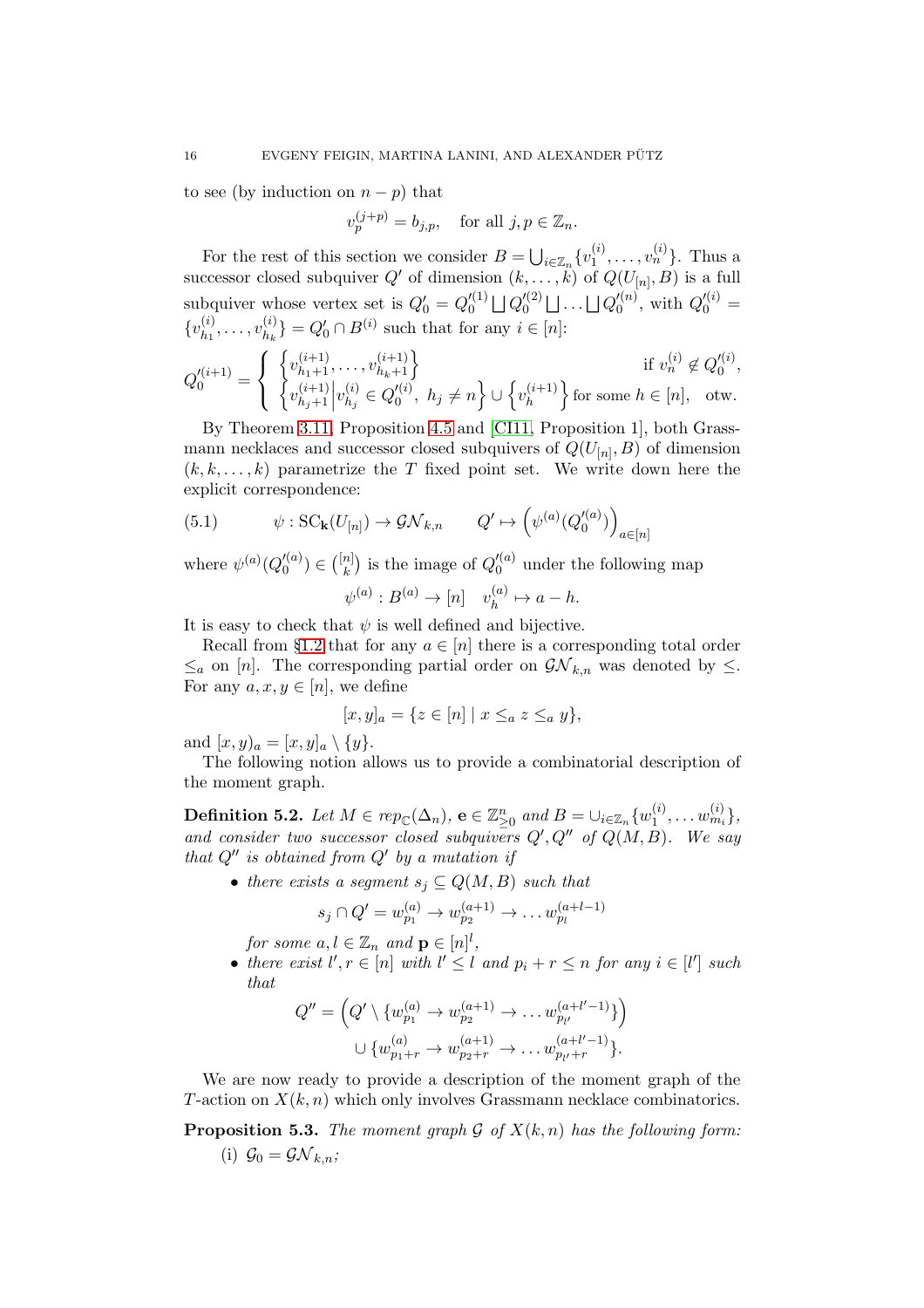- (ii)  $\mathcal{I} \to \mathcal{I}'$  if and only if  $\mathcal{I}' < \mathcal{I}$  and there exist  $a, b \in [n]$  such that •  $I_h \neq I'_h$  if and only if  $h \in [a, b]_a$ ,
	- there exist  $j, j' \in [n]$  such that and  $I_h = (I'_h \setminus \{j'\}) \cup \{j\}$  for any  $h \in [n]$ ,
- (iii) the label of  $\mathcal{I} \to \mathcal{I}'$  as above is  $\epsilon_j \epsilon_{j'} \#[j',j)_a \delta$ , where  $\delta(\gamma) = \gamma_0$ and  $\epsilon_i(\gamma) = \gamma_i$  for any  $i \in [n]$ , if  $\gamma = (\gamma_0, \gamma_1, \dots \gamma_n) \in T$ .

*Proof.* By [\[LP20,](#page-31-7) Theorem 6.13],  $\mathcal{G}_0$  can be identified with  $SC_{\mathbf{k}}(U_{[n]})$  which in turn we identify with  $\mathcal{GN}_{k,n}$  via the bijection  $\psi$ . Again by [\[LP20,](#page-31-7) Theorem 6.13, there is an edge  $Q' \to Q''$  for  $Q', Q'' \in SC_{\mathbf{k}}(M)$  if and only if  $Q''$ is obtained from Q' by a mutation, that is there exist  $a, p, p', l \in [n]$  with  $p < p'$  such that

• 
$$
Q' \setminus (Q'' \cap Q') = v_p^{(a)} \to v_{p+1}^{(a+1)} \to \dots \to v_{p+l-1}^{(a+l-1)}
$$
  
\n•  $Q'' \setminus (Q' \cap Q'') = v_{p'}^{(a)} \to v_{p'+1}^{(a+1)} \to \dots \to v_{p'+l-1}^{(a+l-1)}$ .

Since  $v_p^{(a)} \in s_{a-p}$  and  $v_p'^{(a)} \in s_{a-p'}$ , then

$$
Q' \setminus (Q'' \cap Q') \subseteq s_{a-p}, \quad Q'' \setminus (Q'' \cap Q') \subseteq s_{a-p'}.
$$

If we set  $j := a - p$  and  $j' := a - p'$  the corresponding edge is labeled by  $\epsilon_j - \epsilon_{j'} + (p - p')\delta.$ 

Now we want to translate the conditions on  $Q', Q''$  into conditions on the pair of Grassmann necklaces  $\psi(Q') = \mathcal{I}, \psi(Q'') = \mathcal{I}'$ . Observe that  $j' <_{a} j$ as  $p' > p$ , and set  $b := a + l - 1$ . Hence, we have that the above conditions on Q and Q′ translate into

- $I_h = I'_h$  for all  $h \notin \{a, a+1, \ldots, a+l-1\} = [a, b]_a$ ,
- $I_h \neq I_h'$  and  $I_h = (I_h' \setminus \{j'\}) \cup \{j\}$  for all  $h \in [a, b]_a$ ,

where the second condition follows from the fact that

$$
\psi^{(a)}(v^{(a)}_p) = \psi^{(a+1)}(v^{(a+1)}_{p+1}) = \psi^{(a+l-1)}(v^{(a+l-1)}_{p+l-1}) = a-p = j
$$

and

$$
\psi^{(a)}(v_{p'}^{(a)}) = \psi^{(a+1)}(v_{p'+1}^{(a+1)}) = \psi^{(a+l-1)}(v_{p'+l-1}^{(a+l-1)}) = a - p' = j'.
$$

Notice that  $j' <_h j$  for any  $h \in [a, b]_a$ , thus  $I'_h \leq_h I_h$  for any  $h \in [n]$ , that is *I'* < *I*. Finally, observe that  $p - p' = -\#[j', j)_a$ . □

<span id="page-16-0"></span>**Example 5.4.** Let  $n = 3$  and  $k = 1$ . We keep the same notation as in Example [1.7](#page-3-4) and write  $i_1i_2i_3$  for the Grassmann necklace  $(I_1 = \{i_1\}, I_2 =$  ${i_2}, I_3 = {i_3} \in \mathcal{GN}_{1,3}$ . Moreover, to shorten notation, we write  $\alpha_{i,j}$ :=  $\epsilon_i - \epsilon_j$  for  $i, j \in [3]$ . Then by Proposition [5.3,](#page-15-0) the corresponding moment graph is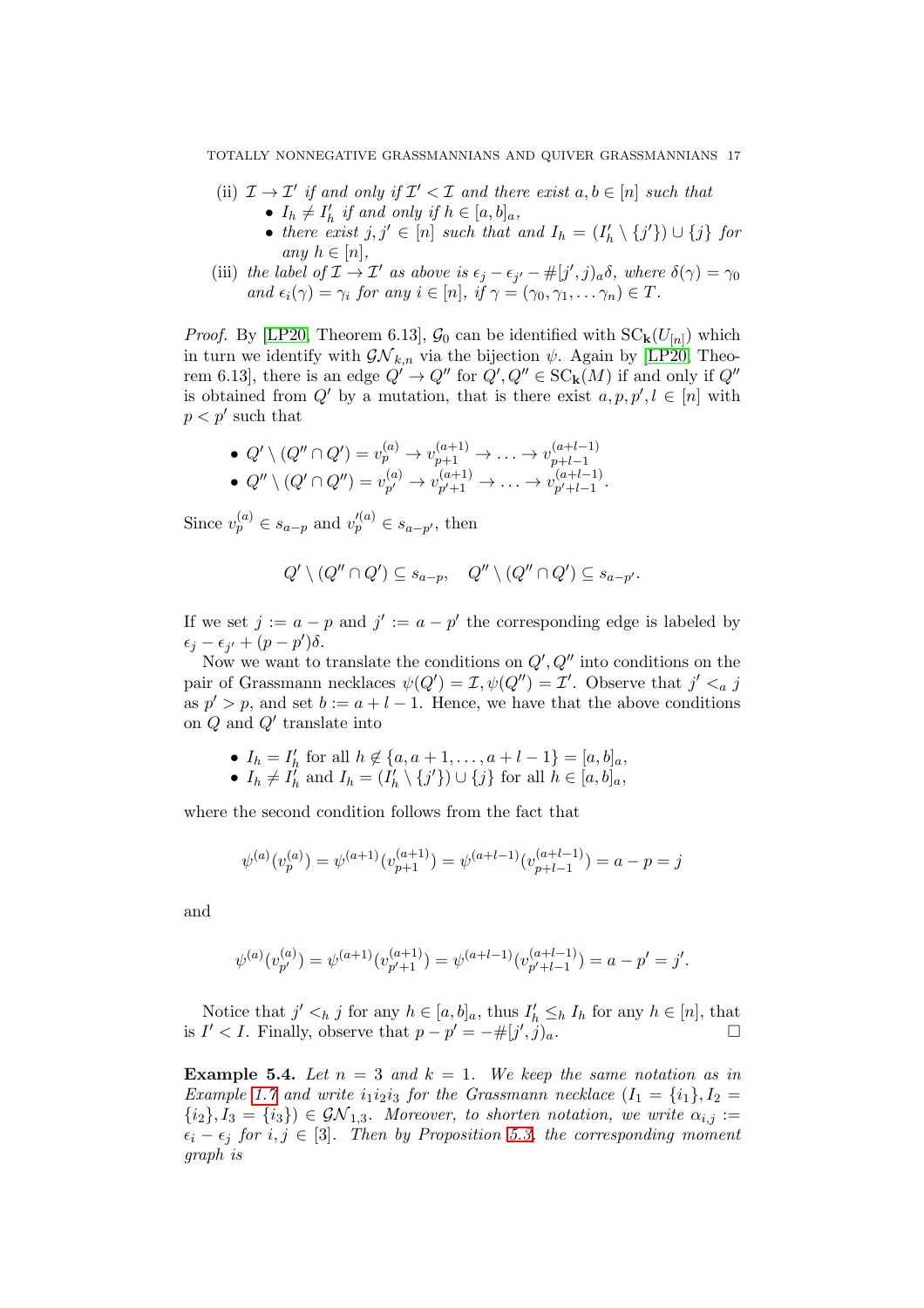

Notice that the underlying graph coincides with the Hasse diagram we found in Example [1.7.](#page-3-4) This if of course not always the case, as the Hasse diagram is in general missing several of the edges of the moment graph.

5.2. T-equivariant cohomology. By [\[LP20,](#page-31-7) Corollary 5.13], the moment graph described in the previous result encodes all needed information to compute the (T-equivariant) cohomology ring of  $X(k, n)$ . More precisely, let  $R := \mathbb{Q}[\epsilon_1,\ldots,\epsilon_n,\delta]$  and consider it as a Z-graded ring with  $\deg(\epsilon_i)$  $deg(\delta) = 2$   $(i \in [n])$ . Denote by  $\alpha(\mathcal{I}, \mathcal{I}')$  the label of the edge  $\mathcal{I} \to \mathcal{I}'$ . [\[LP20,](#page-31-7) Corollary 5.13] gives immediately the following result.

<span id="page-17-0"></span>**Corollary 5.5.** There is an isomorphism of  $(Z$ -graded) rings

$$
H^*_T(X(k,n),\mathbb{Q})\simeq \left\{ (z_{\mathcal{I}})\in \bigoplus_{\mathcal{I}\in\mathcal{GN}_{k,n}} R \Bigg| \begin{array}{l} z_{\mathcal{I}}\equiv z_{\mathcal{I}'}\mod \alpha(\mathcal{I},\mathcal{I}')\\ \forall \ edge \ \mathcal{I}\rightarrow\mathcal{I}' \end{array} \right\}.
$$

Moreover, by [\[LP21,](#page-32-14) Theorem 3.21],  $H_T^{\bullet}(X(k,n))$  admits a very nice basis as a free module over  $R$ , namely a so-called Knutson-Tao basis (cf. [\[LP21,](#page-32-14) Definition 3.2]).

**Example 5.6.** By Corollary [5.5,](#page-17-0) the T-equivariant cohomology of  $X(1,3)$ can be read off from the moment graph from Example [5.4:](#page-16-0)

$$
H_T^*(X(1,3)) \simeq \left\{ (z_{123}, z_{121}, z_{133}, z_{223}, z_{111}, z_{222}, z_{333}) \middle| \begin{array}{c} z_{i_1 i_2 i_3} \equiv z_{i'_1 i'_2 i'_3} \\ \text{mod } \alpha (i_1 i_2 i_3, i'_1 i'_2 i'_3) \\ \forall \text{ edge } i_1 i_2 i_3 \rightarrow i'_1 i'_2 i'_3 \end{array} \right\},
$$

where all  $z_{i_1i_2i_3} \in R = \mathbb{Q}[\epsilon_1, \epsilon_2, \epsilon_3, \delta]$ . In this case the Knutson-Tao basis is

$$
(1, 1, 1, 1, 1, 1, 1), (0, 0, \alpha_{3,2} - \delta, 0, \alpha_{1,2} - 2\delta, 0, \alpha_{3,2} - \delta)
$$

$$
(0, \alpha_{1,3}-\delta, 0, 0, \alpha_{1,3}-\delta, \alpha_{2,3}-2\delta, 0), (0, 0, 0, \alpha_{2,1}-\delta, 0, \alpha_{2,1}-\delta, \alpha_{3,1}-2\delta),
$$

$$
(0,0,0,0,(\alpha_{1,2}-2\delta)(\alpha_{1,3}-\delta),0,0), (0,0,0,0,0,(\alpha_{2,1}-\delta)(\alpha_{2,3}-2\delta),0),
$$

$$
(0,0,0,0,0,0,(\alpha_{2,1}-\delta)(\alpha_{3,2}-\delta)).
$$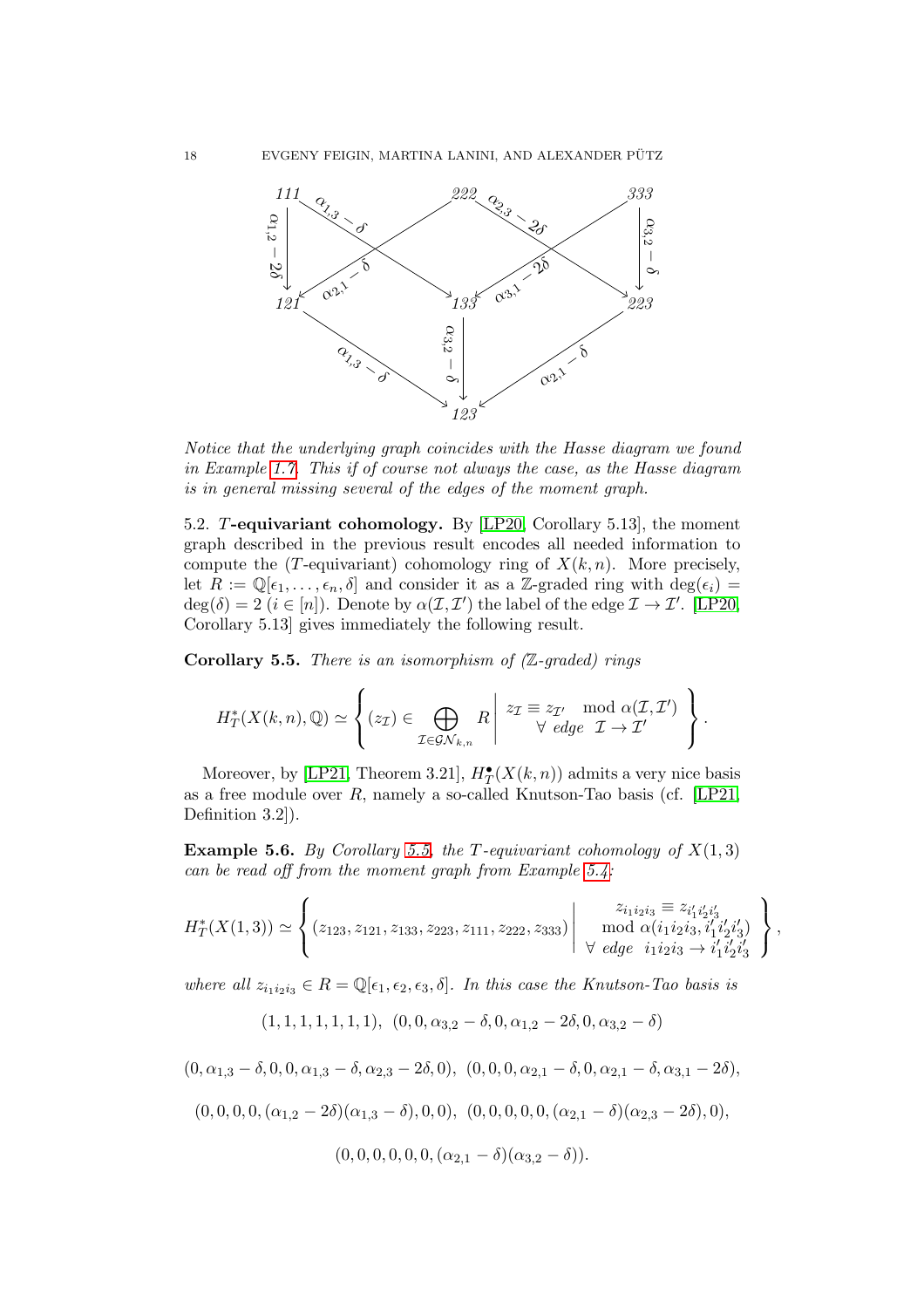### 6. POINCARÉ POLYNOMIALS

Recall from Section [3](#page-8-2) and Section [4:](#page-12-0)  $U(i; l)$  denotes the indecomposable l-dimensional  $\Delta_n$  module terminating at the vertex *i*. The quiver Grassmannian  $X(k,n) = \text{Gr}_{k}(U_{[n]})$ , where  $U_{[n]} = \bigoplus_{i=1}^{n} U(i;n)$  admits a cellular decomposition. Each cell contains exactly one T fixed point  $p(\mathcal{I})$ , where  $\mathcal{I} = (I_1, \ldots, I_n)$  is a  $(k, n)$  Grassmann necklace and the a-th component  $p(\mathcal{I})_a$  of  $p(\mathcal{I})$  is a linear span of the basis vectors  $e_i, i \in I_a$ . We denote the cell containing  $p(\mathcal{I})$  by  $C(\mathcal{I})$ . We thus obtain the following formula for the Poincaré polynomial of the quiver Grassmannian  $X(k, n)$ :

$$
P_{k,n}(q) = \sum_{\mathcal{I} \in \mathcal{GN}_{k,n}} q^{\dim_{\mathbb{C}} C(\mathcal{I})}.
$$

Remark 6.1. For any Grassmann necklace  $I$ , the dimension of the cell  $C(\mathcal{I})$  equals the number of outgoing edges from the corresponding vertex in the moment graph of  $X(k, n)$  (cf. [\[LP20,](#page-31-7) Corollary 6.4]). There is a bijection between these edges and so called fundamental mutations of the T fixed point corresponding to the Grassmann necklace  $\mathcal{I}$  [\[LP20,](#page-31-7) Theorem 6.13]. These combinatorial moves are essential for the proof of Lemma [6.4.](#page-19-0)

**Example 6.2.** Let  $n = 3$  and  $k = 1$ . By the previous remark, the Poincaré polynomial can be read off from the moment graph. Thus, from Example [5.4](#page-16-0) we deduce that

$$
P_{1,3}(q) = 1 + 3q + 3q^2.
$$

We notice that  $P_{1,3}(q)$  is dual to the Poincaré polynomial of the (1,3) tnn Grassmannian, which is  $3 + 3q + q^2 = q^2 P_{1,3}(q^{-1})$ . This is a general fact (see Theorem [6.7\)](#page-20-0).

Let  $\preceq$  be the partial order on  $\mathcal{GN}_{k,n}$  coming from the cell closure relation in  $X(k, n)$ , and recall the partial order  $\leq$  on  $\mathcal{GN}_{k,n}$  introduced in §[1.2.](#page-3-2)

<span id="page-18-0"></span>**Proposition 6.3.** The partial orders  $\leq$  and  $\leq$  on  $\mathcal{GN}_{k,n}$  coincide.

*Proof.* We show that the map  $\psi$  from [\(5.1\)](#page-15-1) is a poset isomorphism, where we also use the notation  $\preceq$  to denote the cell closure relation order on  $SC_{\mathbf{k}}(U_{[n]})$ . Since  $\leq$  is in our case generated by the mutations, it follows immediately

from the proof of Proposition [5.3](#page-15-0) that  $Q'' \preceq Q'$  implies  $\psi(Q'') \leq \psi(Q')$ .

Assume now that  $\mathcal{I}, \mathcal{I}' \in \mathcal{GN}_{k,n}$  are such that  $\mathcal{I}' \leq \mathcal{I}$ , and denote  $Q' :=$  $\psi^{-1}(\mathcal{I}), Q'':=\psi^{-1}(\mathcal{I}').$  For any  $a \in [n]$  let

$$
\mathbf{h}^{(a)} := (h_1^{(a)} < h_2^{(a)} < \ldots < h_k^{(a)}), \quad \mathbf{1}^{(a)} := (l_1^{(a)} < l_2^{(a)} < \ldots < l_k^{(a)})
$$

be such that

$$
Q_0''\cap B^{(a)}=\left\{v_{h_j^{(a)}}^{(a)}\mid j\in[k]\right\},\quad Q_0'\cap B^{(a)}=\left\{v_{l_j^{(a)}}^{(a)}\mid j\in[k]\right\}.
$$

By definition of  $\leq$  and  $\psi$ , we have that

$$
h_j^{(a)} \ge l_j^{(a)} \quad \text{for all } j \in [k], \ a \in [n].
$$

Thus, we want to show that there exists a sequence of mutations from  $Q'$  to  $Q''$ . We proceed by induction on  $d = n - \# \{a \mid \mathbf{h}^{(a)} = \mathbf{l}^{(a)}\}.$ 

The base case is  $h^{(a)} = l^{(a)}$  for all  $a \in [n]$ , that is  $Q' = Q''$ , and there is nothing to be shown. Otherwise, there exists an  $\overline{a} \in [n]$  such that  $\mathbf{h}^{(\overline{a})} \neq \mathbf{l}^{(\overline{a})}$ .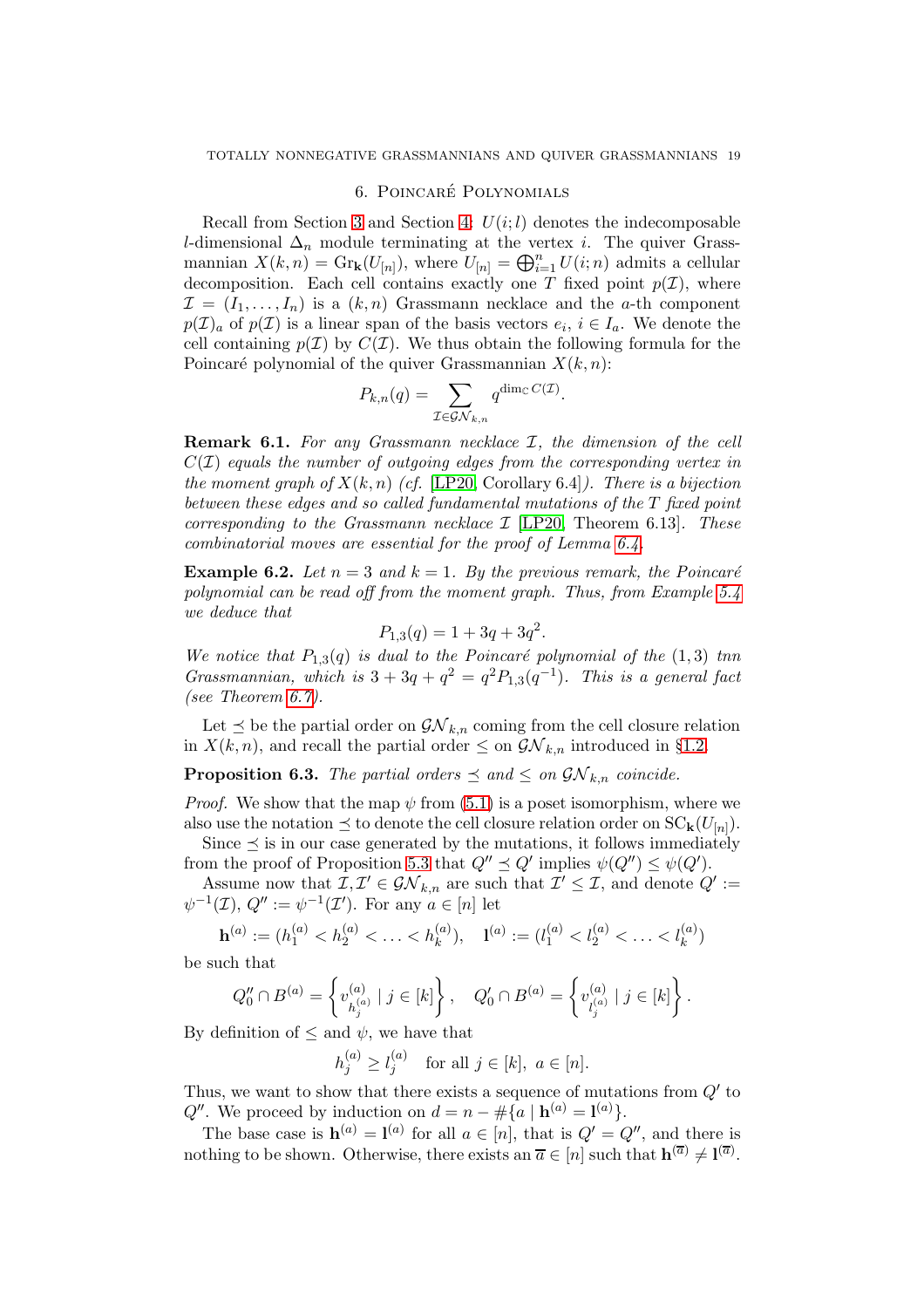We hence find an  $r \in [k]$  such that  $h_j^{(\overline{a})} = l_j^{(\overline{a})}$  $j^{(a)}$  for all  $j \in [r+1, k]$  and  $h_r^{(\overline{a})} > l_r^{(\overline{a})}$ . To save notation we write h and l for  $h_r^{(\overline{a})}$  and  $l_r^{(\overline{a})}$ , respectively. Define

$$
\overline{c}:=\min_{\overline{a}-l+1}\left\{c\mid v^{(c)}_{l+c-\overline{a}}\in Q_0'\cap B^{(c)}\right\},\quad \overline{e}:=\min_{\overline{a}-l+1}\left\{e\mid v^{(e)}_{h+e-\overline{a}}\in Q_0'\cap B^{(e)}\right\}.
$$

Observe that  $v_h^{(\bar{a})} = b_{\bar{a}-h,h}$ , so that  $v_{h+\bar{c}+t-}^{(\bar{c}+t-1)}$  $\frac{(c+t-1)}{h+\overline{c}+t-\overline{a}-1} \notin Q'_0 \cap B^{\overline{c}+t-1}$  for any  $t \in \overline{e} - \overline{c}$ . Thus, the following successor closed subquiver is obtained from  $Q'$  by mutation:

$$
Q''' := \left(Q' \setminus \left\{v_{l+\overline{c}-\overline{a}}^{(\overline{c})} \to \ldots \to v_l^{(\overline{a})} \to \ldots \to v_{l+\overline{e}-\overline{a}-1}^{(\overline{e}-1)}\right\}\right)
$$

$$
\cup \left\{v_{h+\overline{c}-\overline{a}}^{(\overline{c})} \to \ldots \to v_h^{(\overline{a})} \to \ldots \to v_{h+\overline{e}-\overline{a}-1}^{(\overline{e}-1)}\right\}
$$

Note that, thanks to the choice of  $\overline{c}$ , we have  $Q'' \preceq Q''' \prec Q'$ . Let

$$
l'^{(a)} = l'_1{}^{(a)} < l'_2{}^{(a)} < \ldots < l'_k{}^{(a)} \text{ be such that } Q_0''' \cap B^{(a)} = \left\{ v_{l'_j}^{(a)} \mid j \in [k] \right\},
$$

then  $h_j^{(\overline{a})} = l'^{(\overline{a})}_j$  $j^{(\overline{a})}$  for any  $j \in [r, k]$ , and  $\mathbf{h}^{(a)} = \mathbf{l}^{(a)}$  whenever  $\mathbf{h}^{(a)} = \mathbf{l}^{(a)}$ . If  $r = 1$  we are done, otherwise we proceed recursively until we get equality for any  $j \in [k]$  and we denote the resulting successor closed subquiver by  $\overline{Q}$ . By construction now

$$
n - \# \{ a \mid Q_0'' \cap B^{(a)} = \overline{Q}_0 \cap B^{(a)} \} < d
$$

and we can apply the inductive step to complete the proof.  $\Box$ 

<span id="page-19-0"></span>**Lemma 6.4.** Assume that for two Grassmann necklaces  $\mathcal{I}$  and  $\mathcal{J}$  the closure of the cell  $C(\mathcal{I})$  contains the cell  $C(\mathcal{J})$  and there is no cell C such that

$$
\overline{C(\mathcal{I})}\supset C,\qquad \overline{C}\supset C(\mathcal{J}).
$$

Then dim<sub>C</sub>  $C(\mathcal{I}) = \dim_{\mathbb{C}} C(\mathcal{J}) + 1$ .

*Proof.* By Proposition [5.3](#page-15-0) and Proposition [4.5](#page-14-1) every cell  $C(\mathcal{I})$  of  $X(k,n)$ contains a unique T fixed point  $p(\mathcal{I})$  together with a unique subquiver  $S(\mathcal{I}) \subset Q(U_{[n]},B)$  consisting of segments  $s_1,\ldots,s_n$ . Now the condition that there is no cell between  $C(\mathcal{J})$  and  $C(\mathcal{I})$  implies that there is a corresponding fundamental mutation  $\mu : p(\mathcal{I}) \to p(\mathcal{J})$  and it does not factor through any other mutation. On the coefficient quivers  $S(\mathcal{I})$  and  $S(\mathcal{J})$  we can view this mutation as cutting exactly one predecessor closed subquiver of a segment  $s_{j_1}$  of  $S(\mathcal{I})$  and adding it to the start of a segment  $s_{j_1}$  of  $S(\mathcal{I})$ to obtain the segments  $s'_{j_1}$  and  $s'_{j_2}$  of  $S(\mathcal{J})$  (see [\[LP21,](#page-32-14) Definition 2.15] for more details).

By convention the index of the element of  $B$  corresponding to the starting point of  $s_{j_1}$  is larger than the index of the basis element corresponding to the start of  $s'_{j_2}$ , i.e. mutations are always index increasing and hence we also speak of a downwards movement of the subsegment. All the other segments remain unchanged and hence coincide for both points.

The height  $h_{\mathcal{I}}(s_i)$  is defined as the number of the mutations of  $p(\mathcal{I})$ which start at the segment  $s_j$ . For  $U_{[n]}$  this equals the number of points in  $Q(U[n], B)$  which have larger index than the start of  $s_i$  and are not contained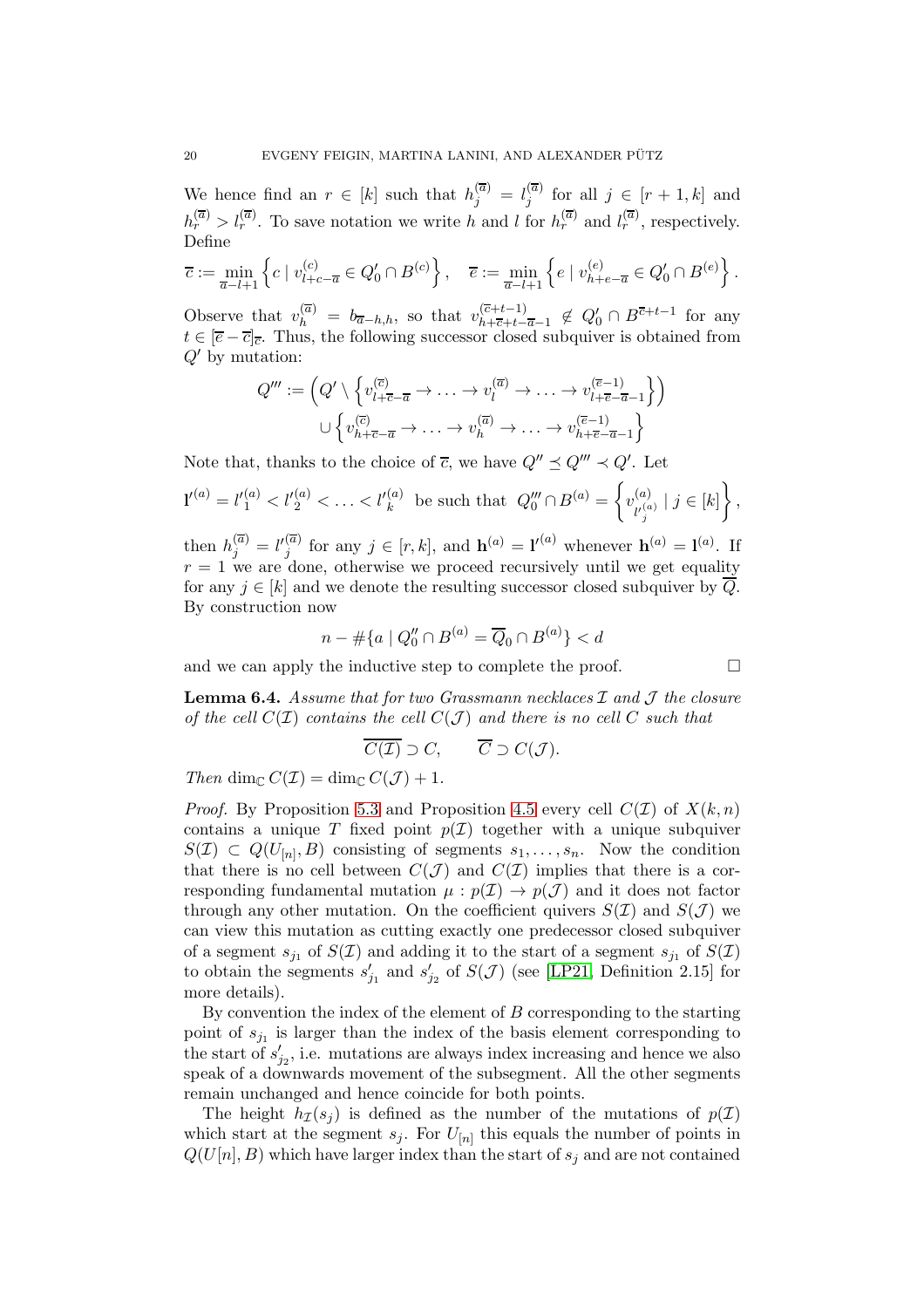in  $S(\mathcal{I})$ . We sometimes refer to this as counting the holes below the start of  $s_i$  (cf. [\[CFFFR17,](#page-31-11) Remark 6]).

The starting points of the segments between  $s_{j_1}$  and  $s_{j_2}$  can not live over the support of the moved subsegment in  $\Delta_n$  because otherwise  $\mu$  would factor through them and this implies that they contribute as holes for the height functions  $h_{\mathcal{I}}(s_{j_1})$  and  $h_{\mathcal{J}}(s'_{j_1})$ . Hence we obtain  $h_{\mathcal{J}}(s'_{j_1}) = h_{\mathcal{I}}(s_{j_1}) - 1$ .

Every mutation starting at  $s_{j_2}$  can also be started at  $s'_{j_2}$  so we immediately obtain  $h_{\mathcal{J}}(s'_{j_2}) \geq h_{\mathcal{I}}(s_{j_2})$ . For the other segments we distinguish two cases: If the segment  $S_j$  is between  $s_{j_1}$  and  $s_{j_2}$ , by the discussion above, its starting point can not be above the support of the moved segment. Hence both  $s_{i_1}$ and  $s_{j2}$  have marked points in  $Q(U[n], B)$  below the starting point of  $s_j$  such that they both contribute as zero to the height functions  $h_{\mathcal{I}}(s_i)$  and  $h_{\mathcal{I}}(s_i)$ .

In the other case the start of the segment  $s_i$  is either below the points of  $s'_{j_2}$  and the height function does not change at all, or above  $s_{j_1}$  and in this case the value of the height function stays the same since the role of the points on  $s_{j_1}$  is exchanged with the points on  $s'_{j_2}$  and vice versa for  $s_{j_2}$  and s'<sub>j1</sub>. By [\[LP21,](#page-32-14) Proposition 3.19] we obtain  $\dim_{\mathbb{C}} C(\mathcal{J}) \leq \dim_{\mathbb{C}} C(\mathcal{I}) - 1$  and the above computation shows that equality is achieved in our setting.

<span id="page-20-1"></span>**Theorem 6.5.** The dimension of the cell  $C(\mathcal{I})$  is equal to the length of the bounded affine permutation  $f(\mathcal{I})$ .

*Proof.* By Proposition [6.3,](#page-18-0) we know that the poset structure of  $\mathcal{GN}_{k,n}$  coming from the closure relations in  $X(k, n)$  is isomorphic to the poset  $\mathcal{B}_{k,n}$ (see [\[KLS14,](#page-31-3) [Lam16\]](#page-31-1)). We note that both posets contain a unique minimal element – a zero-dimensional cell corresponding to the collection  $(I_i)_i$  with  $I_j = \{j, j+1, \ldots, j+k-1\}$  (all the numbers are taken mod n) and the length zero element id<sub>k</sub>. Since the set  $\mathcal{B}_{k,n}$  of bounded affine permutations can be identified with the lower order ideal in the affine Weyl group, we conclude that if  $f > g$  with no element  $h \in \mathcal{B}_{k,n}$  in between one has  $l(f) = l(g) + 1$ . Now Lemma [6.4](#page-19-0) completes the proof.

**Example 6.6.** If  $\mathcal{I} = \{\{1,3\},\{3,4\},\{3,4\},\{1,4\}\}\in \mathcal{GN}_{2,4}$ , we then have  $\dim_{\mathbb{C}}(C(\mathcal{I})) = 2.$ 

The next result follows immediately from Theorem [6.5](#page-20-1) and Remark [1.10.](#page-5-0)

<span id="page-20-0"></span>**Theorem 6.7.** The Poincaré polynomial of  $X(k, n)$  is dual to the Poincaré polynomial of the tnn Grassmannian.

Remark 6.8. In contrast to [\[LP21,](#page-32-14) Remark 5.14], Theorem [3.17](#page-12-1) implies that the closure of every cell in  $X(k, n)$  is the union of smaller cells. Moreover by Proposition [5.3](#page-15-0) we obtain it explicitly as

$$
\overline{C(\mathcal{I})} = \bigcup_{\mathcal{J} \in \mathcal{GN}_{k,n} \text{ s.t.: } \mathcal{J} \leq \mathcal{I}} C(\mathcal{J}).
$$

The moment graph of  $\overline{C(\mathcal{I})}$  is the full subgraph of G from Proposition [5.3](#page-15-0) on the vertices  $\mathcal{J} \in \mathcal{GN}_{k,n}$  with  $\mathcal{J} \leq \mathcal{I}$  and the computation of the corresponding  $T$ -equivariant cohomology and the Poincaré polynomial is done in the same way.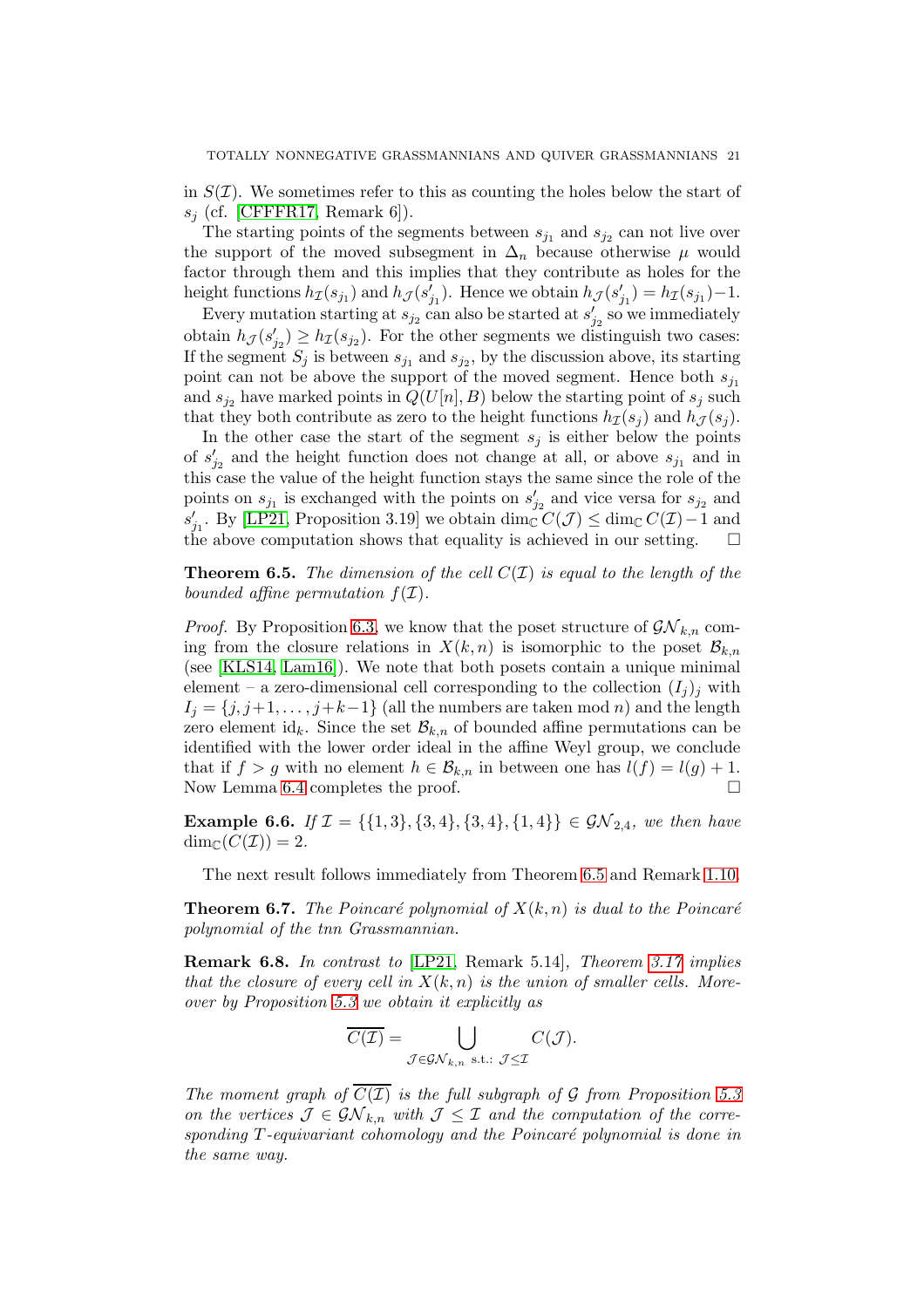#### 7. Resolution of singularities

The goal of this section is to present a construction of a resolution of singularities for the irreducible components of  $X(k, n)$ . In short, an irreducible component of  $X(k, n)$  will be desingularized by a quiver Grassmannian for the extended cyclic quiver  $\tilde{\Delta}_n$  (see the definition below). For various constructions of desingularizations in the context of quiver Grassmannians see [\[CFR13,](#page-31-12) [CFR14,](#page-31-13) [FF13,](#page-31-14) [FFL14,](#page-31-15) [KS14,](#page-31-16) [S17\]](#page-32-15).

7.1. The extended cyclic quiver and extended representations. Let us denote by  $\Delta_n$  the extended cyclic quiver defined by the following data:

- the vertices of  $\Delta_n$  are of the form  $(i, r)$  with  $i \in \mathbb{Z}_n$ ,  $r = 1, \ldots, n$ ,
- there are two types of arrows:  $\alpha_{i,r} : (i,r) \to (i+1,r+1), r < n$ and  $\beta_{i,r} : (i,r) \to (i, r-1), r > 1.$





(ii) The extended cyclic quiver for  $n = 3$  looks as follows:



Now let  $M = ((M^{(i)})_{i \in \mathbb{Z}_n}, (M_{\alpha_i})_{i \in \mathbb{Z}_n})$  be a  $\Delta_n$  representation. We define the extended  $\widetilde{\Delta}_n$  module  $\widetilde{M}$  as follows. Let  $M^{(i,1)} = M^{(i)}$  for  $i \in \mathbb{Z}_n$  and let

$$
\widetilde{M}^{(i,r)} = M_{\alpha_{i-1}} \dots M_{\alpha_{i-r+1}} M^{(i-r+1)} \qquad (r = 2, \dots, n).
$$

In particular,  $\widetilde{M}^{(i,r)} \subset M^{(i)}$  for all r. We also have natural surjections and inclusions

<span id="page-21-0"></span> $\widetilde{M}^{(i,n)} \leftarrow \widetilde{M}^{(i-1,n-1)} \leftarrow \cdots \leftarrow \widetilde{M}^{(i-n+1,1)} = M^{(i-n+1)},$ 

<span id="page-21-1"></span>(7.2) 
$$
\widetilde{M}^{(i,n)} \subset \widetilde{M}^{(i,n-1)} \subset \cdots \subset \widetilde{M}^{(i,1)} = M^{(i)}.
$$

We complete the definition of the extended representation  $\widetilde{M}$  by letting

$$
\widetilde{M}_{\alpha_{i,r}}:\widetilde{M}^{(i,r)}\rightarrow \widetilde{M}^{(i+1,r+1)},\quad \widetilde{M}_{\beta_{i,r}}:\widetilde{M}^{(i,r)}\rightarrow \widetilde{M}^{(i,r-1)}
$$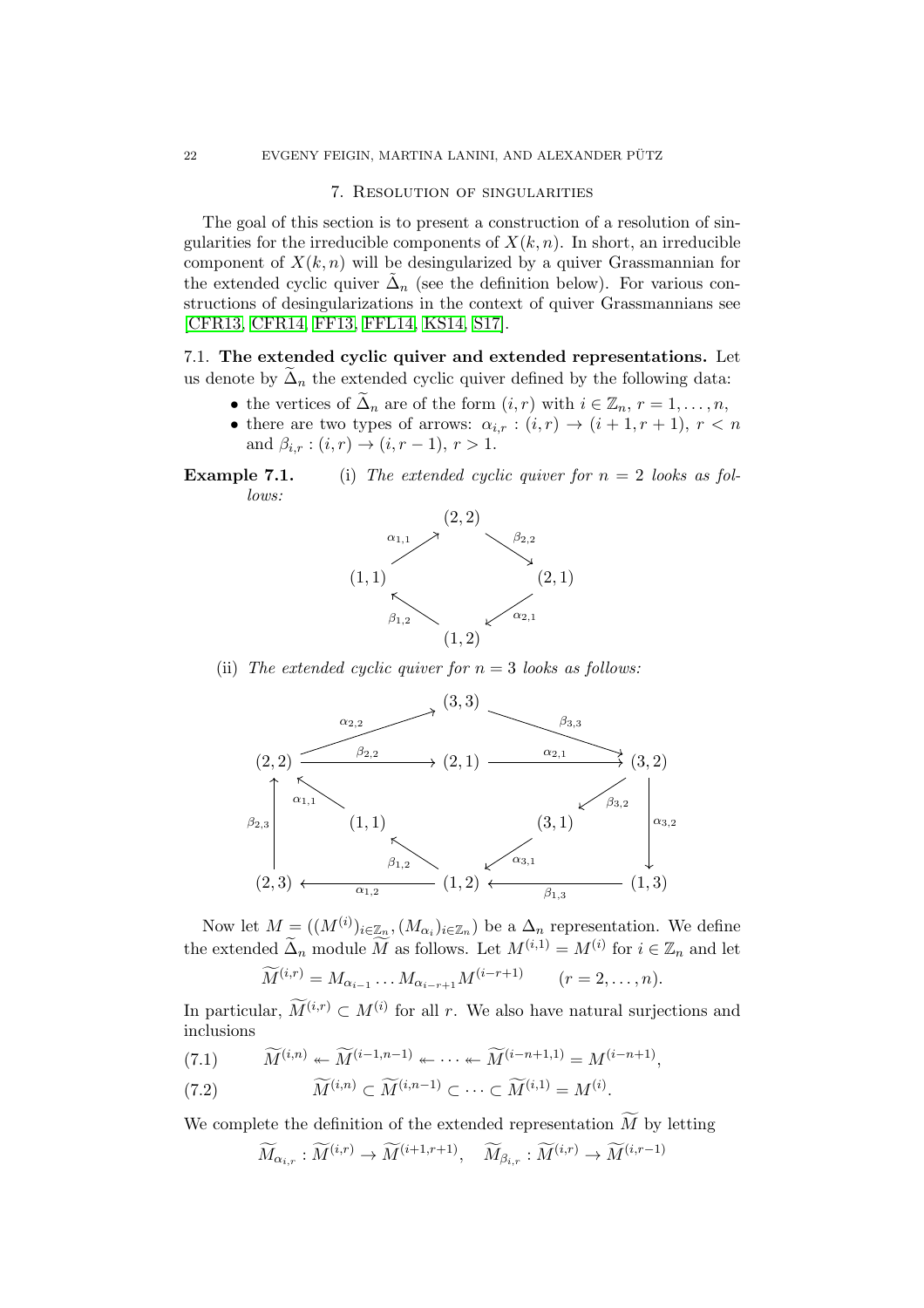to be the maps from [\(7.1\)](#page-21-0) and [\(7.2\)](#page-21-1) respectively.

<span id="page-22-0"></span>**Remark 7.2.** Let us identify  $\widetilde{M}_{\infty}^{(i,1)}$  with  $M^{(i)}$ . Then the maps  $M_{\alpha_i}$  are recovered as compositions  $M_{\beta_{i+1,2}} M_{\alpha_{i,1}}$ .

Example 7.3. Let  $n = 2$  and let  $M = U(1, 2) \oplus U(2, 2) \in \text{rep}_{\mathbb{C}}(\Delta_2)$ . Then the  $\tilde{\Delta}_2$  module M looks as follows



**Example 7.4.** Let  $M = U_{[n]} = \bigoplus_{i=1}^{n} U(i; n)$ , so that  $\dim_{\mathbb{C}} \widetilde{M}^{(i,r)} = n-r+1$ . To describe the maps between the vector spaces  $\widetilde{M}^{(i,r)}$  we use the second basis from Definition 3.4 Then  $\widetilde{M}^{(i,r)}$  is identified with the linear span of vectors  $v_h^{(i)}$  with  $h=r,\ldots,n$  and the maps  $\widetilde{M}_{\alpha_{i,r}}$  and  $\widetilde{M}_{\beta_{i,r}}$  are given by

$$
\widetilde{M}_{\beta_{i,r}}v_{h}^{(i)}=v_{h}^{(i)},\ \widetilde{M}_{\alpha_{i,r}}v_{h}^{(i)}=v_{h+1}^{(i+1)},\ \text{if}\ h
$$

<span id="page-22-1"></span>**Lemma 7.5.** For a  $\Delta_n$  module M the extended representation  $\widetilde{M}$  is a representation of the bounded quiver  $\tilde{\Delta}_n$  with the relations  $\beta_{i+1,r+1}\alpha_{i,r}$  $\alpha_{i,r-1}\beta_{i,r}$  for all  $i \in \mathbb{Z}_n$  and  $r = 2, \ldots, n-1$ .

*Proof.* Obvious from the definition of  $\widetilde{M}$ .

We say that an element of the path algebra of  $\tilde{\Delta}_n$  is an  $\alpha$  path, respectively  $\beta$  path, if it is given by the concatenation of maps exclusively of type  $M_{\alpha_{\bullet}}$ , respectively  $M_{\beta_{\bullet}}$ .

<span id="page-22-2"></span>**Lemma 7.6.** Assume that the length n paths of the path algebra of  $\Delta_n$  act trivially on a  $\Delta_n$  module M. Then all the length  $2n-1$  paths from the path algebra of  $\widetilde{\Delta}_n$  act trivially on  $\widetilde{M}$ .

*Proof.* Let  $i, r \in \mathbb{Z}_n$  and let us take  $v \in \widetilde{M}^{(i,r)}$ . We attach to v a pair  $(r', r'')$ , where r' is the maximal length of a  $\beta$  path on  $\tilde{\Delta}_n$  starting in  $(i, r)$ and where r'' is the maximal length of an  $\alpha$  path on  $\tilde{\Delta}_n$  ending in  $(i, r)$ . It follows immediately from the definition of  $\widetilde{M}^{(i,r)}$  that  $r' = r - 1$ .

Notice that

- application of a map  $\widetilde{M}_{\beta_{\bullet}}$  to v changes the coordinates  $(r', r'')$  to  $(r'-1,r'')$ ,
- application of a map  $\widetilde{M}_{\alpha_{\bullet}}$  to v changes the coordinates  $(r', r'')$  to  $(r'+1,r''+1),$
- there are no vectors with coordinates  $(r', r'')$  with  $r' < 0$  or  $r'' \ge n$ .

For example,  $r'' < n$ , because any length n path acts trivially on M. Our lemma is equivalent to the statement that one can not do more than  $2n - 1$ steps of the form  $(r', r'') \rightarrow (r' - 1, r'')$  or  $(r', r'')$  to  $(r' + 1, r'' + 1)$  starting at  $(r-1, r-1)$  and staying inside the region  $r' \geq 0$ ,  $r'' < n$ .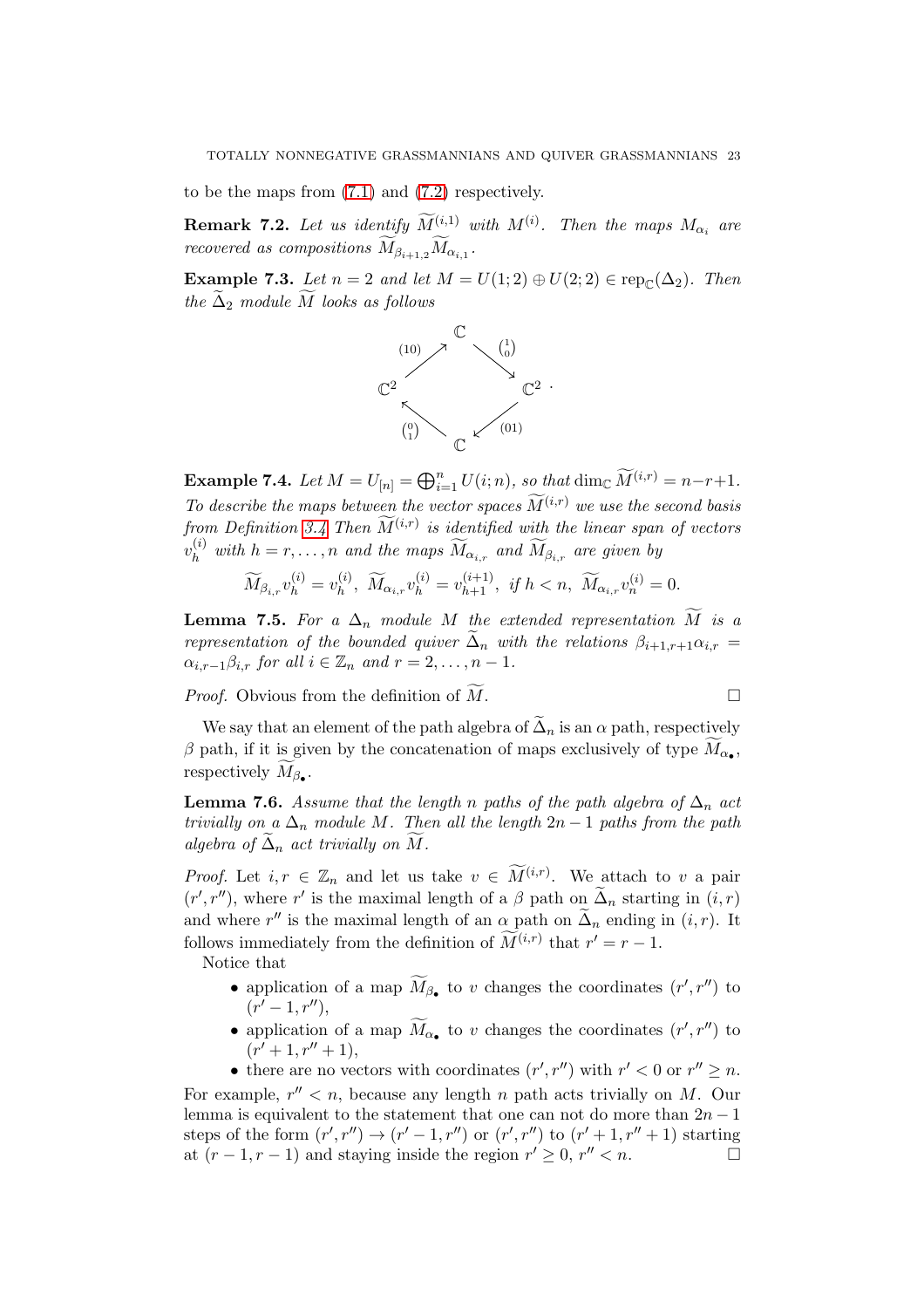#### 7.2. Construction of the desingularization.

**Lemma 7.7.** Let  $M \in \operatorname{rep}_{\mathbb{C}}(\Delta_n)$  let  $U \subset M$  be an e-dimensional subrepresentation. Then there exists a natural map

(7.3) 
$$
\Psi : \mathrm{Gr}_{\dim \widetilde{U}}(\widetilde{M}) \to \mathrm{Gr}_{\mathbf{e}}(M),
$$

defined by the following rule: for  $N \in \mathrm{Gr}_{\dim \widetilde{U}}(\widetilde{M})$  its image  $\Psi(N) \in \overline{S}_U$  is given by

$$
\Psi(N)^{(i)} = N^{(i,1)}, \ \Psi(N)_{\alpha_i} = N_{\beta_{i+1,2}} N_{\alpha_{i,1}}.
$$

*Proof.* By construction,  $\Psi(N)$  is an e-dimensional submodule of M (see Remark [7.2\)](#page-22-0).

Recall that the irreducible components of  $X(k, n)$  are labeled by the kelement subsets  $J \subset \{1, \ldots, n\}$  and that we denote the corresponding irreducible component by  $X_J(k, n)$  (see Remark [3.13](#page-11-2) and Proposition [3.14\)](#page-11-1).

**Remark 7.8.** For any  $J \subset \binom{[n]}{k}$  $\binom{n}{k}$  the irreducible component  $X_J(k,n)$  contains a point  $p_j$  which is a summand wise embedding of the representation

$$
U_J = \bigoplus_{j \in J} U(j;n)
$$

into  $U_{[n]} = \bigoplus_{i=1}^n U(i; n)$ . The component  $X_J(k,n)$  is the closure of the  $\mathrm{Aut}_{\Delta_n}(U_{[n]})$  orbit  $C(p_J)$  of the point  $p_J$ . Each point of the cell  $C(p_J)$  is isomorphic to U<sub>J</sub> as a  $\Delta_n$  module and points in different cells are not isomorphic. Moreover, each cell contains exactly one  $\mathbb{C}^*$  fixed point (see Theorem [3.17\)](#page-12-1).

Now let us consider the  $\tilde{\Delta}_n$  module  $\tilde{U}_J$  and let  $\mathbf{d}_J = \dim \tilde{U}_J$ , so that  $\mathbf{d}_J$ is a vector with components  $d_I^{(i,r)}$  $J^{(i,r)}$  .

**Lemma 7.9.** The numbers  $d_I^{(i,r)}$  $J^{(i,r)}$  are explicitly given by

$$
d_J^{(i,r)} = \# \left( J \cap \{i' : i \leq i' \leq i + n - r \} \right).
$$

In particular,  $d_J^{(i,r)} \geq d_J^{(i,r+1)}$  $J^{(i,r+1)}$  for any  $i \in \mathbb{Z}_n$  and  $r \in [n-1]$ .

Proof. By definition,

$$
d_J^{(i,r)} = \dim_{\mathbb{C}} U_{J,\alpha_{i-1}} \dots U_{J,\alpha_{i-r+1}} U_J^{(i-r+1)}.
$$

One easily sees that

$$
U_{J,\alpha_{i-1}}\ldots U_{J,\alpha_{i-r+1}}U(i';n)^{(i-r+1)}
$$

is nontrivial (i.e. one-dimensional) if and only if  $i \leq i' \leq i + n - r$ .

**Example 7.10.** One has  $d_J^{(i,1)} = k$  for all i. The dimensions  $d_J^{(i,n)}$  $J^{(i,n)}$  are either zero or one.

<span id="page-23-0"></span>**Theorem 7.11.** The quiver Grassmannian  $\text{Gr}_{d_J}(U_{[n]})$  is smooth.

*Proof.* We show that  $\text{Gr}_{d_J}(U_{[n]})$  is isomorphic to a tower of fibrations

$$
Gr_{\mathbf{d}_J}(U_{[n]}) = Y_1 \to Y_2 \to \cdots \to Y_n = \text{pt}
$$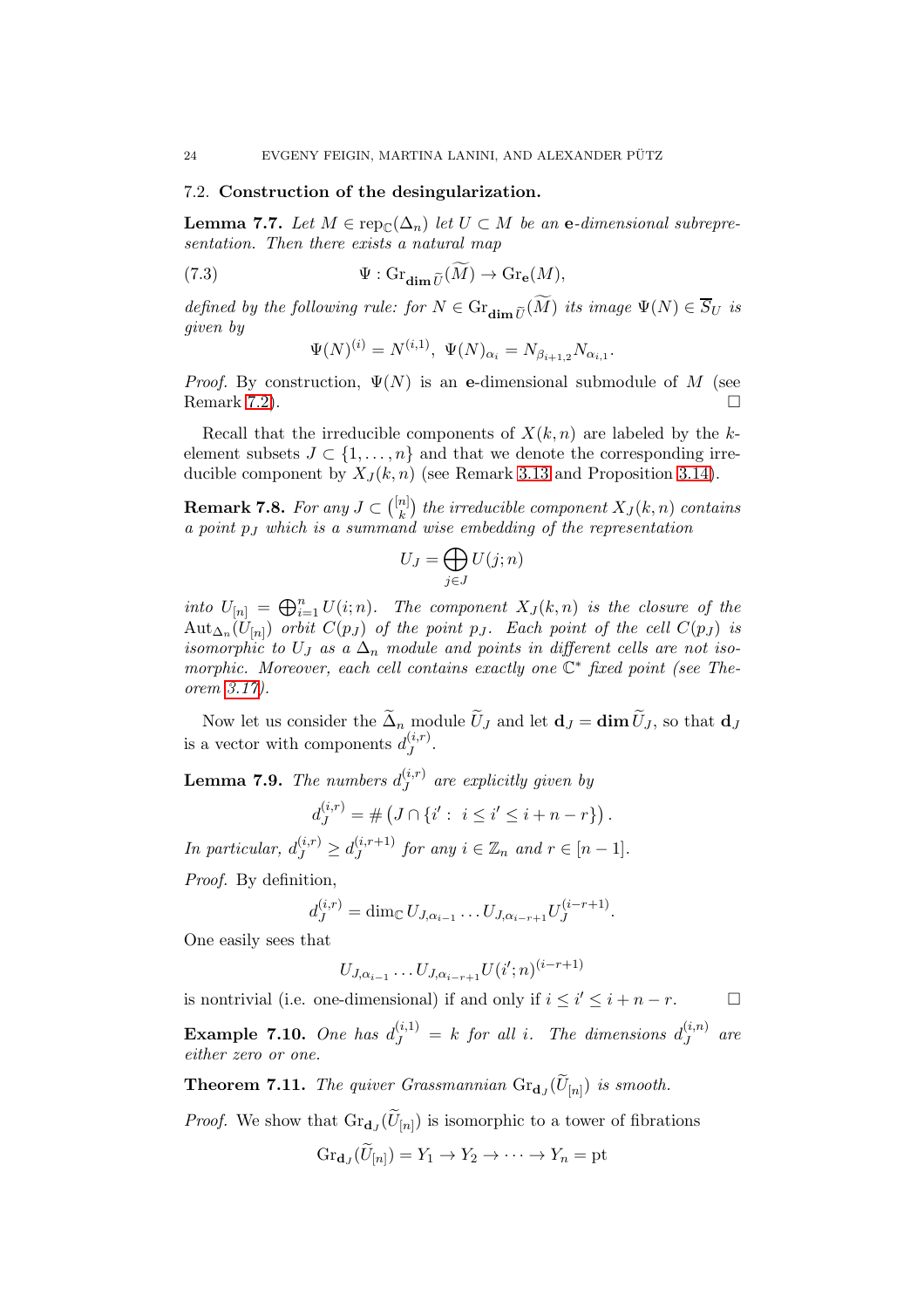such that each map  $Y_r \to Y_{r+1}, r = 1, \ldots, n-1$  is a fibration with the fiber being a product of classical Grassmann varieties.

A point N of  $\text{Gr}_{\mathbf{d}_J}(\widetilde{U}_{[n]})$  is a collection of subspaces  $N^{(i,r)} \subset \widetilde{U}_{[n]}^{(i,r)}$ . We define  $Y_r$  as the image of the natural projection map

$$
\textnormal{Gr}_{\mathbf{d}_{J}}(\widetilde{U}_{[n]})\rightarrow \prod_{r'=r}^{n}\prod_{i\in\mathbb{Z}_{n}}\textnormal{Gr}_{d_{J}^{(i,r')}}(\widetilde{U}_{[n]}^{(i,r')}),\quad N\mapsto \left(N^{(i,r)}\right)_{\substack{i\in\mathbb{Z}_{n}\\ r\leq r'\leq n}}.
$$

We start with  $r = n$  and then proceed by decreasing induction on r. One has dim $\mathbb{C} \widetilde{U}_{[n]}^{(i,n)} = 1$  and  $d_J^{(i,n)}$  $J^{(i,n)}$  are either 0 or 1. Thus  $Y_n$  is a product of n points (corresponding to  $i \in \mathbb{Z}_n$ ). We also note that

$$
U_{\alpha_{i,n-1}} U_{\beta_{i,n}}(N^{(i,n)}) \subset N^{(i+1,n)},
$$

because the composition  $U_{\alpha_{i,n-1}}U_{\beta_{i,n}}$  vanishes on  $U_{[n]}$ . Here and below we use the notation  $U_{\gamma} = U_{[n], \gamma}$  for the map corresponding to the edge  $\gamma$  of  $\Delta_n$ .

Now assume that all the subspaces  $N^{(i,r')}$  are fixed for  $r' > r$ . Since N is a subrepresentation, the subspace  $N^{(i,r)} \subset \widetilde{U}_{[n]}^{(i,r)}$  has to satisfy the conditions

<span id="page-24-0"></span>
$$
U_{\beta_{i,r+1}}N^{(i,r+1)} \subset N^{(i,r)}, \ U_{\alpha_i,r}N^{(i,r)} \subset N^{(i+1,r+1)}
$$

and hence

(7.4) 
$$
U_{\alpha_{i,r}} U_{\beta_{i,r+1}}(N^{(i,r+1)}) \subset N^{(i+1,r+1)}.
$$

Since  $U_{\beta_{i,r+1}}$  is an embedding,  $U_{\alpha_{i,r}}$  is a surjection and condition [\(7.4\)](#page-24-0) holds, the choice of  $N^{(i,r)}$  as above is equivalent to the choice of a point in the Grassmannian

$$
\text{Gr}_{d_J^{(i,r)} - d_J^{(i,r+1)}}(\widetilde{U}_{[n]}^{(i,r)}/U_{\beta_{i,r+1}}(N^{(i,r+1)})).
$$

**Proposition 7.12.** The image of the natural map  $f_J: \text{Gr}_{\textbf{d}_J}(U_{[n]}) \to X(k,n)$ is equal to  $X_J(k,n)$  and is a bijection over the open cell  $C(p_J)$ .

*Proof.* Let us take a point  $M \in C(p_J)$ . By Theorem [3.17\(](#page-12-1)i), all the points in the cell are isomorphic as  $\Delta_n$  modules and it follows that

$$
\dim_{\mathbb{C}} M_{\alpha_{i-r+1}} \dots M_{\alpha_i} M^{(i)} = d^{(i,r)}_J
$$

for all vertices  $(i, r)$ . Hence the preimage of M is a single point. Moreover, we claim that  $f_J^{-1}(C(p_J))$  is open in  $\text{Gr}_{d_J}(\widetilde{M})$ . The proof is analogous to the proof of Theorem [7.11:](#page-23-0) we consider the tower

$$
f_J^{-1}(C(p_J)) = Y_1 \cap f_J^{-1}(C(p_J)) \to Y_2 \cap f_J^{-1}(C(p_J)) \to \cdots \to Y_n \cap f_J^{-1}(C(p_J)) = \text{pt}
$$

and show by decreasing induction on  $r$  that at each step one obtains an open part of  $Y_r$ .

Recall that by definition  $X_{J}(k, n)$  coincides with the closure of the cell  $C(p_J)$ . Therefore

$$
f_J\big(\text{Gr}_{\mathbf{d}_J}(\widetilde{U}_{[n]})\big) = \overline{f_J(f_J^{-1}C(p_J))} = \overline{C(p_J)} = X_J(k,n),
$$

where the first equality is true since  $f_J^{-1}(C(p_J))$  is open in  $\text{Gr}_{\mathbf{d}_J}(\widetilde{M})$ .  $\Box$ 

We summarize the whole picture in the following Corollary.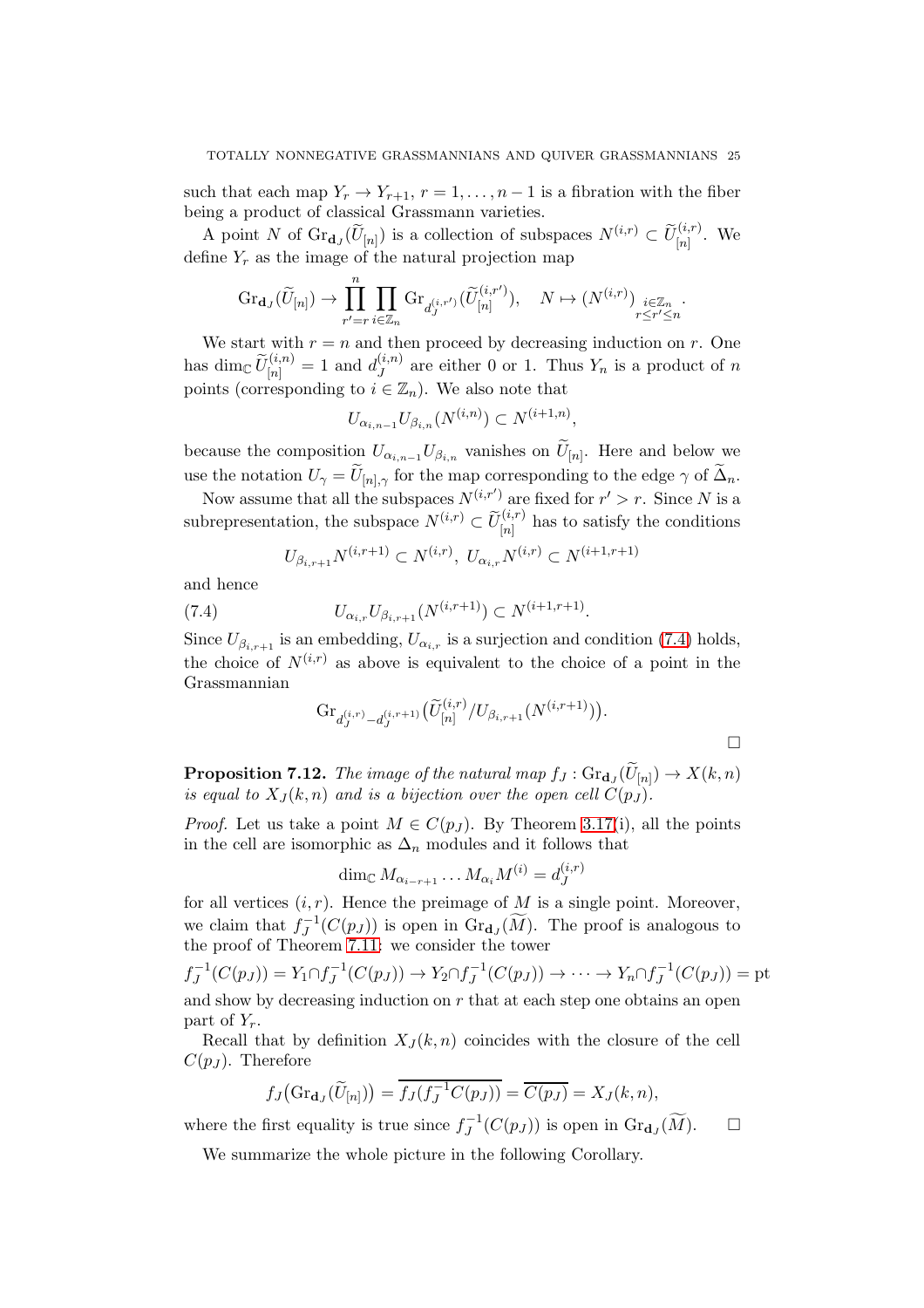**Corollary 7.13.** The quiver Grassmannian  $\text{Gr}_{\mathbf{d}_J}(U_{[n]})$  desingularizes  $X_J(k, n)$ .

7.3. Example. We work out two examples of the desingularization above for  $n = 4$  and  $k = 2$ . The variety  $X(2, 4)$  has six irreducible components, labeled by the cardinality two sets  $J \subset [4]$ . Essentially there are two different cases (up to rotation):  $J = \{1, 2\}$  and  $J = \{1, 3\}$ . The quiver  $\Delta_4$  looks as follows:



Now let  $J = \{1, 2\}$ . Then the dimension vector  $d_J^{(i,r)}$  $j^{(i,r)}$  is given by



Hence the desingularization  $\text{Gr}_{\mathbf{d}_J}(U_{[n]})$  is the tower bundle

<span id="page-25-0"></span>(7.5) 
$$
\operatorname{Gr}_{\mathbf{d}_J}(\widetilde{U}_{[n]}) = Y_1 \to Y_2 \to Y_3 \to Y_4 = pt,
$$

where the fiber of the fibration  $Y_3 \to Y_4$  is  $\mathbb{P}^1$  (the other three factors are points), the fiber of the fibration  $Y_2 \to Y_3$  is  $\mathbb{P}^1 \times \mathbb{P}^1$  (with two trivial factors) and the fiber of the fibration  $Y_1 \to Y_2$  is  $\mathbb{P}^1$  (with three trivial factors).

Now let  $J = \{1, 3\}$ . Then the dimension vector  $d_J^{(i,r)}$  $j^{(i,r)}$  is given by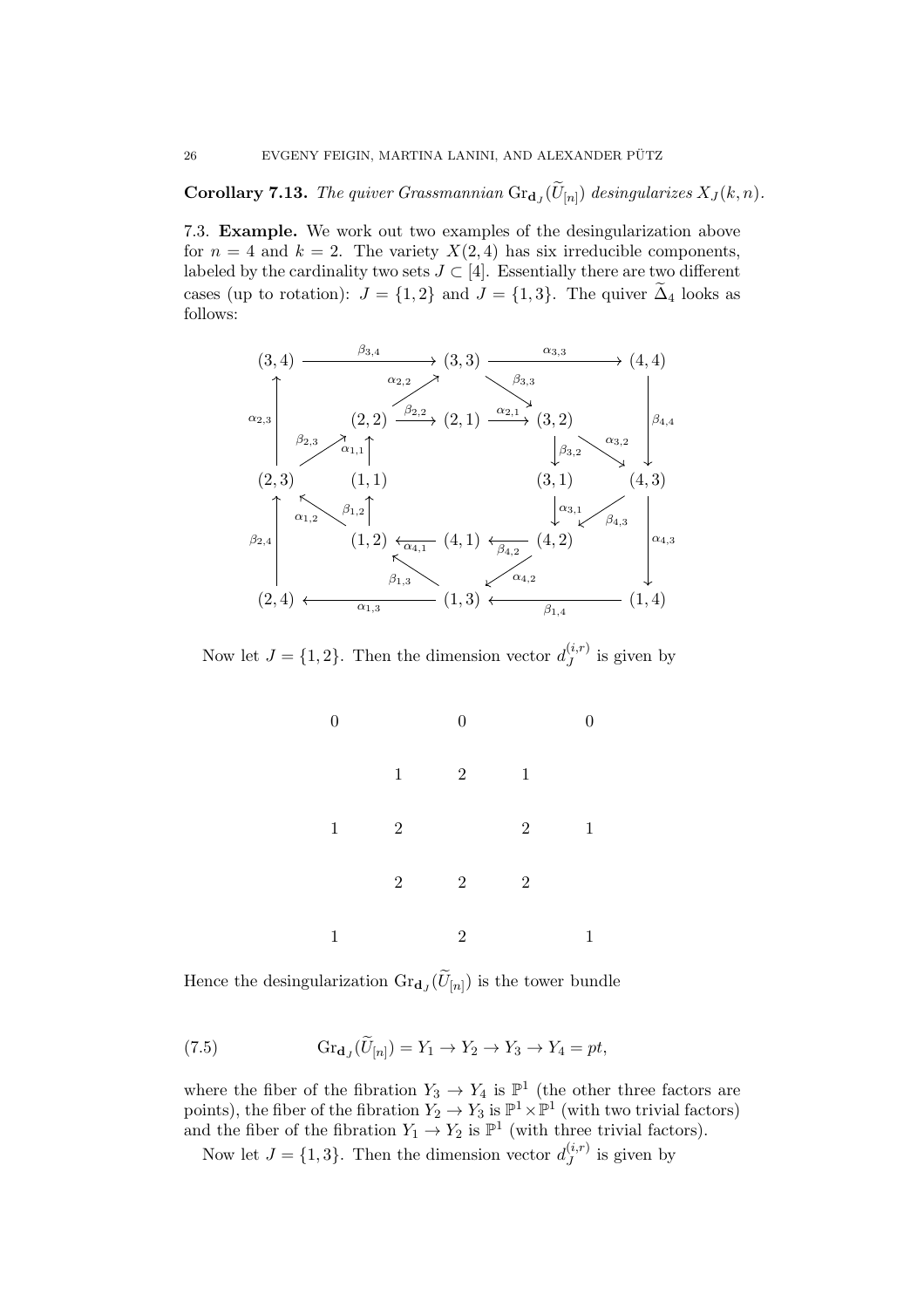

The tower  $(7.5)$  is as follows:  $Y_4$  is a point, the fiber of the fibration  $Y_3 \to Y_4$  is  $\mathbb{P}^1 \times \mathbb{P}^1$  (with two trivial factors), the fiber of the fibration  $Y_2 \rightarrow Y_3$  is a point (the product of four points) and the fiber of the fibration  $Y_1 \to Y_2$  is  $\mathbb{P}^1 \times \mathbb{P}^1$  (with two trivial factors).

**Remark 7.14.** Similar to Remark [3.15](#page-12-2) one can show that both  $X_{\{1,2\}}(2,4)$ and  $X_{\{1,3\}}(2,4)$  are singular.

7.4. Geometric and Combinatorial properties of the Desingularization.

<span id="page-26-0"></span>**Lemma 7.15.** The automorphism group of  $U_{[n]}$  satisfies

$$
\mathrm{Aut}_{\widetilde{\Delta}_n}(\widetilde{U}_{[n]}) \cong \mathrm{Aut}_{\Delta_n}(U_{[n]}).
$$

*Proof.* Composing  $\beta_{i+1,2} \circ \alpha_{i,1}$  for all  $i \in \mathbb{Z}_n$  we obtain the same relations on each component  $A^{(i,1)}$  of  $A \in \text{Aut}_{\tilde{\Delta}_n}(\tilde{U}_{[n]})$  as for the component  $B^{(i)}$  of  $B \in \text{Aut}_{\Delta_n}(U_{[n]})$  (see Proposition [3.6\)](#page-9-1). By construction of  $U_{[n]}$  all other components  $A^{(i,r)}$  are the lower diagonal blocks of size  $n - r + 1$  in the matrices  $A^{(i,1)}$ . This gives us the desired isomorphism.

Observe that the G<sub>n</sub> action on  $R_n(\Delta_n)$  preserves the relations satisfied by the representations and the automorphism group of  $M \in R_n(\Delta_n)$  is its  $G_n$  stabilizer. Hence on both sides we obtain the same groups if we view  $U_{[n]}$  and  $U_{[n]}$  as bounded quiver representations.

**Lemma 7.16.** The strata in the quiver Grassmannian  $\text{Gr}_{\mathbf{d}_J}(U_{[n]})$  are exactly the  $\mathrm{Aut}_{\widetilde{\Delta}_n}(U_{[n]})$  orbits.

*Proof.* The representation  $U_{[n]}$  is an injective bounded  $\Delta_n$  representation for the relations as in Lemma [7.5](#page-22-1) and Lemma [7.6.](#page-22-2) Hence we can apply [\[Pue19,](#page-32-12) Lemma 2.28].  $\square$ 

**Remark 7.17.** Analogous to Section [4.2](#page-13-0) we define an action of  $T = (\mathbb{C}^*)^{n+1}$ on the quiver Grassmannians  $\text{Gr}_{d_J}(U_{[n]})$ , induced by the fact that the basis for the vector spaces of  $U_{[n]}$  are subsets in the basis for the vector spaces of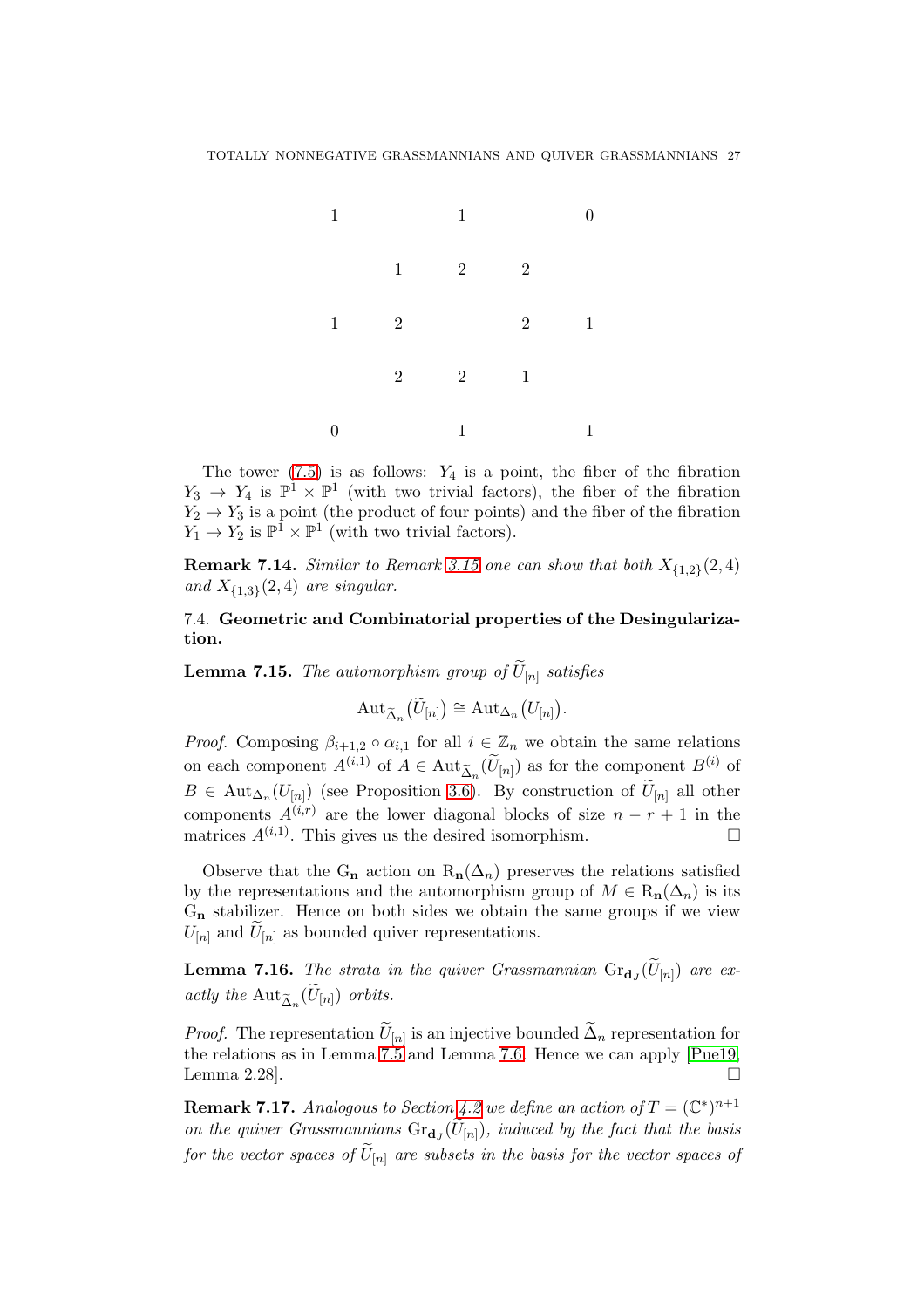$U_{[n]}$ , and we can hence restrict the weight tuples. In particular, the desinqularization map is  $T$  equivariant with respect to this action. This is convenient if it comes to the computation of equivariant Euler classes (see [\[LP20,](#page-31-7) Lemma  $2.1.(3)$ ].

**Lemma 7.18.** The  $\text{Aut}_{\widetilde{\Delta}_n}(U_{[n]})$  orbits of the T fixed points in the quiver Grassmannian  $\text{Gr}_{\mathbf{d}_J}(U_{[n]})$  provide a cellular decomposition.

*Proof.* The vector space over the vertex  $(i, r)$  of  $\tilde{\Delta}_n$  of any subrepresentation in  $\mathrm{Gr}_{\mathbf{d}}(\widetilde{U}_{[n]})$  is an element of the Grassmannian of subspaces  $\mathrm{Gr}_{d_{I}^{(i,r)}}(\mathbb{C}^{n-r+1})$ . J Let  $p \in \text{Gr}_{\mathbf{d}_J}(\widetilde{U}_{[n]})$  be a  $T$  fixed point. By  $p^{(i,r)} \in \text{Gr}_{d^{(i,r)}_J}(\mathbb{C}^{n-r+1})$  we denote its component over the vertex  $(i, r)$  of  $\Delta_n$ . Every element  $A \in \text{Aut}_{\tilde{\Delta}_n}(U_{[n]})$ acts on  $p^{(i,r)}$  via the component  $A^{(i,r)}$ , which is a lower triangular matrix by Proposition [3.6](#page-9-1) and Lemma [7.15.](#page-26-0) Hence the orbit of  $p^{(i,r)}$  in the Grassmannian of subspaces  $\text{Gr}_{d_{J}^{(i,r)}}(\mathbb{C}^{n-r+1})$  is a cell.

The orbit  $\text{Aut}_{\tilde{\Delta}_n}(U_{[n]})\cdot p$  is the intersection of these cells along the maps of  $U_{[n]}$ . Since the maps along arrows  $\alpha_{i,r}$  are inclusions and the maps along  $\beta_{i,r}$  are projections where the last coordinate is sent to zero, the intersection of the cells in the Grassmannians of subspaces is a cell of  $\mathrm{Gr}_{\mathbf{d}_J}(U_{[n]})$ .

It remains to show that every  $\text{Aut}_{\widetilde{\Delta}_n}(U_{[n]})$  orbit contains a T fixed point. Locally every orbit in  $\text{Gr}_{d_j^{(i,r)}}(\mathbb{C}^{n-r+1})$  contains a T fixed point. From the explicit shape of the maps of  $U_{[n]}$  it follows that the intersection of these cells also contains a T fixed point. Hence the stratification of  $\text{Gr}_{d_J}(U_{[n]})$  into the isomorphism classes of subrepresentations is also a cellular decomposition indexed by the  $T$  fixed points.  $\Box$ 

**Remark 7.19.** Let us consider the  $\mathbb{C}^*$  action on  $\text{Gr}_{d_J}(\widetilde{U}_{[n]})$  induced by the  $\mathbb{C}^*$  action [\(2.1\)](#page-7-1) on  $X(k,n)$ . The cells in the previous lemma coincide with the attracting sets of the fixed points as introduced in Section [2.3](#page-6-0) for the cycle.

# Appendix A. Linear Degenerations

Analogous to [\[CFFFR17,](#page-31-11) Section 2] we construct linear degenerations of the Grassmannian  $\mathrm{Gr}_k(n)$  of k-dimensional subspaces of  $\mathbb{C}^n$ : Recall that  $Gr_k(n)$  is isomorphic to the quiver Grassmannian for  $\Delta_n$  with the representation

$$
M_{\mathrm{id}} := \left(\left(V^{(i)}:={\mathbb{C}}^n\right)_{i\in\mathbb{Z}_n}, \left(V_{\alpha_i}:=\mathrm{id}_{{\mathbb{C}}^n}\right)_{i\in\mathbb{Z}_n}\right) \in \mathrm{R}_{\mathbf{n}}(\Delta_n)
$$

and dimension vector  $\mathbf{k} = (k, \dots, k) \in \mathbb{Z}^n$ . This motivates our definition of linear degenerations. Since there are multiple ways of realizing  $\mathrm{Gr}_k(n)$  as a quiver Grassmannian, this is of course only one possible definition.

**Definition A.1.** A linear degeneration of  $\text{Gr}_k(n) = \text{Gr}_k(M_{id})$  is a quiver Grassmannian Gr<sub>k</sub> $(M)$  for  $M \in R_n(\Delta_n)$ .

In particular,  $X(k, n) = \text{Gr}_{k}(U_{[n]})$  is a linear degeneration of  $\text{Gr}_{k}(n)$ .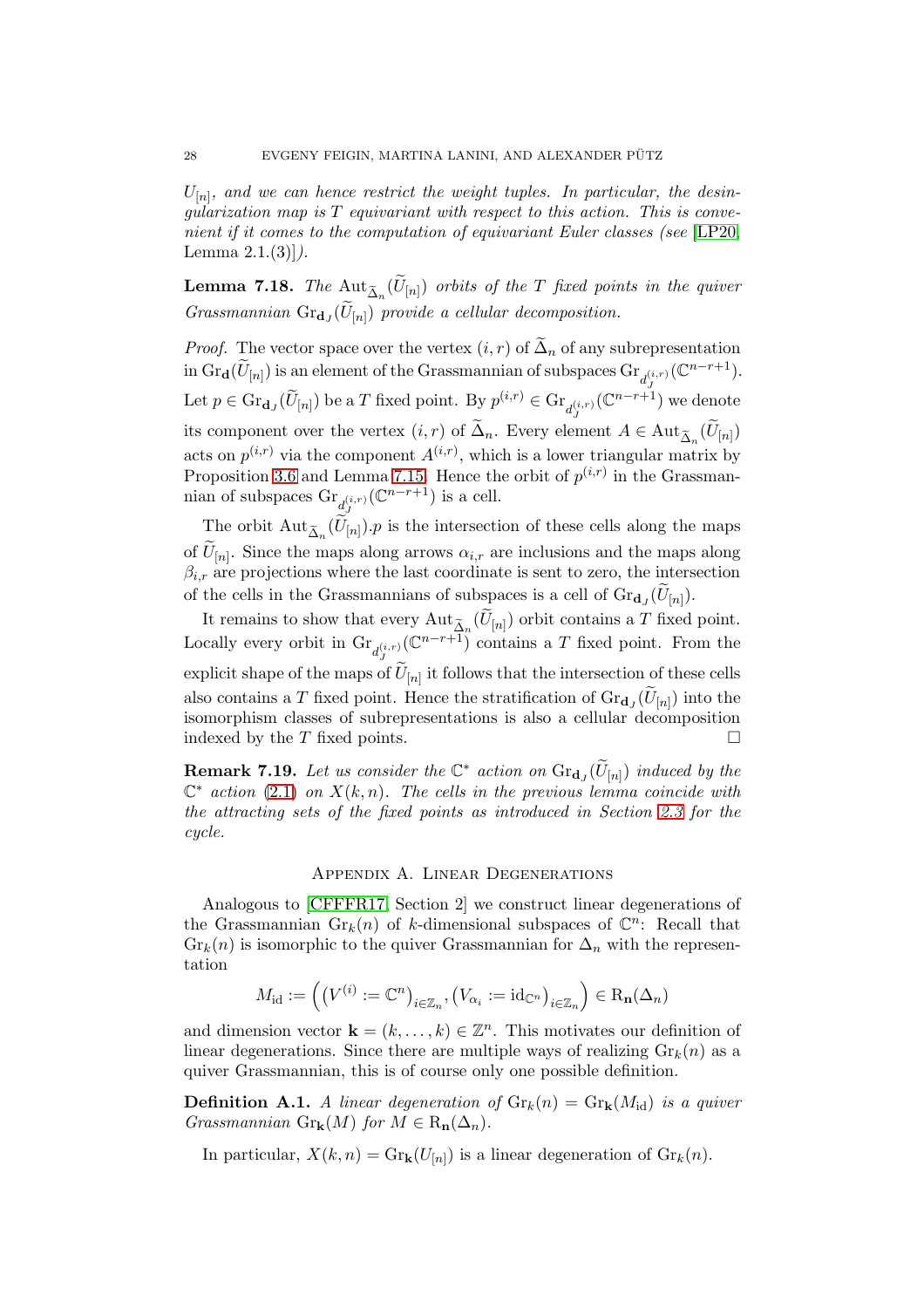The group  $G_n$  acts on  $R_n(\Delta_n)$  such that the isomorphism classes of the  $\Delta_n$  representations with dimension vector  $\mathbf{n} = (n, \dots, n) \in \mathbb{Z}^n$  are exactly the  $G_n$  orbits in  $R_n(\Delta_n)$ . Moreover two quiver Grassmannians are isomorphic if the corresponding quiver representations are isomorphic. Hence the  $G_n$  orbits in  $R_n(\Delta_n)$  parametrize the isomorphism classes of linear degenerations of  $\mathrm{Gr}_k(n)$ .

The rank tuple of  $M \in R_n(\Delta_n)$  is

$$
\mathbf{r} := \mathbf{r}(M) := \left( r_{i,\ell} := \mathrm{rank}\, M_{i+\ell-1} \circ \cdots \circ M_i \right)_{(i,\ell) \in \mathbb{Z}_n \times \{0,\ldots,n^2+1\}}.
$$

It is sufficient to consider  $\ell \leq n^2 + 1$  because the maximal nilpotent representations in  $R_n(\Delta_n)$  are  $U(i; n^2)$ , i.e. the representations whose coefficient quiver is an equioriented string on  $n^2$  points winding around the cycle and ending over the  $i$ -th vertex. This implies that the isomorphism classes of linear degenerations are parametrized by the rank tuples of  $G_n$  orbits in  $R_n(\Delta_n)$ , since isomorphic representations have the same rank tuple and two points with the same rank tuple are conjugated by [\[Ke82,](#page-31-17) p. 32].

We define a partial order of the rank tuples by comparing their entries component wise. We denote the rank tuples of  $M_{\rm id}$  and  $U_{[n]}$  by  ${\bf r}_{\rm id}$  and  ${\bf r}_{[n]}$ . The entries of  $\mathbf{r}_{id}$  are all equal to n and the  $(i, \ell)$ -th entry of  $\mathbf{r}_{[n]}$  equals  $\max\{n-\ell,0\}$ . In the setting of linear degenerations of the flag variety of type A, the degenerations with rank tuple between the flag and the so called Feigin degeneration  $\mathcal{F}l_{n+1}^a$  are all of the same dimension [\[CFFFR17,](#page-31-11) Theorem A].

The construction of the quiver representation  $U_{[n]}$  is somehow analogous to the construction of  $\mathcal{F}l_{n+1}^a$  [\[CFR12,](#page-31-9) Definition 2.5]. But despite that there are linear degenerations of  $\mathrm{Gr}_k(n)$  with rank tuple between  $\mathbf{r}_{\text{id}}$  and  $\mathbf{r}_{[n]}$  which are not of dimension  $k(n - k)$ , as explained in the following example.

Example A.2. We collect some intermediate degenerations which are not of dimension  $k(n-k)$ . For  $M = U(i; n^2)$  the quiver Grassmannian  $\text{Gr}_k(M)$ consists of the single point  $U(i;kn)$  and its rank tuple is between  $\mathbf{r}_{id}$  and  $\mathbf{r}_{[n]}.$ For  $r \in \mathbb{Z}_{\geq 0}$  with  $r \leq n$  we define

$$
M_r := \bigoplus_{i=1}^{n-r} U(i; n) \oplus V_{\Delta_n} \otimes \mathbb{C}^r
$$

and compute

$$
\dim_{\mathbb{C}} \text{Gr}_{k}(M_{r}) = \max_{\ell \in \{0, 1, ..., r\}} \{k(n - k) + (k - \ell)(\ell - r) - \ell(n - k + \ell - r)\}
$$

using [\[Pue20,](#page-32-11) Proposition 3.4]. This only matches  $k(n - k)$  if  $r = n$  or  $r = 0$ , which corresponds exactly to  $M_{\rm id}$  and  $U_{[n]}$ , respectively.

We close by showing that the degeneration of the Grassmannian into  $X(k, n)$  is not flat. Let us consider the case  $n = 3, k = 1$ . The classical Grassmannian (the projective plane in this case) is embedded diagonally into  $\mathbb{P}^2 \times \mathbb{P}^2 \times \mathbb{P}^2$ . In particular, the coordinate ring is triply graded. The component of degree  $(1,1,1)$  is of dimension  $10 = \dim_{\mathbb{C}} S^3(\mathbb{C}^3)$ . We can make it explicit by introducing the coordinates  $x_i, y_i, z_i, i = 1, 2, 3$  corresponding to three projective planes. Then a basis of the  $(1, 1, 1)$  component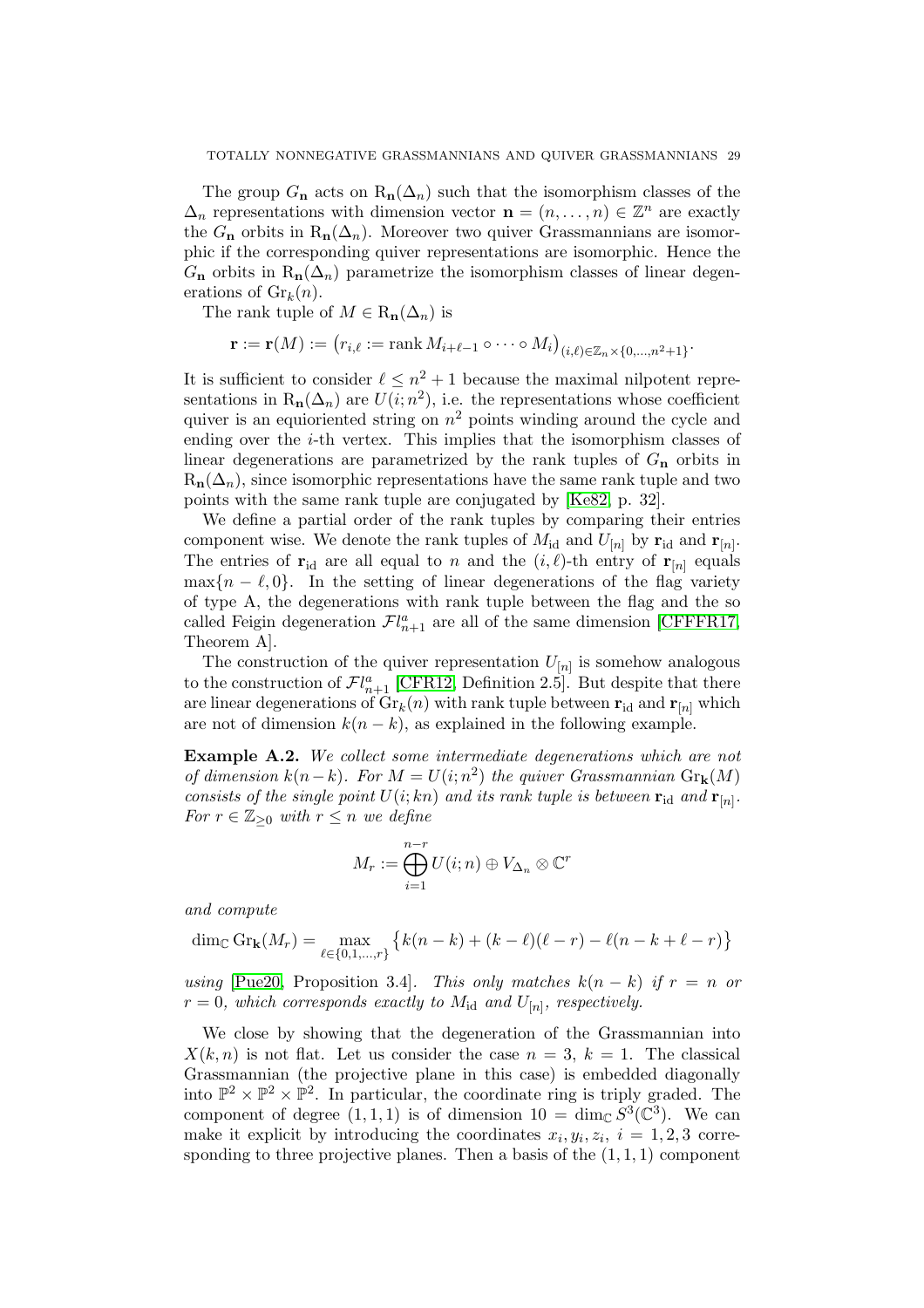is formed by monomials

 $x_1y_1z_1, x_1y_1z_2, x_1y_1z_3, x_1y_2z_2, x_1y_2z_3,$  $x_1y_3z_3, x_2y_2z_2, x_2y_2z_3, x_2y_3z_3, x_3y_3z_3.$ 

Now let us look at the quiver Grassmannian  $X(1,3) \subset \mathbb{P}^2 \times \mathbb{P}^2 \times \mathbb{P}^2$  formed by triples of lines  $(l_1, l_2, l_3)$  such that  $\text{pr}_1 l_1 \subset l_2$ ,  $\text{pr}_2 l_2 \subset l_3$ ,  $\text{pr}_3 l_3 \subset l_1$ . Then the following 11 elements form a basis of the degree  $(1, 1, 1)$  component:

```
x_1y_1z_1, x_1y_2z_1, x_1y_2z_3, x_2y_2z_2, x_2y_2z_3,x_2y_2z_1, x_2y_3z_3, x_2y_3z_1, x_1y_3z_3, x_1y_3z_1, x_3y_3z_3.
```
In particular, the two weight zero elements  $x_1y_2z_3$  and  $x_2y_3z_1$  are linearly independent. In fact, if one takes  $l_1 = \text{span}(a, b, c)$  with  $(a, b, c) \neq 0$ , then  $l_2 = \text{span}(0, b, c), l_3 = \text{span}(0, 0, c)$  and the value of  $x_1y_2z_3$  is equal to abc. However, the value of  $x_2y_3z_1$  is zero.

APPENDIX B. THE CASE  $k = 1$ 

In this appendix we consider the case  $k = 1$  and arbitrary n in more details.

For  $k = 1$ , Grassmann necklaces are collections  $(i_1, \ldots, i_n)$ , with  $i_a \in [n]$ such that if  $i_a \neq a$ , then  $i_{a+1} = i_a$  (as usual,  $i_{n+1} = i_1$ ). Recall that, by Theorem [3.9,](#page-10-1) the irreducible components  $X_J(1,n)$  of the quiver Grassmannian  $X(1,n)$  are labeled by  $J = \{j\},\ j \in [n]$ . We use the notation  $X_j(1,n) := X_{\{j\}}(1,n).$ 

# Proposition B.1. One has

- (i) The total number of cells of  $X(1, n)$  is equal to  $2^n 1$ .
- (ii) The Poincaré polynomial is given by  $(1+q)^n q^n$ .
- (iii) All irreducible components of  $X(1,n)$  are isomorphic. Each irreducible component  $X_i(1,n)$  is isomorphic to a height n Bott tower of  $\mathbb{P}^1$  fibrations over a point.
- <span id="page-29-0"></span>(iv) The desingularization map is an isomorphism over each irreducible component  $X_i(1, n)$ .

Proof. The first two claims can be easily deduced from Theorem [6.7](#page-20-0) and [\[W05\]](#page-32-5). Let us prove the third claim: There are n irreducible components and the rotation group action on  $X(k, n)$  induces the transitive action on the components  $X_j(1,n)$ . Hence all the irreducible components are isomorphic. Now let us consider the component  $X_n(1, n)$ . Recall the second basis of  $U_{[n]}$ from Definition 3.4. Let  $v_1^{(a)}$  $v_1^{(a)}, \ldots, v_n^{(a)}$  be the corresponding basis of  $U_{[n]}^{(a)}$  $\frac{(u)}{[n]}$ . Recall that we have identified all the spaces  $U_{[n]}^{(a)}$  $\binom{n}{n}$  with  $\mathbb{C}^n$  in such a way that the map  $U_{[n]}^{(a)} \to U_{[n]}^{(a+1)}$  $\binom{a+1}{[n]}$  sends  $v_i^{(a)}$  $\sum_{i=1}^{(a)}$  to  $v_{i+1}^{(a+1)}$  for  $i < n$  and  $v_n$  is sent to zero. We denote this map by  $s_1$ . We also use the notation  $s_{-1}$  for the map sending  $v_1$  to zero and  $v_i^{(a)}$  $\binom{a}{i}$  to  $v_{i-1}^{(a-1)}$ ero and  $v_i^{(a)}$  to  $v_{i-1}^{(a-1)}$  for  $i > 1$ . Then  $X_n(1,n)$  consists of  $n$ , of lines in  $\mathbb{C}^n$  such that collections  $(V_a)_{a=1}^n$  of lines in  $\mathbb{C}^n$  such that

- $V_a \subset V_{a+1} + \mathbb{C}v_n$ ,
- $V_a \subset \text{span}(v_a, \ldots, v_n)$ .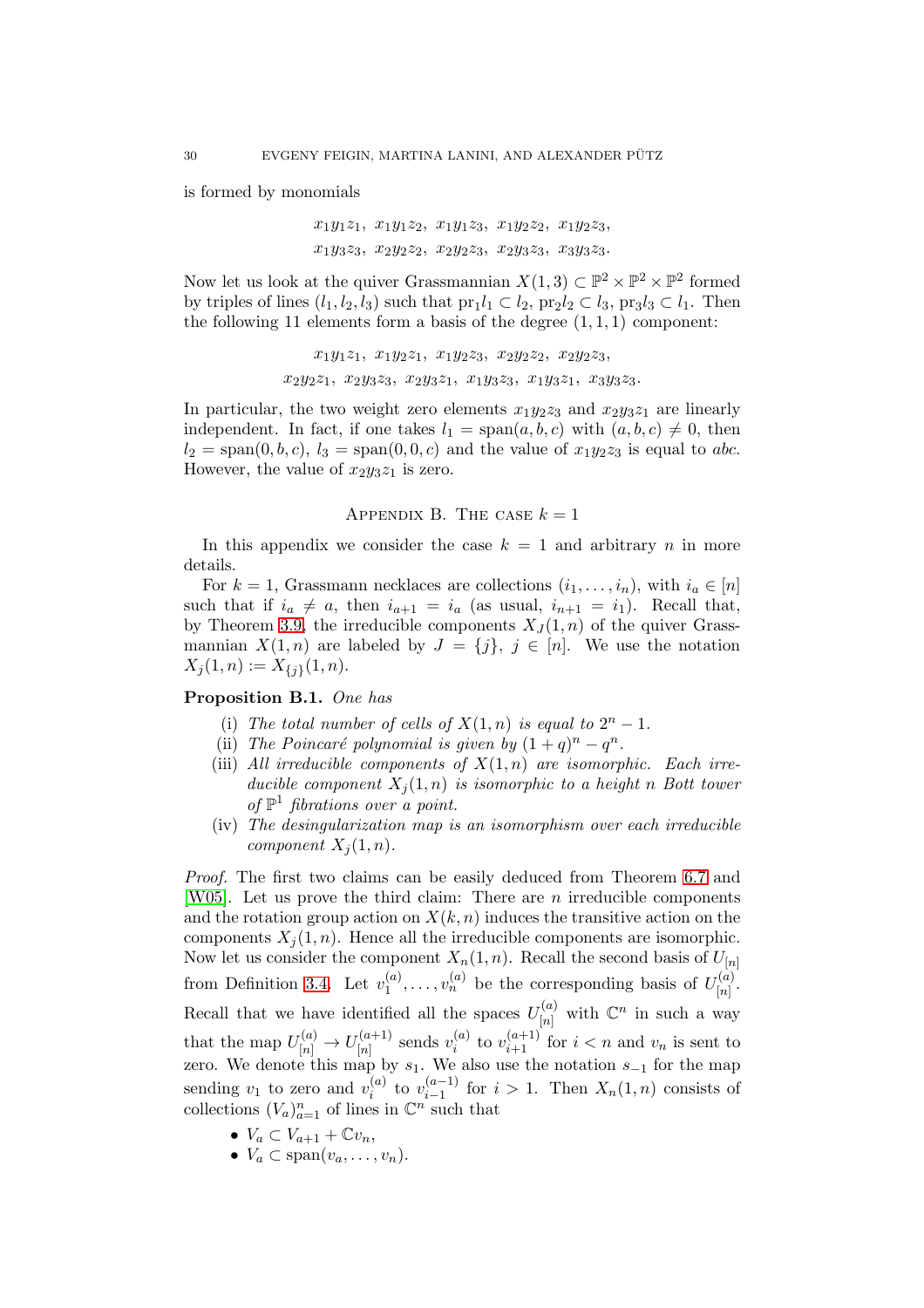Then one has  $V_n = \mathbb{C}v_n$ ,  $V_{n-1}$  is an arbitrary line in the span of  $v_n$  and  $v_{n-1}$ ,  $V_{n-2}$  is an arbitrary line in the span of  $v_n$  and  $s_{-1}V_{n-1}$ , and in general  $V_a$  is an arbitrary line in the span of  $v_n$  and  $s_{-1}V_{a+1}$ . This construction identifies  $X_n(1, k)$  with a Bott tower.

Finally, let us prove claim [\(iv\)](#page-29-0) for  $j = n$ . The dimensions  $d_n^{(i,r)} := d_{in}^{(i,r)}$  $\{n\}$ are easily computed as

$$
d_n^{(i,r)} = \begin{cases} 1, & r \leq i \\ 0, & r > i. \end{cases}
$$

The quiver Grassmannian  $\text{Gr}_{\mathbf{d}_n}(U_{[n]})$  (which desingularizes the component  $X_n(1,n)$  consists of collections of subspaces  $(V^{(i,r)})$  such that (in particular)  $V^{(i,r)} \subset V^{(i,r-1)}$  and the non-trivial (i.e. one-dimensional) subspaces correspond to  $r \leq i$ . Therefore, for  $r \leq i$  one has  $V^{(i,r)} = V^{(i,1)}$ , which means that the map  $\text{Gr}_{\mathbf{d}_n}(\widetilde{U}_{[n]}) \to X_n(1,n)$  is one-to-one.

In the  $k = 1$  case, also the cell dimensions have a particularly nice behavior. For an element  $i_{\bullet} = (i_1, \ldots, i_n) \in \mathcal{GN}_{1,n}$ , we denote by  $n_{i_{\bullet}}$  the number of distinct entries of  $i_{\bullet}$ .

**Example B.2.** If  $i_{\bullet} = (1, 1, \ldots, 1) \in \mathcal{GN}_{1,n}$ , then  $n_{i_{\bullet}} = 1$ . On the other hand, if  $i_{\bullet} = (1, 2, 3, \ldots, n) \in \mathcal{GN}_{1,n}$ , then  $n_{i_{\bullet}} = n$ .

The following lemma might be known to the experts, but we were not able to find it in the literature and therefore we decided to include it.

Lemma B.3. Let  $i_{\bullet} \in \mathcal{GN}_{1,n}$ . Then,

$$
\dim_{\mathbb{C}} C(i_{\bullet}) = n - n_{i_{\bullet}}.
$$

*Proof.* We proceed by induction on  $n - n_{i_{\bullet}}$ . If  $n_{i_{\bullet}} = n$ , then necessarily  $i_{\bullet} = (1, 2, \ldots, n)$ , which corresponds to the (unique) closed cell, having dimension  $0 = n - n_{i_{\bullet}},$  as desired.

Suppose now that  $n - n_{i_{\bullet}} > 0$ . If  $n - n_{i_{\bullet}} = 1$ , then  $n_{i_{\bullet}} = 1$  and there exists a  $j \in [n]$  such that  $C(i_{\bullet}) = X_i(1,n)$ , and hence  $\dim_{\mathbb{C}}(C(i_{\bullet})) =$  $\dim_{\mathbb{C}}(X(1,n)) = n-1$  as claimed.

Thus, we assume that  $1 < n_{i_{\bullet}} < n$ . In this case, there exists a  $t \in [n]$ such that  $i_j \neq t$  for any  $j \in [n]$ . In particular,  $i_t \neq t$  and, by definition of Grassmann necklace, it must hold  $i_t = i_{t+1}$ .

Denote by  $h := \max_t \{a \mid i_a = a\}$  (this is well-posed as  $n_{i_{\bullet}} \neq 1$ ) and consider  $i'_{\bullet} \in \mathcal{GN}_{1,n}$  given by

$$
i'_r = \begin{cases} i_r & \text{if } r \in [h]_{t+1}, \\ t & \text{if } r \notin [h]_{t+1}. \end{cases}
$$

By construction,  $n_{i'_{\bullet}} = n_{i_{\bullet}} + 1$  and so we can assume by induction that dim<sub> $\mathbb{C} C(i'_{\bullet}) = n - n_{i'_{\bullet}}$ .</sub>

For  $j_{\bullet} \in \mathcal{GN}_{1,n}$ , we denote by  $f_{j_{\bullet}}$  the corresponding bounded permutation as in §[1.3.](#page-4-0) Observe that

$$
f_{i_{\bullet}}(a) = f_{i'_{\bullet}}(a), \quad \Longleftrightarrow a \notin \{h + n\mathbb{Z}\} \cup \{t + n\mathbb{Z}\},\
$$

where  $f_{i_{\bullet}}(a) = a$  for all  $a \in [t-1]_{h+1} + n\mathbb{Z}$ . Moreover, if we set  $l := i_t$ , then

$$
f_{i\bullet}(t) = t, \quad f_{i\bullet}'(t) = \begin{cases} l & \text{if } t < l, \\ l + n & \text{otherwise} \end{cases}
$$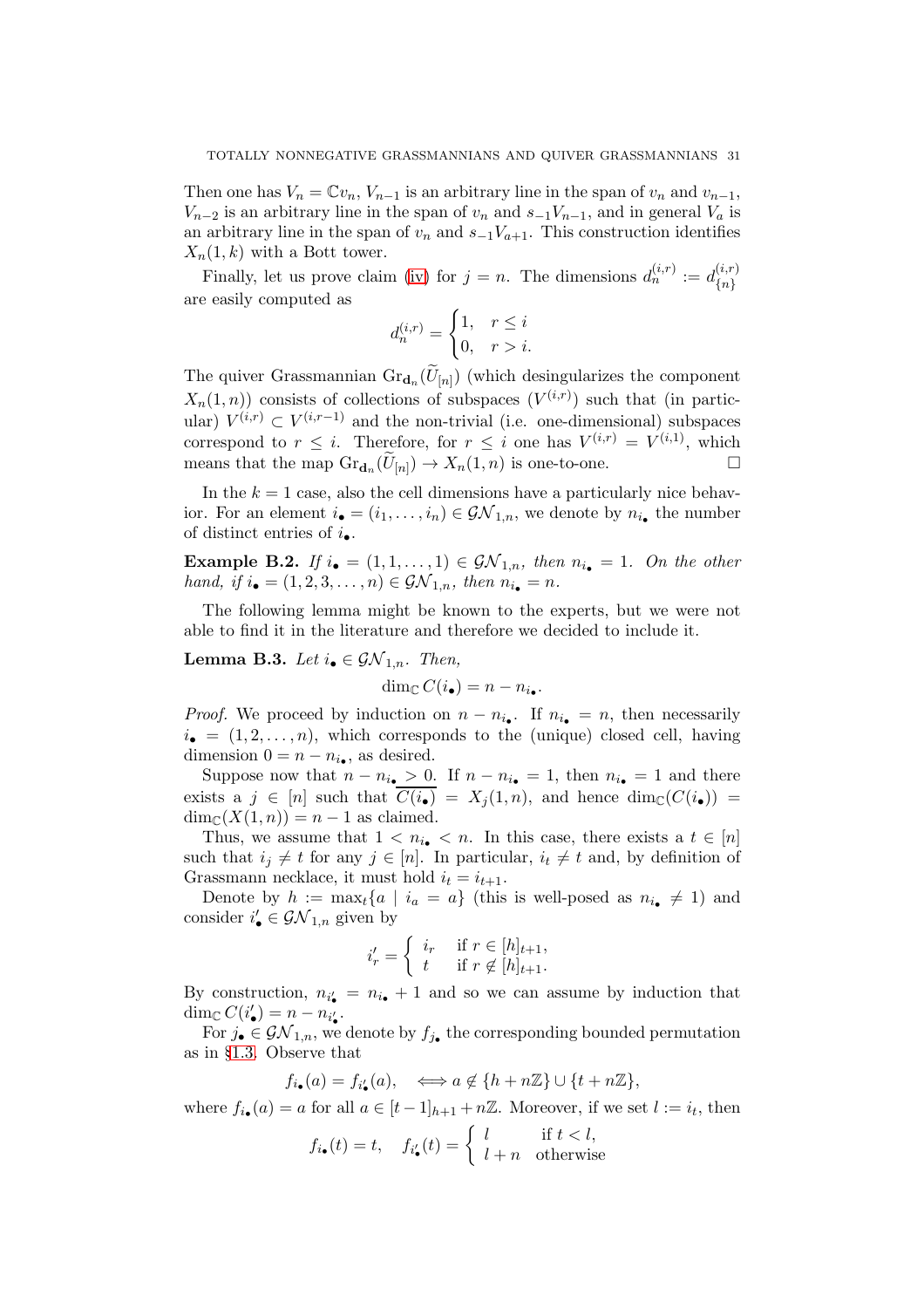and

$$
f_{i\bullet}(h) = \begin{cases} l & \text{if } h < l, \\ l+n & \text{otherwise} \end{cases}, \quad f_{i\bullet}'(h) = \begin{cases} k & \text{if } h < t, \\ k+n & \text{otherwise} \end{cases}
$$

Finally, we notice that

$$
\ell(f_{i\bullet}) = |\{(i,j) \in [n] \times \mathbb{Z} : i < j \text{ and } f_{i\bullet}(i) > f_{i\bullet}(j)\}|
$$
  
= |\{(i,j) \in [n] \times \mathbb{Z} : i < j \text{ and } f\_{i\bullet}'(i) > f\_{i\bullet}(j)\} \cup \{(h,m)\}|  
= \ell(f\_{i\bullet}') + 1,

where  $m = t$  if  $h < t$  and  $m = t + n$  otherwise. The claim now follows by the inductive hypothesis together with Theorem [6.5.](#page-20-1)

#### **REFERENCES**

- <span id="page-31-10"></span>[CR08] P. Caldero and M. Reineke, On the quiver Grassmannian in the acyclic case, J. Pure Appl. Algebra, Volume 212 (2008), no. 11, 2369–2380.
- <span id="page-31-8"></span>[CI11] G. Cerulli Irelli, *Quiver Grassmannians associated with string modules*, J. Algebraic Comb., 33 (2011), 259–276.
- <span id="page-31-5"></span>[CI20] G. Cerulli Irelli, Three lectures on quiver Grassmannians in "Representation Theory and Beyond", Cont. Math. 758, ed. Jan Št'ovíček, Jan Trlifaj American Mathematical Soc., 2020, 57–88.
- <span id="page-31-9"></span>[CFR12] G. Cerulli Irelli, E. Feigin, M. Reineke, Quiver Grassmannians and degenerate flag varieties, Algebra Number Theory, 6 (2012), no. 1, 165–194.
- <span id="page-31-12"></span>[CFR13] G. Cerulli Irelli, E. Feigin, M. Reineke, Desingularization of quiver Grassmannians for Dynkin quivers, Adv. Math. 245 (2013) 182–207.
- <span id="page-31-13"></span>[CFR14] G. Cerulli Irelli, E. Feigin, M. Reineke, Homological approach to the Hernandez–Leclerc construction and quiver varieties, Representation Theory 18, 1–14 (2014)
- <span id="page-31-11"></span>[CFFFR17] G. Cerulli Irelli, X. Fang, E. Feigin, G. Fourier, M. Reineke, Linear degenerations of flag varieties, Mathematische Zeitschrift, 287 (2017), no. 1, 615–654.
- <span id="page-31-14"></span>[FF13] E. Feigin, M. Finkelberg, Degenerate flag varieties of type A: Frobenius splitting and BW theorem, Math. Z.,275 (2013), no. 1–2, 55–77.
- <span id="page-31-15"></span>[FFL14] E. Feigin, M. Finkelberg, P. Littelmann, Symplectic degenerate flag varieties, Canadian Journal of Mathematics, 66 (2014), 1250–1286.
- [FFR17] E. Feigin, M. Finkelberg, M. Reineke, Degenerate affine Grassmannians and loop quivers, Kyoto J. Math., Volume57 (2017), no. 2, 445–474.
- <span id="page-31-6"></span>[GGMS87] I. Gel'fand, M. Goresky, R. MacPherson, V. Serganova, Combinatorial geometries, convex polyhedra, and Schubert cells, Adv. Math. 63 (1987), 301–316.
- <span id="page-31-0"></span>[GK37] F. R. Gantmacher, M. G. Krein, Sur les matrices completement nonnegatives et oscillatoires, Compositio Math. 4 (1937), 445–4276.
- <span id="page-31-17"></span>[Ke82] G. Kempken, Eine Darstellung des Köchers  $A_k$ , Bonner Mathematische Schriften, Nr. 137, Bonn, 1982.
- <span id="page-31-4"></span>[Kn08] A. Knutson, The cyclic Bruhat decomposition of  $\mathrm{Gr}_k(\mathbb{C}^n)$  from the affine Bruhat  $decomposition$  of  $AFlag^{\circ}_{k}$ , talk at Bert Kostant's 80th birthday conference (2008), [http://pi.math.cornell.edu/](http://pi.math.cornell.edu/~allenk/positroid.pdf)∼allenk/positroid.pdf
- <span id="page-31-2"></span>[KLS13] A. Knutson, T. Lam, D.E. Speyer, Positroid varieties: juggling and geometry, Compos. Math., 149(10):1710–1752, 2013.
- <span id="page-31-3"></span>[KLS14] A. Knutson, T. Lam, and D.E. Speyer, Projections of Richardson varieties, J. Reine Angew.Math. 687 (2014), 133–157.
- [KW14] Y. Kodama, L. Williams, KP solitons and total positivity on the Grassmannian, Inventiones Mathematicae 198 (2014), 637–699.
- <span id="page-31-16"></span>[KS14] B. Keller, S. Scherotzke, Desingularizations of quiver Grassmannians via graded quiver varieties, Advances in Mathematics 256 (2014) 318–347.
- <span id="page-31-1"></span>[Lam16] T. Lam, Totally nonnegative Grassmannian and Grassmann polytopes, Current developments in mathematics 2014, 51–152, Int. Press, Somerville, MA, 2016.
- <span id="page-31-7"></span>[LP20] M. Lanini, A. Pütz, GKM-Theory for Torus Actions on Cyclic Quiver Grassmannians, <http://arxiv.org/abs/2008.13138>.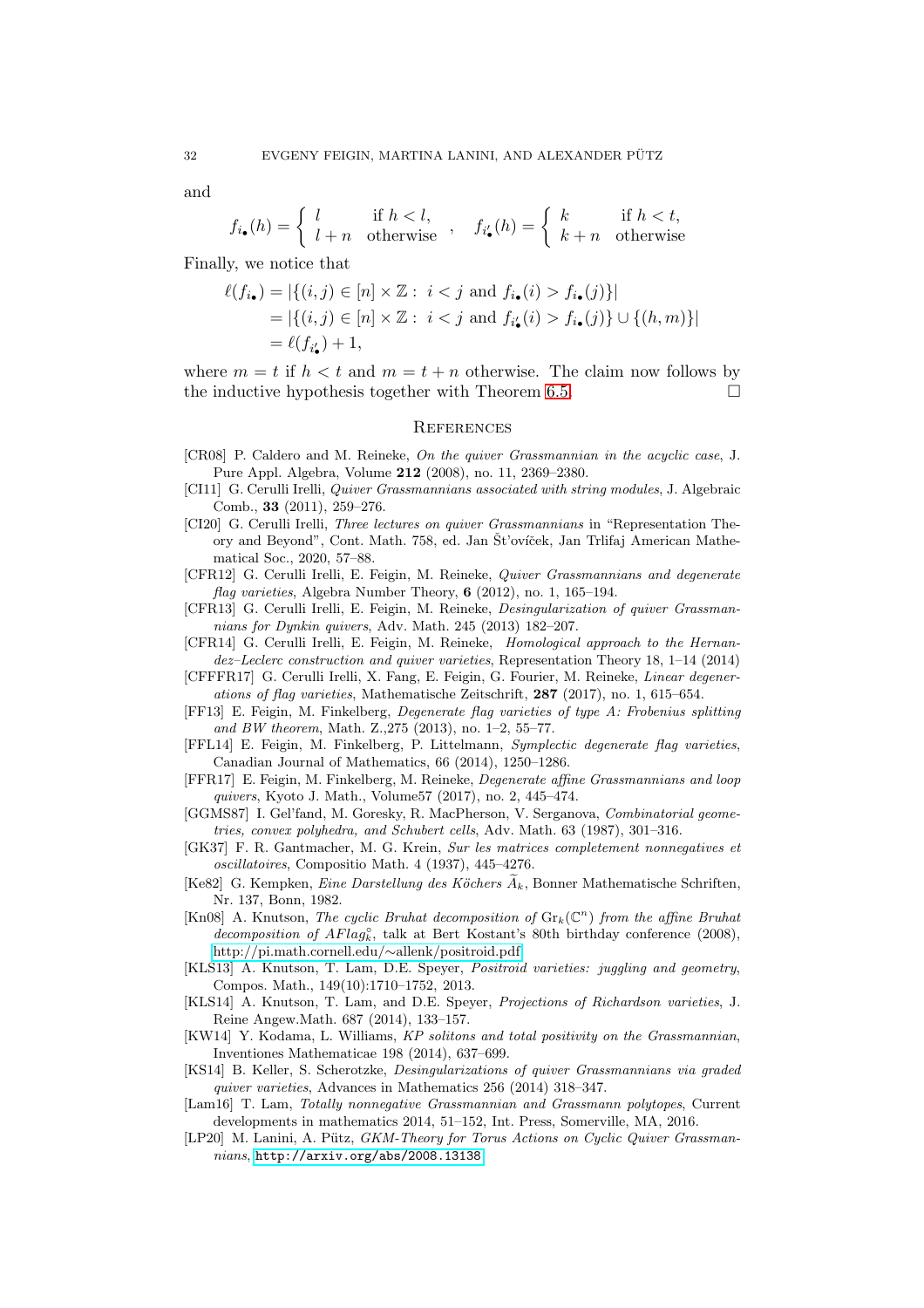- <span id="page-32-14"></span>[LP21] M. Lanini, A. Pütz, Permutation actions on Quiver Grassmannians for the equioriented cycle via GKM-Theory, <https://arxiv.org/abs/2105.10122>.
- <span id="page-32-1"></span>[Lus94] G. Lusztig, *Total positivity in reductive groups*, Lie theory and geometry, 531–568, Progr. Math., 123, Birkhäuser Boston, Boston, MA, 1994.
- <span id="page-32-2"></span>[Lus98a] G. Lusztig, Total positivity in partial flag manifolds, Representation Theory 2 (1998) 70–78.
- <span id="page-32-3"></span>[Lus98b] G. Lusztig, *Introduction to total positivity*, in "Positivity in Lie theory: open problems" ed. J.Hilgert et. al., de Gruyter 1998, 133–145.
- [Oh11] S. Oh, Positroids and Schubert matroids, J. Combin. Theory Ser. A 118 (2011), no. 8, 2426–2435.
- <span id="page-32-4"></span>[Pos06] A. Postnikov, Total positivity, Grassmannians, and networks, Preprint,http://math.mit.edu/∼[apost/papers/tpgrass.pdf,](http://math.mit.edu/~apost/papers/tpgrass.pdf) 2006.
- <span id="page-32-12"></span>[Pue19] A. Pütz, Degenerate Affine Flag Varieties and Quiver Grassmannians, Dissertation, Ruhr-Universität Bochum (2019). <https://doi.org/10.13154/294-6576>
- <span id="page-32-11"></span>[Pue20] A. Pütz, Degenerate Affine Flag Varieties and Quiver Grassmannians, Algebras and Representation Theory (2020). <https://doi.org/10.1007/s10468-020-10012-y>
- [PSW09] A. Postnikov, D. Speyer, and L. Williams, Matching polytopes, toric geometry, and the totally non-negative Grassmannian, J. Algebraic Combin. 30 (2009), no. 2, 173–191.
- <span id="page-32-13"></span>[Re08] M. Reineke, Framed quiver moduli, cohomology, and quantum groups, J. Algebra, 320 (2008), no. 1, 94–115.
- <span id="page-32-7"></span>[Re13] M. Reineke, Every projective variety is a quiver Grassmannian, Algebras and Representation Theory 16 (2013), 1313–1314.
- <span id="page-32-8"></span>[Rie99] K. Rietsch, An algebraic cell decomposition of the nonnegative part of a flag variety, J. Algebra 213 (1999), no. 1, 144–154.
- <span id="page-32-9"></span>[Rie06] K. Rietsch, Closure relations for totally nonnegative cells in G/P, Math. Res. Lett. 13 (2006), 775–786.
- [RW08] K. Rietsch, L. Williams, The totally nonnegative part of  $G/P$  is a CW complex, Transform. Groups 13 (2008), 839–853.
- [RW10] K. Rietsch, L. Williams, Discrete Morse theory for totally non-negative flag varieties, Adv.Math. 223 (2010), no. 6, 1855–1884.
- <span id="page-32-15"></span>[S17] S. Scherotzke, Desingularisation of quiver Grassmannians via Nakajima categories, Algebras and Representation Theory 20, 231–243 (2017).
- <span id="page-32-10"></span>[Sch14] R. Schiffler, Quiver Representations, CMS Books in Mathematics, Springer-Verlag, Cham, Switzerland, 2014.
- <span id="page-32-0"></span>[Schoe47] I. J. Schoenberg. On totally positive functions, Laplace integrals and entire functions of the Laguerre-Polya-Schur type, Proc. Nat. Acad. Sci. U. S. A. 33 (1947), 11–17.
- <span id="page-32-6"></span>[Scho92] A. Schofield, General representations of quivers, Proc. London Math. Soc. (3) 65 (1992), no. 1, 46–64.
- <span id="page-32-5"></span>[W05] L. Williams, Enumeration of totally positive Grassmann cells, Adv. Math. 190 (2005), no. 2, 319–342.